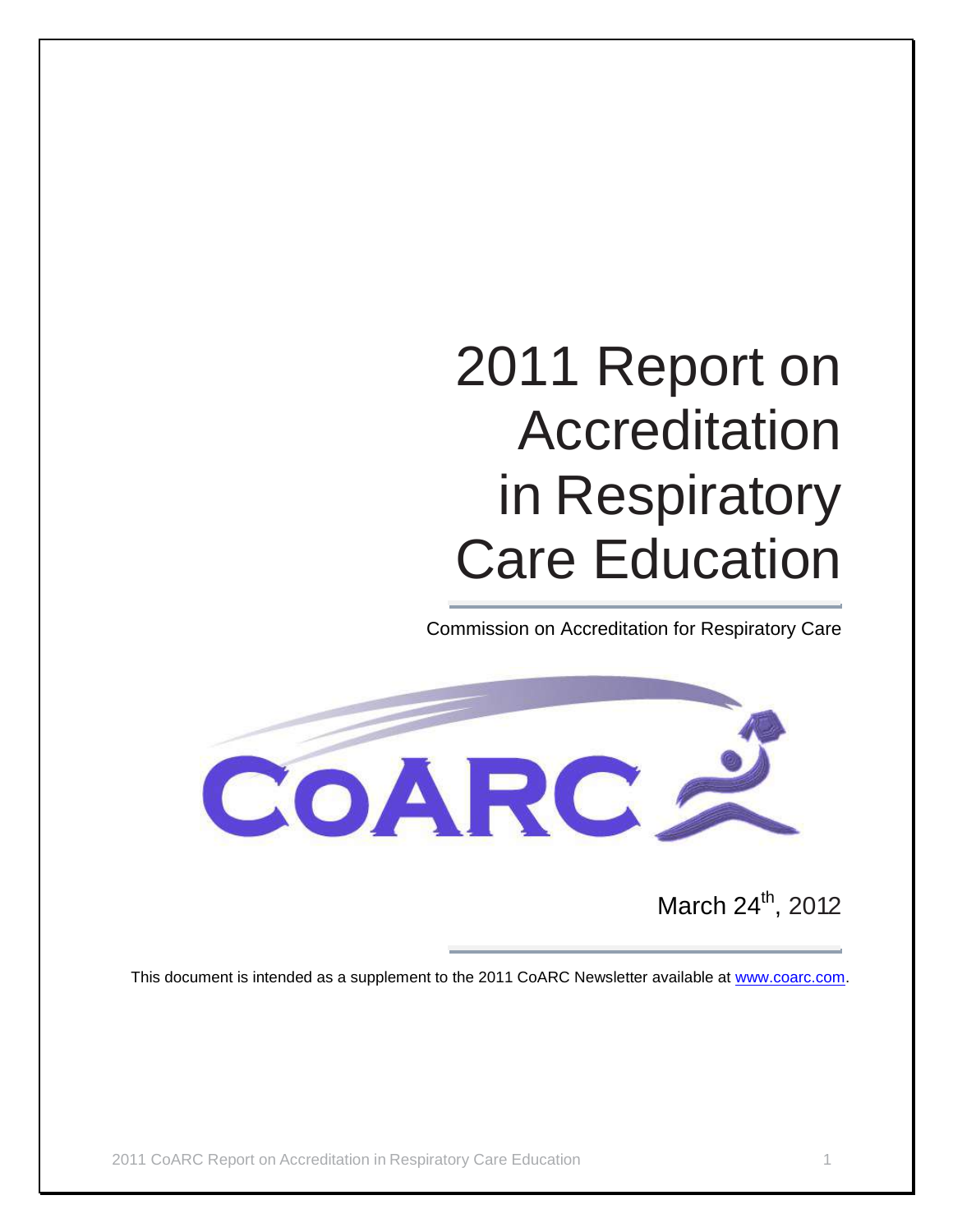© 2012 All rights reserved. Commission on Accreditation for Respiratory Care, Inc. 1248 Harwood Road Bedford, TX 76021-4244 www.coarc.com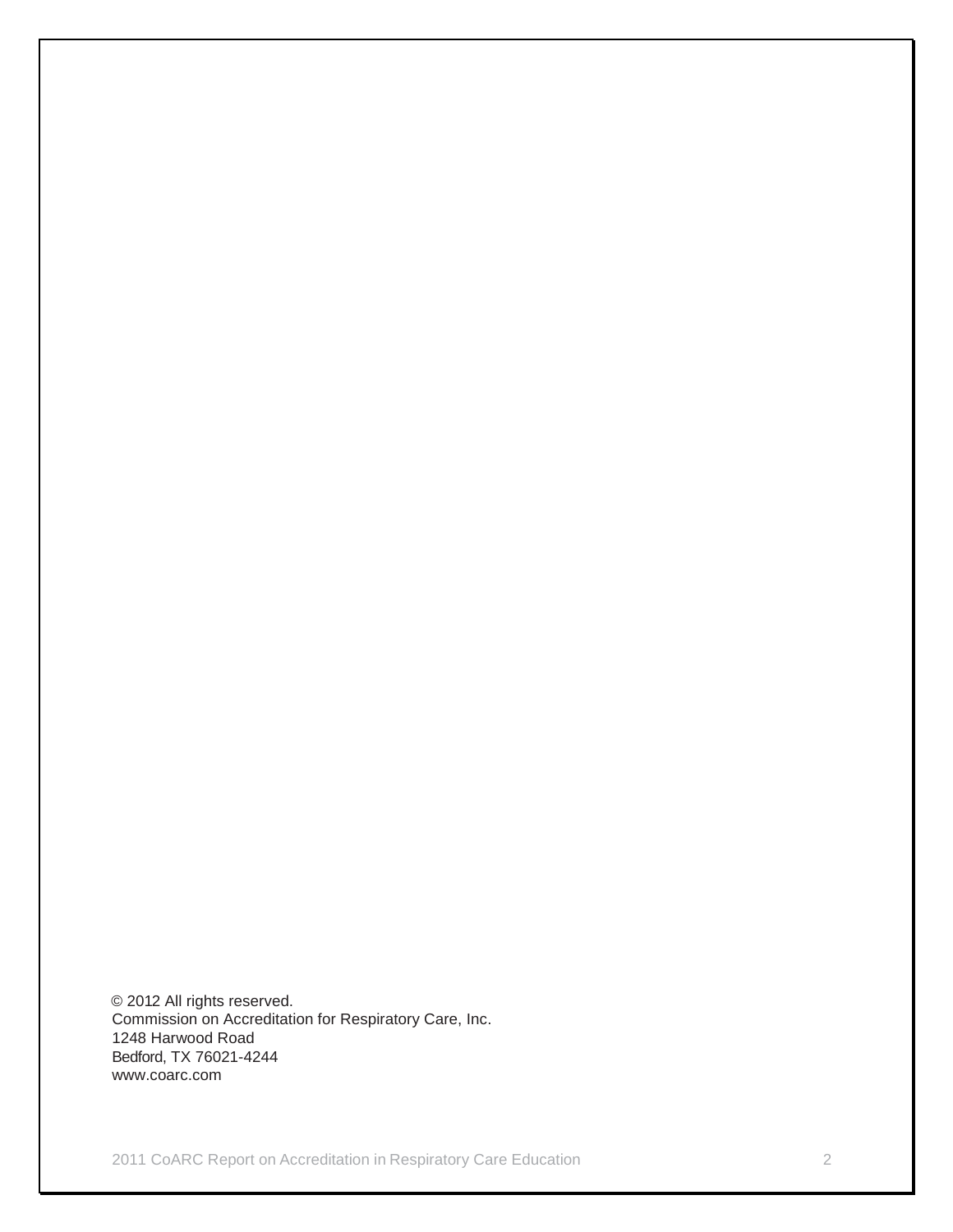

| Attrition by Degree Offered, Institutional Type, and Institutional Control/Funding34   |  |
|----------------------------------------------------------------------------------------|--|
|                                                                                        |  |
| Placement by Degree Offered, Institutional Type, and Institutional Control/Funding36   |  |
|                                                                                        |  |
| CRT Success by Degree Offered, Institutional Type, and Institutional Control/Funding38 |  |
|                                                                                        |  |
| RRT Success by Degree Offered, Institutional Type, and Institutional Control/Funding40 |  |
|                                                                                        |  |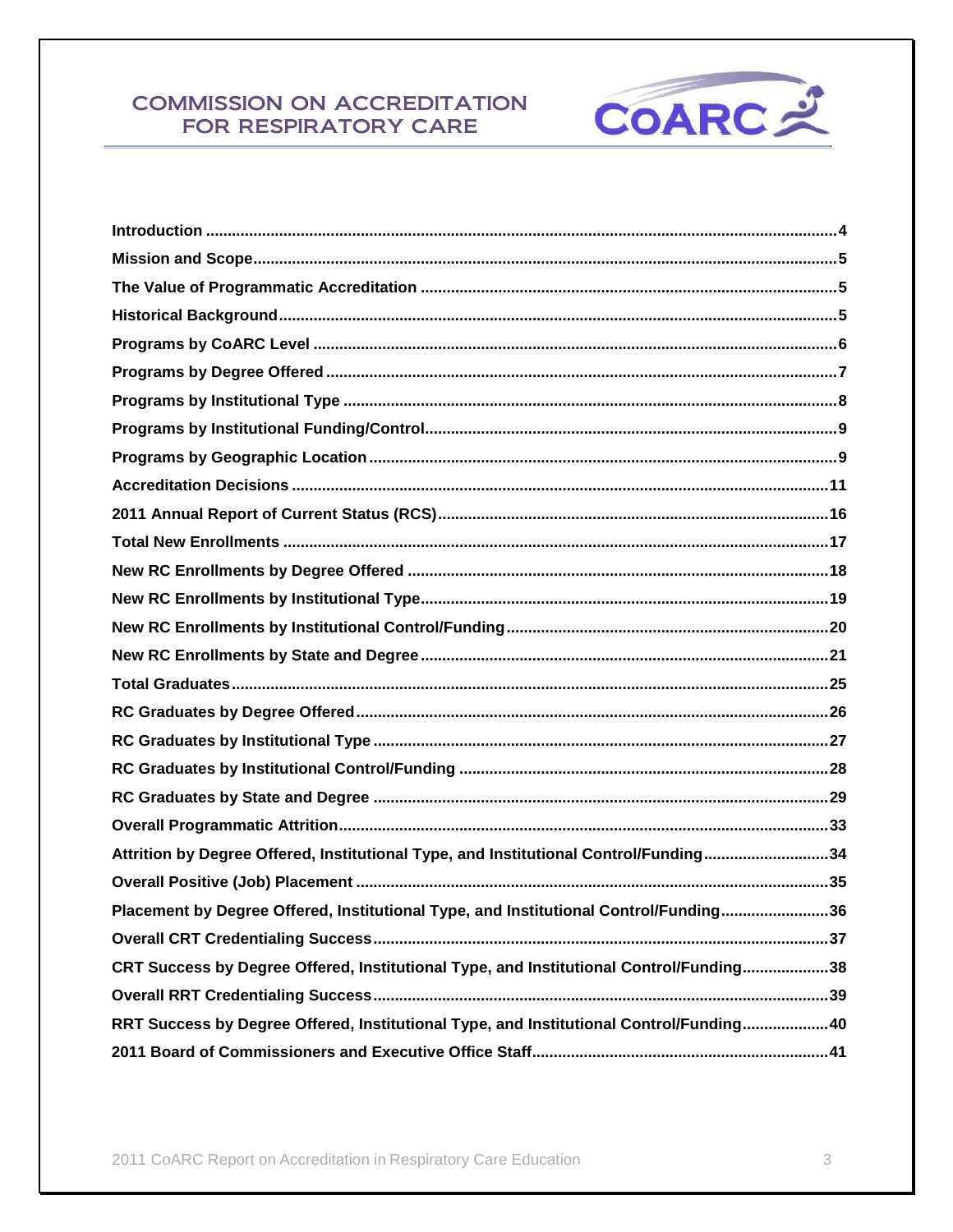

## **INTRODUCTION**

It is my great pleasure to provide to you, on behalf of the Board of Commissioners and Executive Office Staff of the Commission on Accreditation for Respiratory Care (CoARC), the *2011 Report on Accreditation in Respiratory Care Education.* The CoARC has developed this report to provide critical data in the following three areas:

- Descriptive statistics of CoARC Programs as of December 31, 2011;
- Accreditation actions taken in 2011; and
- Aggregated statistics of graduate, enrollment, and outcomes data.

This is the first edition of this report. It presents information on accreditation actions and accredited programs on an annual basis. The decisions presented in this report were all made at CoARC Board meetings that occurred in March, July, and November 2011. There were a total of 93 accreditation visits in 2011 involving 66 volunteers. The level of commitment from these volunteers is remarkable and truly appreciated. The CoARC expresses its gratitude to each of them for sharing their time and talent in the critically important work of ensuring the quality of accredited professional degree programs and applicant programs in respiratory care.

In 2011, the CoARC began collecting annual report data using its new annual reporting tool developed and maintained by Liaison International. The Annual Report of Current Status (RCS) was completed by a total of 440 programs. We would also like to acknowledge the considerable efforts of these programs in completing the important information encompassed by the RCS. The charts included in this report are designed to provide aggregated information on accredited respiratory care educational programs and graduates that can be used by the profession and the public to evaluate local, state, regional, and national needs. Beginning with the 2012 Report, the CoARC will be able to compare data year-to-year and note significant changes.

In conclusion, I hope you agree this report serves as a valuable communications tool that will prove useful to accredited programs, the public, and the profession. Please feel free to share suggestions for improvements or changes by contacting our Executive Director, Tom Smalling, PhD, RRT, FAARC, at [tom@coarc.com.](mailto:tom@coarc.com)

Thank you for your support,

S. P. Mikles

Stephen P. Mikles, EdS, RRT, FAARC, President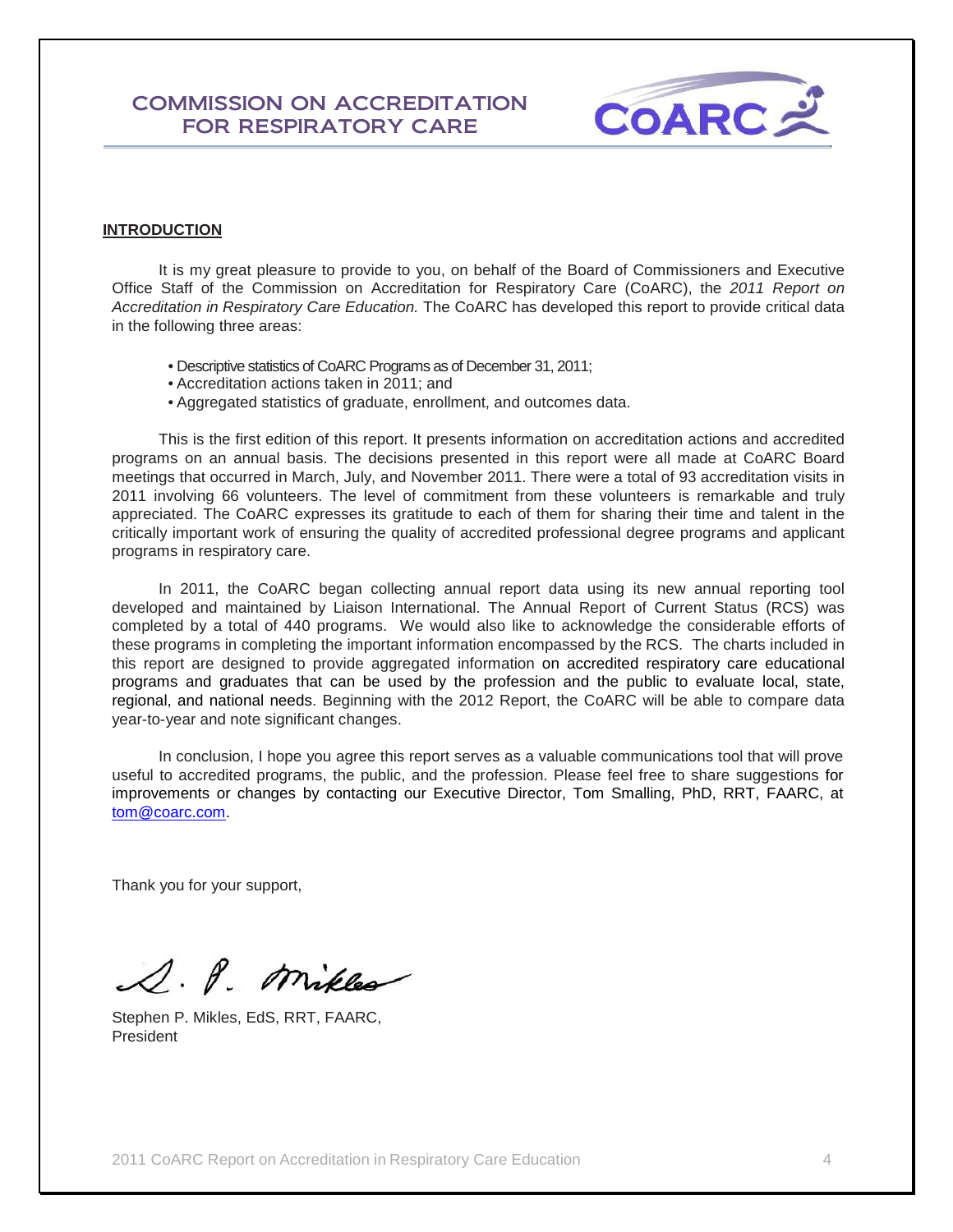

#### **MISSION AND SCOPE**

The mission of the Commission on Accreditation for Respiratory Care (CoARC) is to serve the public by ensuring high quality respiratory care education through accreditation services.

CoARC accredits first professional respiratory care degree programs at the Associate, Baccalaureate, and Master's Degree level in the United States and internationally. The CoARC also accredits professional respiratory care degree programs offering certificates in polysomnography.

#### **THE VALUE OF PROGRAMMATIC ACCREDITATION**

Accreditation provides consumer protection, advances and enhances the profession, and protects against compromise of educational quality. Accreditation also assists in the further improvement of these educational programs as related to resources invested, processes followed, and outcomes achieved.

CoARC is responsible for evaluating respiratory care educational programs and publicly recognizing those which meet agreed-upon standards of quality, i.e., the *Accreditation Standards for the Profession of Respiratory Care* (the "*Standards*"). CoARC only accredits degree-granting, post-secondary programs throughout the U.S. and internationally that prepare graduates for entry into practice as respiratory therapists. Respiratory therapists are members of a team of health care professionals working in a wide variety of clinical settings to evaluate, treat, and manage patients of all ages with respiratory illnesses and other cardiopulmonary disorders.

#### **HISTORICAL BACKGROUND**

The Medical Society of the State of New York formed a Special Joint Committee in Inhalation Therapy on May 11, 1954. One of its purposes was "... to establish the essentials of acceptable schools of inhalation therapy (not to include administration of anesthetic agents) ..." In June 1956, the House of Delegates of the AMA adopted its Resolution No. 12, introduced by the Medical Society of the State of New York. The delegates "Resolved, that the Council on Medical Education and Hospitals is hereby requested to endorse such or similar 'Essentials' and to stimulate the creation of schools of inhalation therapy in various parts of these United States of America." A report entitled, "Essentials for an Approved School of Inhalation Therapy Technicians," was adopted by sponsor participants (AAIT, ACCP, AMA, and ASA) at an exploratory conference in October 1957. The AMA's House of Delegates granted formal approval in December 1962. The first official meeting of the Board of Schools of Inhalation Therapy Technicians was held at AMA's Chicago headquarters on October 8, 1963.

The Joint Review Committee for Respiratory Therapy Education, the successor group to the Board of Schools came into being on January 15, 1970 as a recommending body to the Committee on Allied Health Education and Accreditation (CAHEA). The JRCRTE was dissolved in 1996 and the Committee on Accreditation for Respiratory Care became its successor organization, as a recommending body to the newly formed Commission on Accreditation for Allied Health Education Programs (CAAHEP). In 2008, the Committee on Accreditation for Respiratory Care began the process of becoming an independent accrediting body: the Commission on Accreditation for Respiratory Care (CoARC). The Commission on Accreditation for Respiratory Care became a freestanding accreditor of respiratory care programs on November 12, 2009.

For the past 25 years, CoARC has used an outcomes-centered approach to its accreditation review process. This approach focuses on a specific set of outcomes which include the following: a) Graduate performance on the national credentialing examination for entry into practice; b) Programmatic retention/attrition; c) Graduate satisfaction with program; d) Employer satisfaction with program; and e) Job placement. The CoARC routinely monitors the program's outcomes results in relation to the thresholds via an Annual Report of Current Status (RCS). Any program not meeting all the thresholds must document in the RCS a detailed analysis of each deficiency and provide a specific action plan to address that deficiency.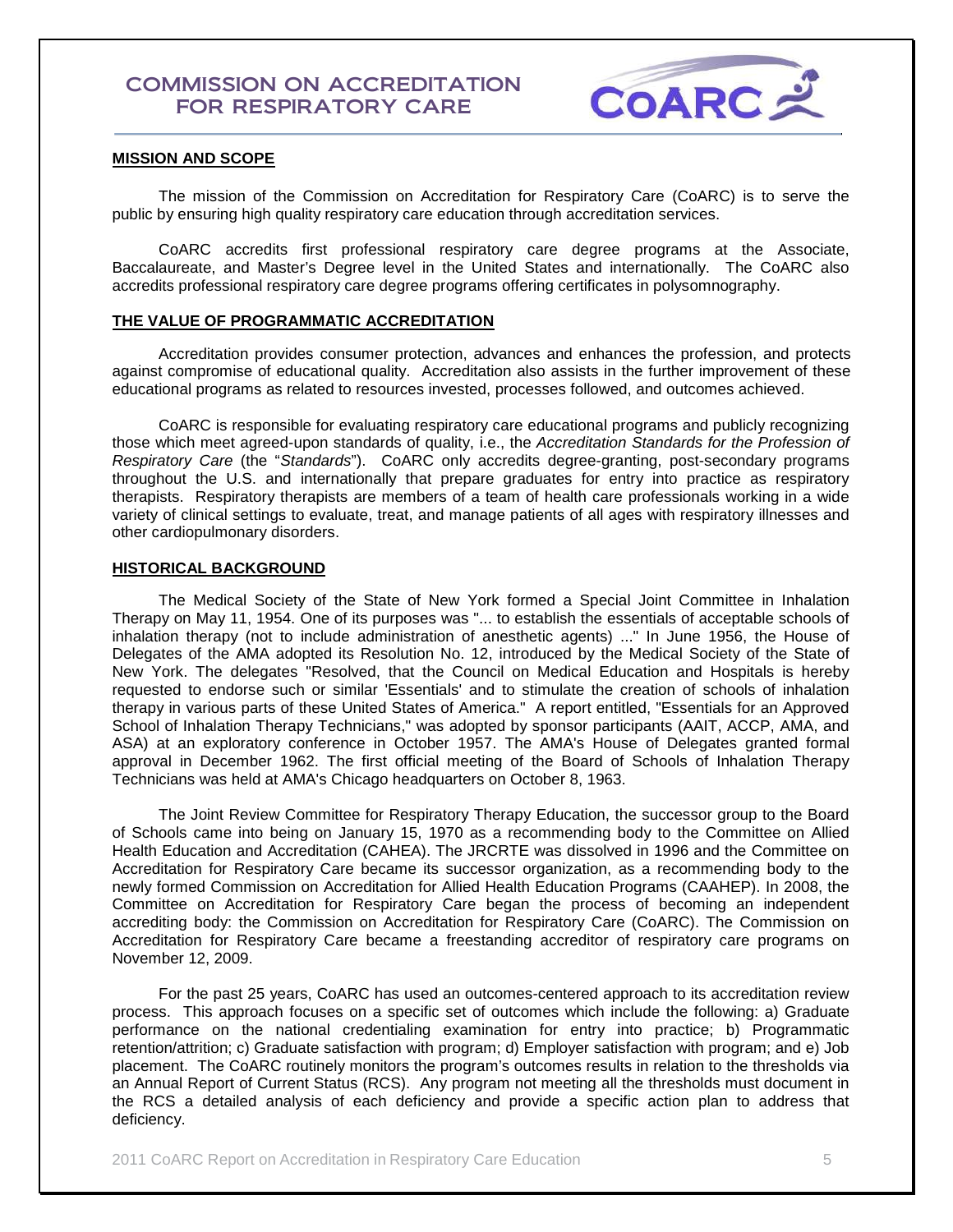

## **PROGRAMS BY COARC LEVEL**

CoARC accredits first-professional<sup>[1](#page-5-0)</sup> respiratory care degree programs and program options<sup>[2](#page-5-1)</sup> at the Associate, Baccalaureate, and Master's Degree level in the United States and internationally. The CoARC also accredits professional respiratory care degree programs offering certificates in polysomnography. Programs are categorized into one of four levels and are assigned a unique 6-digit number:

- 1. **(100-level):** Programs that prepare graduates with demonstrated competence in the cognitive (knowledge), psychomotor (skills), and affective (behavior) learning domains of respiratory care practice as performed by Certified Respiratory Therapists (CRTs). 100-level program provides graduates have the opportunity to earn the National Board for Respiratory Care [\(NBRC\)](http://www.nbrc.org/) Certified Respiratory Therapist [\(CRT\)](https://www.nbrc.org/Examinations/CRT/tabid/61/Default.aspx) examination. Note: CoARC is discontinuing accreditation of 100-level programs. Students enrolled in a 100‐level program must graduate by December 31, 2012, to be recognized as graduates of a CoARC‐accredited program. All 100‐level programs must voluntarily withdraw effective December 31, 2012;
- 2. **(200-level):** Programs that prepare graduates with demonstrated competence in the cognitive (knowledge), psychomotor (skills), and affective (behavior) learning domains of respiratory care practice as performed by Registered Respiratory Therapists [\(RRTs](https://www.nbrc.org/Examinations/RRT/tabid/60/Default.aspx)). 200-level program graduates have the opportunity to earn both the NBRC CRT credential and RRT credential. The CRT credential is a prerequisite for admission to the Registry Examination;
- 3. **(300-level):** A U.S. or International satellite campus geographically separate from the main program at which didactic, laboratory, and clinical instruction occurs for all or some of the 200-level students are enrolled;
- 4. **(400-level):** Programs that prepare sleep disorder specialists with demonstrated competence in the cognitive (knowledge), psychomotor (skills), and affective (behavior) learning domains of polysomnography practice as performed by sleep disorder specialists [\(SDS\)](https://www.nbrc.org/Examinations/SDS/tabid/92/Default.aspx). 400-level program graduates have the opportunity to earn both the NBRC SDS credential and Board of Registered Polysomnographic Technologists [\(BRPT\)](http://www.brpt.org/) Registered Polysomnographic Technologist [\(RPSGT\)](http://www.brpt.org/default.asp?contentID=34) credential.

As of December 31, 2011, there were a total of 451 programs and program options under an accreditation review by CoARC. These programs are sponsored by public and private higher education institutions as well as two programs sponsored federally by the U.S. Army and Air Force.

Of these 451 programs, a total of 4[3](#page-5-2) programs held a Letter of Review (pre-accreditation status) $3$ signifying that a program seeking Initial Accreditation has demonstrated sufficient compliance with the accreditation *Standards* through a self-study and other documentation. Further, there were a total of 3 programs that received an Approval of Intent- the approval of an application which is the first step in developing an accredited program. As mentioned previously, the CoARC also accredits sleep disorders specialist programs as add-on program options to accredited respiratory care programs. There were 7 such accredited program options with 1 receiving an Approval of Intent. There were also a total of 19 domestic satellite campuses and one international satellite program (National Institute for Specialized Health located in Riyadh, Saudi Arabia).

<span id="page-5-0"></span> <sup>1</sup> <sup>A</sup>*First-Professional Degree Program* is an educational program designed to provide students who possess no prior competence in respiratory care, with the knowledge and clinical skills required to function competently as a registry-eligible respiratory therapist [see CoARC Policy 12.02.]

<span id="page-5-1"></span><sup>&</sup>lt;sup>2</sup> Program options include domestic satellites, international satellites, and sleep disorders specialist add-ons- each of which is assigned a separate CoARC program number.

<span id="page-5-2"></span><sup>3</sup> As of March 24, 2012, CoARC replaced the term *Letter of Review* with *Provisional Accreditation.*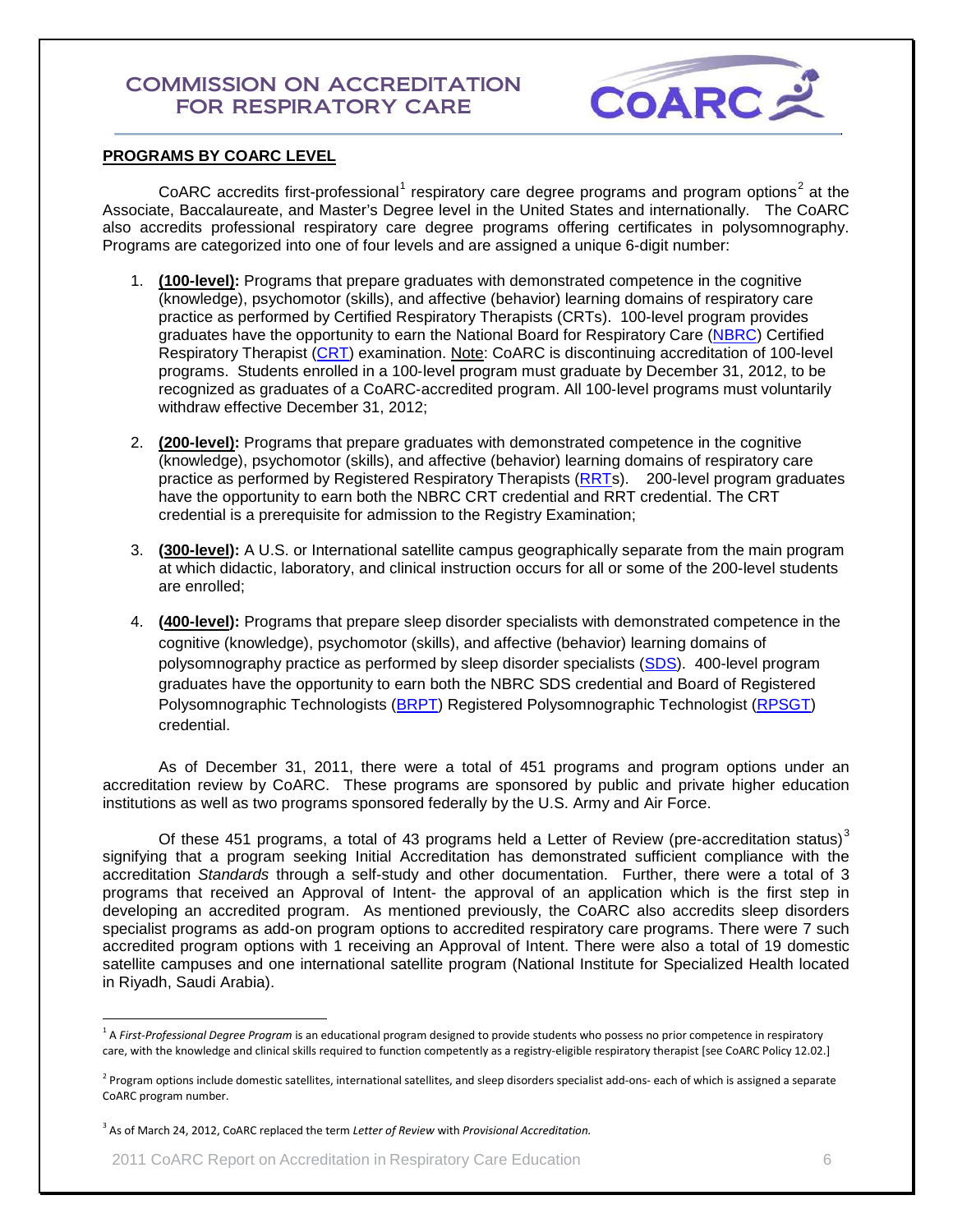

Table 1 (below) provides a breakdown of program numbers by CoARC level.

| Table 1 – Program Numbers by CoARC Level as of December 31, 2011 (n=451) |                                                  |                            |     |     |  |  |
|--------------------------------------------------------------------------|--------------------------------------------------|----------------------------|-----|-----|--|--|
|                                                                          | 300-level<br>100-level<br>200-level<br>400-level |                            |     |     |  |  |
| <b>Accredited</b>                                                        |                                                  | 376                        | 20  |     |  |  |
| <b>Letter of Review</b>                                                  | N/A                                              | 43                         | N/A | N/A |  |  |
| <b>Approval of</b><br><b>Intent</b>                                      | N/A                                              | 3                          | N/A |     |  |  |
| <b>Letter of Intent</b>                                                  |                                                  | 3-applications in progress | N/A |     |  |  |

## **PROGRAMS BY DEGREE OFFERED**

CoARC accredits first professional respiratory care degree programs at the Associate, Baccalaureate, and Master's Degree level in the United States and internationally. Programs accredited by the CoARC are located in institutions which are accredited by a regional or national accrediting agency that is recognized by the U.S. Department of Education (USDE) and authorized under applicable law or other acceptable authority to award graduates of the program an associate or higher degree at the completion of the program (*CoARC Standard 1.01*).

As of December 31, 2011, there were a total of 444 respiratory care programs and satellites. Of these, 384 (87%) offer the Associate degree upon graduation and 49 (11%) programs offer the Baccalaureate degree. Nine programs (2%) offer both the Associate degree and Baccalaureate degree. Two programs (0.5%) offer the Baccalaureate and the Master's degree (Rush University and Georgia State University). Seven institutions offer a certificate upon completion of the sleep specialist program option.

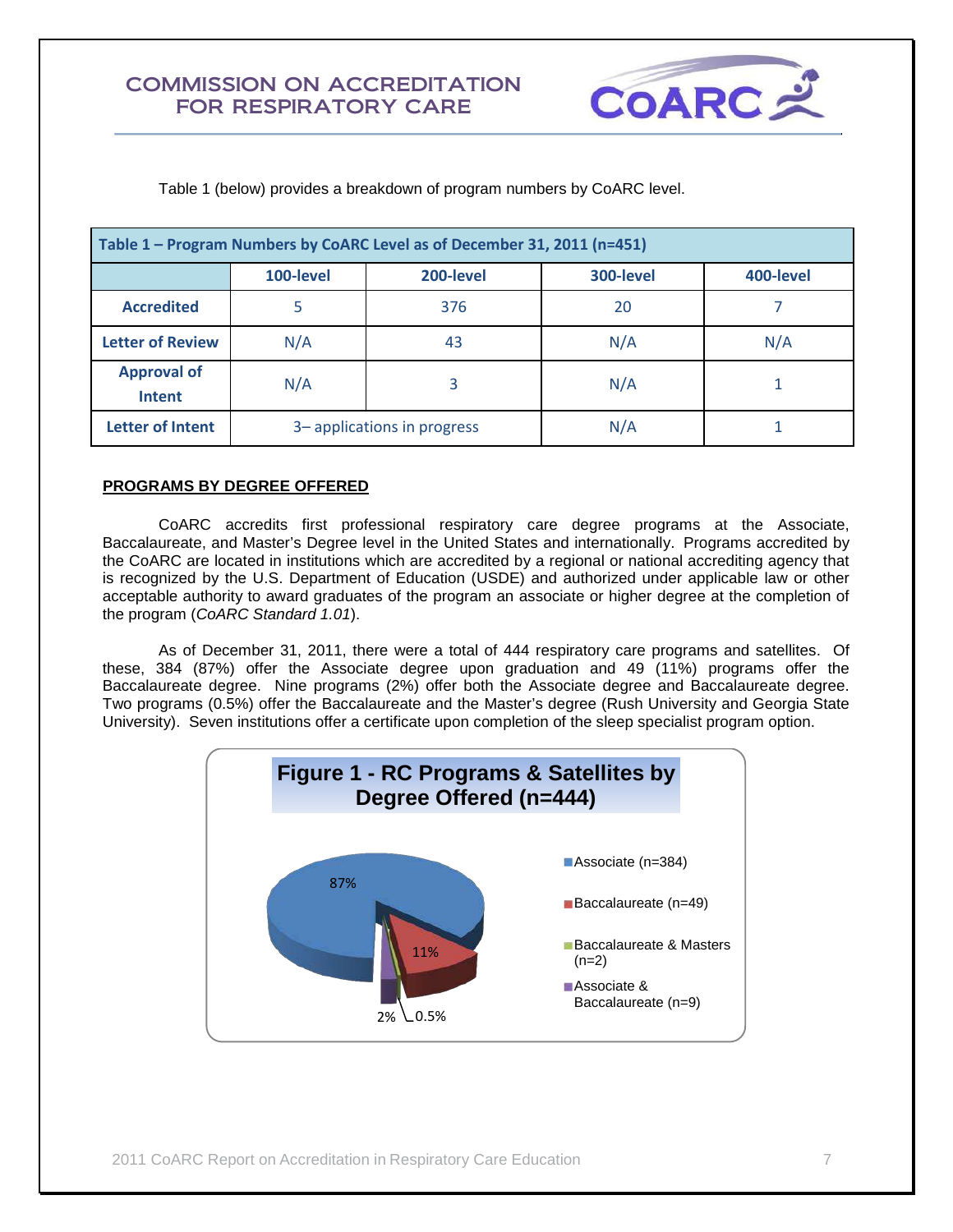

CoARC further categorizes programs into one of 14 possible degree types/combinations. **Table 2** provides a breakdown of program numbers by degree and accreditation status. The Associate of Science (AS) degree accounted for the largest (58%) of the degree types offered in 2011.

| Table 2 – RC Programs and Satellites by Degree as of December 31, 2011 (n=444) |                                     |                                |  |
|--------------------------------------------------------------------------------|-------------------------------------|--------------------------------|--|
|                                                                                | <b>Letter of Review</b><br>$(n=43)$ | <b>Accredited</b><br>$(n=376)$ |  |
| <b>Associate of Science (AS)</b>                                               | 21                                  | 235                            |  |
| <b>Associate in Applied Science (AAS)</b>                                      | 17                                  | 106                            |  |
| <b>Associate in Specialized Technology (AST)</b>                               | 3                                   |                                |  |
| <b>Associate in Occupational Studies (AOS)</b>                                 | 1                                   |                                |  |
| <b>Bachelor of Science/Masters of Science (BS/MS)</b>                          |                                     |                                |  |
| <b>Bachelor of Science (BS)</b>                                                |                                     | 49                             |  |
| <b>Associate of Science/ Bachelor of Science (AS/BS)</b>                       |                                     | 4                              |  |
| <b>Associate in Applied Science/ Bachelor of Science (AAS/BS)</b>              |                                     | 5                              |  |

## **PROGRAMS BY INSTITUTIONAL TYPE**

CoARC assigns programs to one of six categories that define the type of institution sponsoring the respiratory care program. These categories are: (1) Academic HSC/Medical Center; (2) Career or Technical College; (3) Community College or Junior College; (4) Four-Year College or University; (5) Technical or Vocational School, and (6) U.S. Military. As of December 31, 2011, there were 255 respiratory care programs and satellites offered at a community or junior college. This category was the largest (57%) of all the categories. Ninety-two (21%) programs were offered at a Four-Year College or University. Seventy-six (17%) programs were offered at a Technical or Vocational School. Twelve (3%) programs were offered at an Academic Health Sciences Center/Medical Center. Seven (2%) programs were offered at a Career/Technical College. Programs offered at a U.S. Military facility accounted for the fewest (0.5%). Figure 2 illustrates these categories.

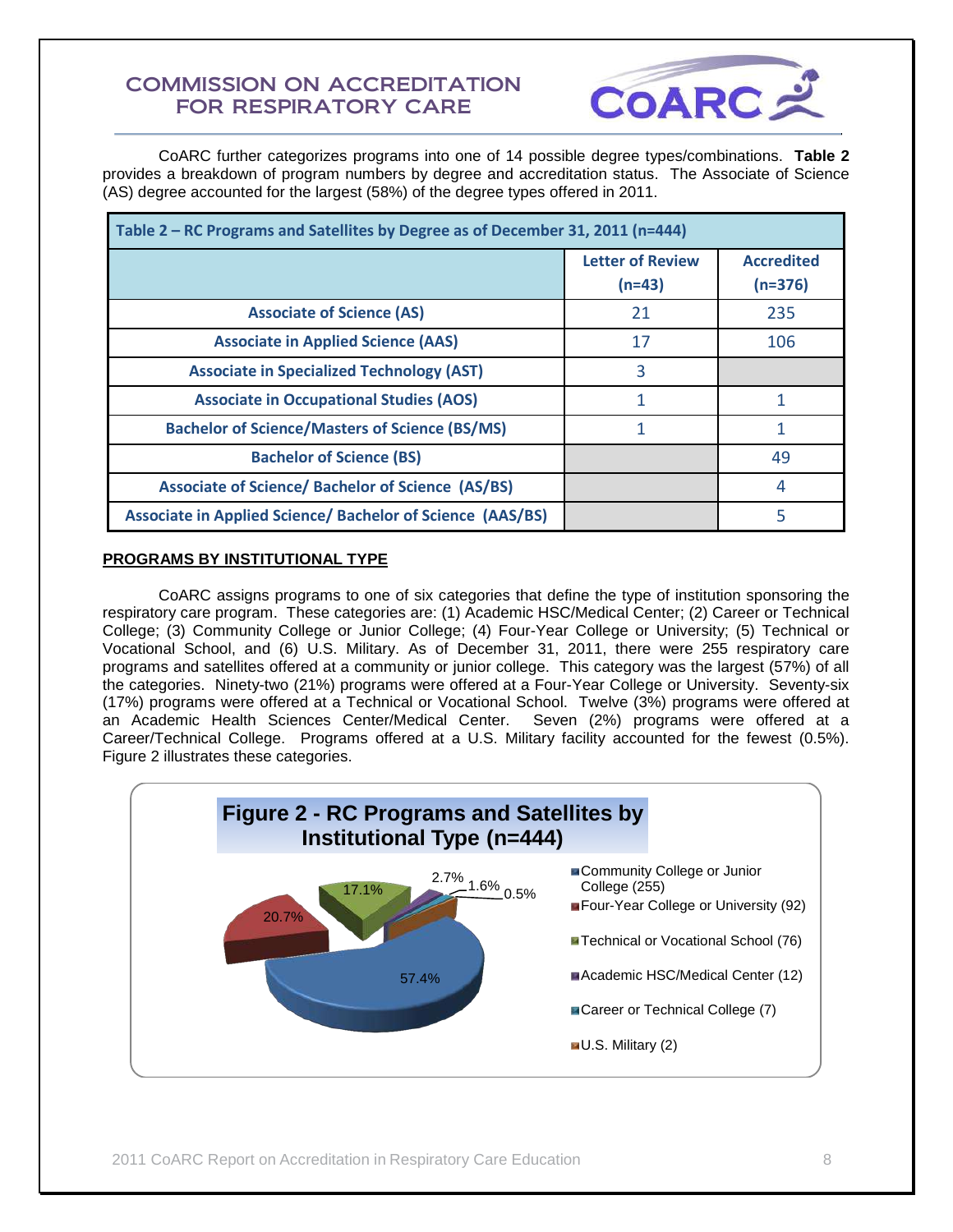

## **PROGRAMS BY INSTITUTIONAL CONTROL/FUNDING**

CoARC assigns programs to one of four categories based on whether an institution is operated by publicly elected or appointed officials and derives its major source of funds from public sources (Public/Not-For-Profit), by privately elected or appointed officials and derives its major source of funds from private sources (Private/Not-For-Profit or Private/For Profit), or by a branch of the Armed Forces and derives its major source of funds from federal appropriations (Federal Government). As of December 31, 2011, 349 (79%) institutions sponsoring a respiratory care program were operating under a Public/Not-For-Profit status. Sixty (13.5%) institutions were operating under a Private/For-Profit (Proprietary) status. Thirty-three (7%) institutions were operating under a Private/Not-For-Profit status. Two (0.5%) of institutions were controlled and funded by the Federal Government. Figure 3 illustrates these categories and results.



#### **PROGRAMS BY GEOGRAPHIC LOCATION**

CoARC tracks the official address (street, city, state, and zip code) of each program and satellite option. Figure 4 illustrates the number of programs and satellites by region\*. Sixty-two (14%) are located in the Northeast. One hundred seven (24%) are located in the Midwest. One hundred ninety-two (43%) are located in the South. Eighty-two (19%) are located in the West.

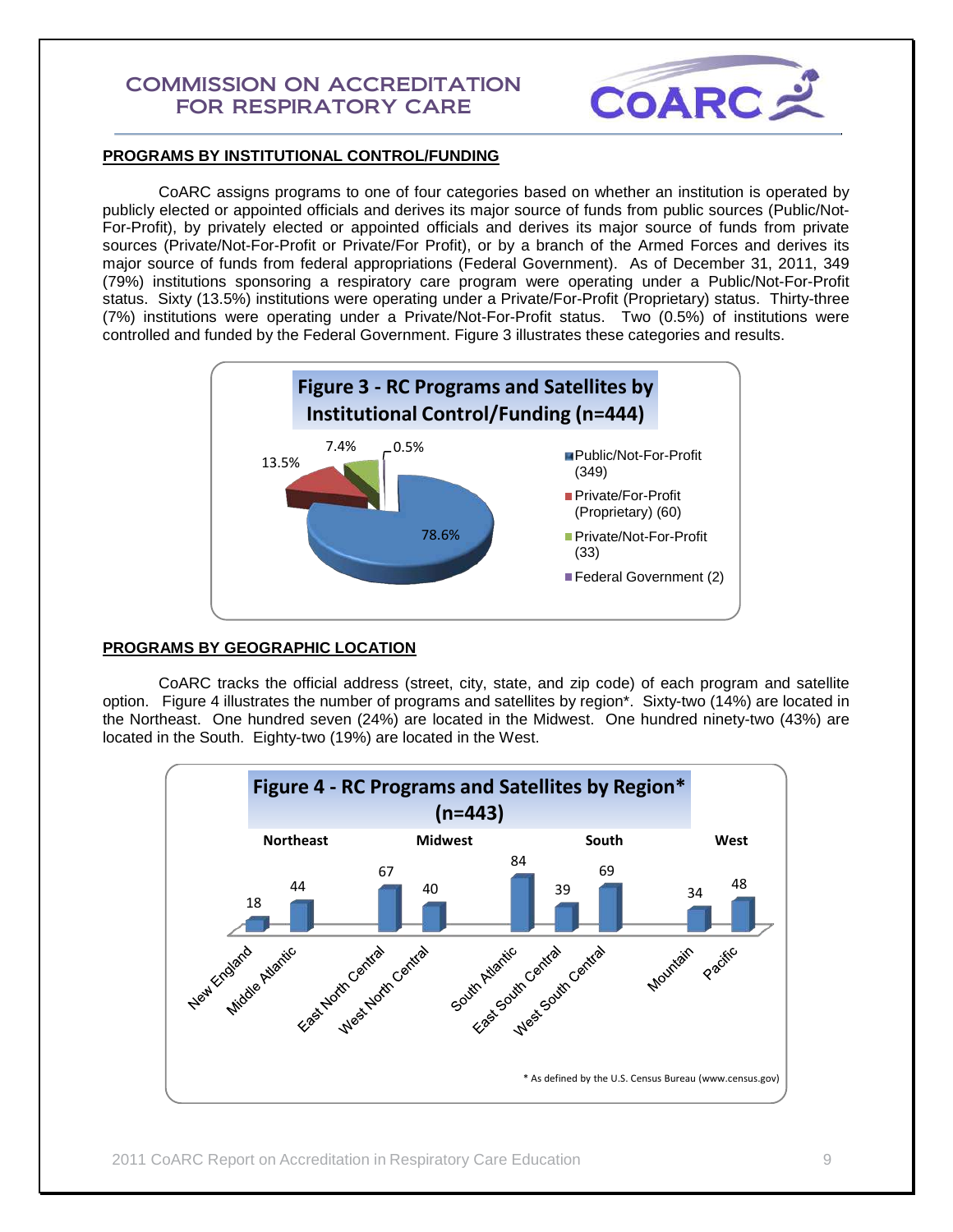

Respiratory care programs are located in every state except Alaska. Figure 5 provides a breakdown from largest to smallest, of the number of respiratory care programs and satellites in each state (and includes the one program satellite located in Riyadh, Saudi Arabia.) The two states with the largest number of programs and satellites are Texas and California- each with 38. States with only one program include Wyoming, Vermont, New Hampshire, Hawaii, and the District of Columbia. Not included in Figure 5 are the 7 sleep disorders specialist program options which are located in New York, Florida, Alabama, Texas, Ohio, Indiana, and Georgia.

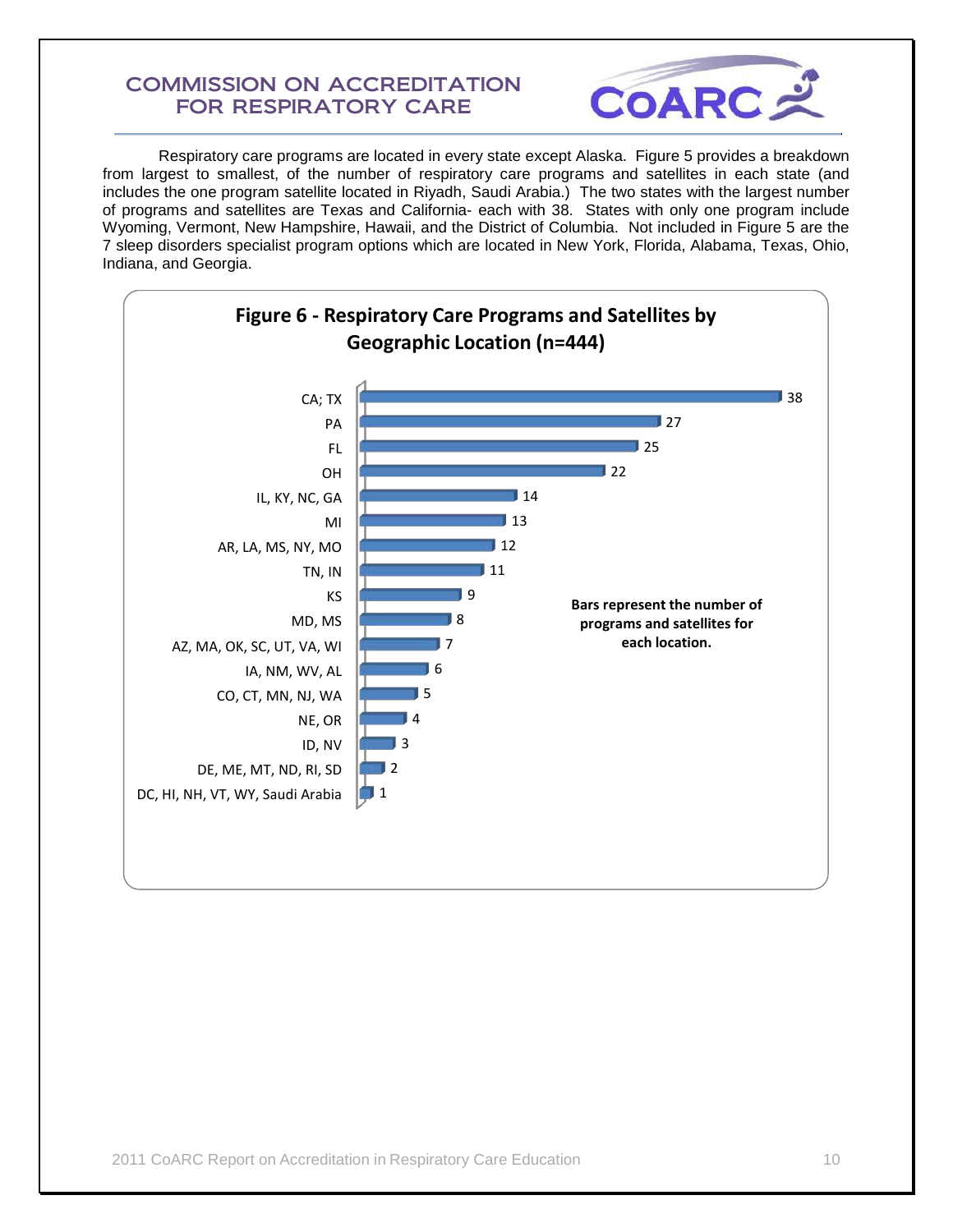

## **ACCREDITATION DECISIONS**

CoARC makes most accreditation decisions during its Board meetings three times per year (typically in March, July, and November.) The statuses of Administrative Probation, Voluntary Withdrawal of Accreditation and Voluntary Inactive Accreditation do not require a vote by the CoARC Board and are handled by the Executive Office throughout the year.

Table 3 is a summary of accreditation actions taken in 2011. The three columns (March, July, and November) correspond with the number of specific actions taken during each of CoARC's meeting. Note: This summary only includes substantive change actions if the program was placed on a meeting for full Board consideration.

| Table 3 - Summary of CoARC Accreditation Actions for 2011                                                                 |            |                  |                |          |  |
|---------------------------------------------------------------------------------------------------------------------------|------------|------------------|----------------|----------|--|
| <b>Commission Actions</b>                                                                                                 | March 2011 | <b>July 2011</b> | Nov 2011       | Total    |  |
| Letter of Intent (LOI) Application - In Progress                                                                          | 5          |                  | 4              | 10       |  |
| Approval of Intent (application approved)                                                                                 | 5          | $\overline{7}$   | $\Omega$       | 12       |  |
| Letter of Review (pre-accreditation status)                                                                               | 2          | 3                | 8              | 13       |  |
| Initial Accreditation - Base Program                                                                                      | 1          | $\overline{7}$   | $\overline{7}$ | 15       |  |
| - Satellite Option                                                                                                        | 0          | $\Omega$         | 0              | $\bf{0}$ |  |
| - Sleep Disorders Specialist Option                                                                                       | 0          | $\Omega$         | $\Omega$       | $\bf{0}$ |  |
| Continuing Accreditation - Base Program                                                                                   | 6          | 30               | 20             | 56       |  |
| - Satellite Option                                                                                                        | $\Omega$   | 2                | 1              | 3        |  |
| - Sleep Disorders Specialist Option                                                                                       | 0          | 1                | $\overline{2}$ | 3        |  |
| <b>Probationary Accreditation</b>                                                                                         | 0          | 2                | 1              | 3        |  |
| Withdrawal of Accreditation - Involuntary                                                                                 | 1          | $\Omega$         | $\Omega$       | 1        |  |
| Substantive Change*                                                                                                       | 0          | $\Omega$         | 3              | 3        |  |
| Voluntary Withdrawal*                                                                                                     | 2          | 5                | 4              | 11       |  |
| <b>Total Number of Accreditation Actions taken in 2011</b><br>*Substantive Changes and Voluntary Withdrawals not included |            |                  |                | 130      |  |

 CoARC has processes that call for CoARC to inform the public about its accreditation decisions. One of the ways CoARC does this is to provide the public with information about the accreditation decision process. CoARC provides the public with a description of the nature and scope of CoARC accreditation activity as well as the importance and value of accreditation [\(http://www.coarc.com/46.html\)](http://www.coarc.com/46.html). CoARC also provides the public with detailed descriptions of its accreditation policies and procedures by publishing its Accreditation Policies and Procedures Manual [\(http://www.coarc.com/31.html\)](http://www.coarc.com/31.html). In addition, CoARC provides a list of programs scheduled to be reviewed prior to each Board meeting as well as the final accreditation actions taken following each meeting [\(http://www.coarc.com/11.html\)](http://www.coarc.com/11.html).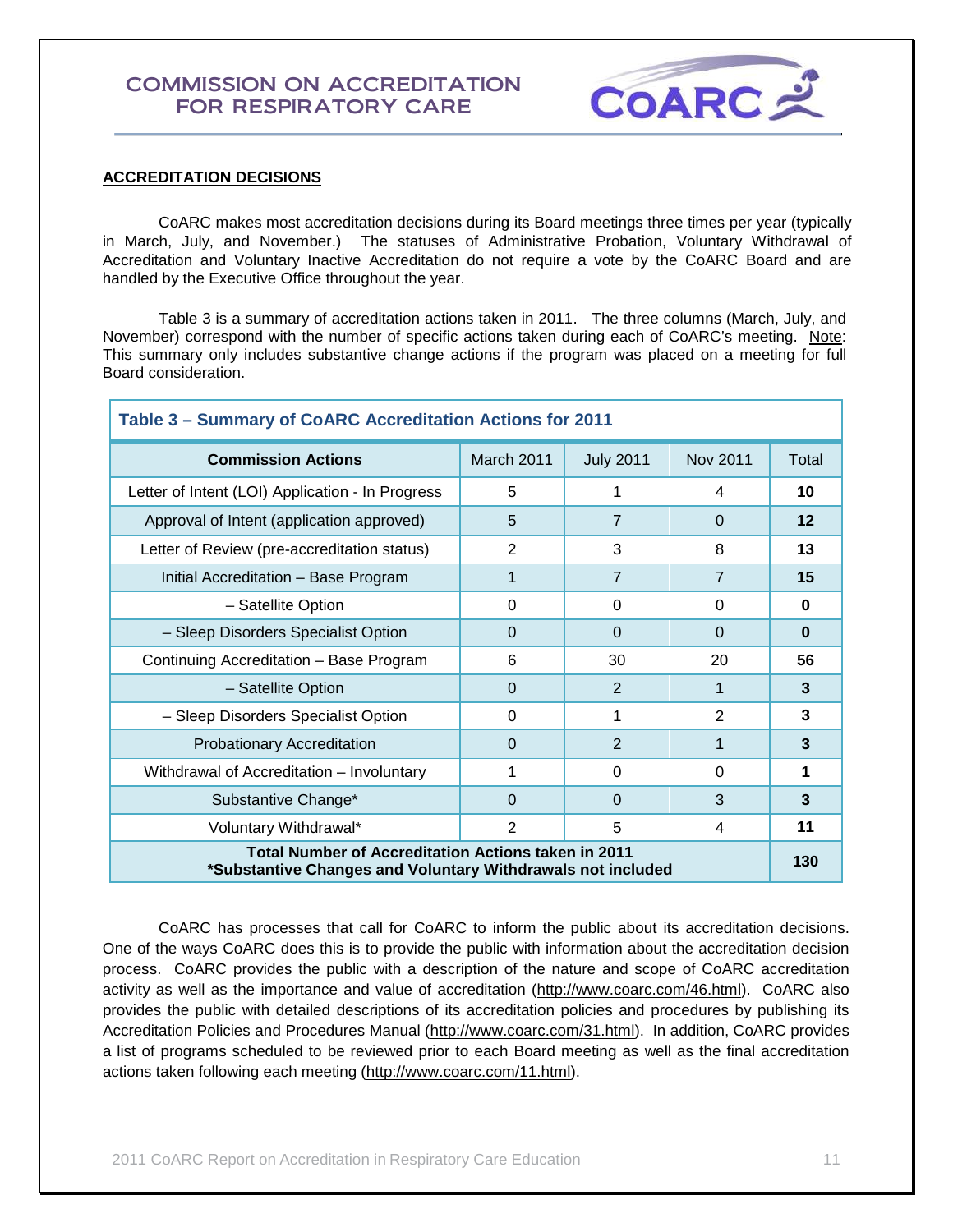

The following section lists the specific accreditation actions taken by the CoARC Board during 2011.

## **Approval of Intent Granted**

Approval of Intent is an authorization by CoARC indicating that a sponsoring institution's plan to start a Respiratory Care program is acceptable and that the sponsor may submit a Self-Study Report (SSR).

|                                                           |                    | Effective  |
|-----------------------------------------------------------|--------------------|------------|
| 200597- Concorde Career College-Dallas (LOI 1-20-2011)    | Dallas, TX         | 03-05-2011 |
| 200598- Hutchison Community College (LOI 10-20-2010)      | Hutchison, KS      | 03-05-2011 |
| 200599- New England Institute of Tech (LOI 9-24-2010)     | Warwick, RI        | 03-05-2011 |
| 200600- Sullivan Resp. Care Consortium (LOI 9-17-2009)    | Loch Sheldrake, NY | 03-05-2011 |
| 200601- Virginia College at Austin (LOI 7-7-2009)         | Austin, TX         | 03-05-2011 |
| 200602- American Institute College (LOI 1-19-2011)        | Celebration, FL    | 07-18-2011 |
| 200603- Concorde Career Institute-Orlando (LOI 1-20-2011) | Orlando, FL        | 07-18-2011 |
| 200604- Jefferson College (LOI 3-14-2011)                 | Hillsboro, MO      | 07-18-2011 |
| 200605- Mid-South Community College (LOI 3-30-2011)       | W. Memphis, AR     | 07-18-2011 |
| 200606- Pima Medical Inst-Houston (LOI 1-7-2011)          | Houston, TX        | 07-18-2011 |
| 200607- San Joaquin Valley Coll-Temecula (LOI 9-17-2009)  | Temecula, CA       | 07-18-2011 |
| 200608- YTI Career Institute-Altoona (LOI 12-07-2010)     | Altoona, PA        | 07-18-2011 |
|                                                           |                    |            |

## **Letter of Review Granted**

 This status signifies that a program seeking Initial Accreditation has demonstrated sufficient compliance with the *Standards* through the Letter of Review Self Study Report (LSSR) and other documentation. The conferral of a Letter of Review authorizes the sponsor to admit its first class of students. The conferral of Letter of Review status denotes a developmental program, in which assurances are expected to be provided that the program may become accredited as programmatic experiences are gained, generally, by the time the first class has graduated.

|                                                            |                 | <b>Effective</b> |
|------------------------------------------------------------|-----------------|------------------|
| 200590- Penn Commercial Business/Tech (AOI 4-15-2010)      | Washington, PA  | 03-05-2011       |
| 200596- Platt College - Alhambra (AOI 12-1-2010)           | Alhambra, CA    | 03-05-2011       |
| 200593- Concorde Career Inst-San Antonio (AOI 12-31-2010)  | San Antonio, TX | 07-18-2011       |
| 200597- Concorde Career College-Dallas (AOI 3-11-2011)     | Dallas, TX      | 07-18-2011       |
| 200601- Virginia College - Austin (AOI 3-11-2011)          | Austin, TX      | 07-18-2011       |
| 200595- Missouri State University-W Plains (AOI 12-1-2010) | West Plains, MO | 11-19-2011       |
| 200598- Hutchison Community College (AOI 3-11-2011)        | Hutchison, KS   | 11-19-2011       |
| 200599- New England Institute of Tech (AOI 3-11-2011)      | Warwick, RI     | 11-19-2011       |
| 200603- Concorde Career Institute-Orlando (AOI 7-18-2011)  | Orlando, FL     | 11-19-2011       |
| 200604- Jefferson College (AOI 7-18-2011)                  | Hillsboro, MO   | 11-19-2011       |
| 200605- Mid-South Community College (AOI 7-18-2011)        | W. Memphis, AR  | 11-19-2011       |
| 200606- Pima Medical Inst-Houston (AOI 7-18-2011)          | Houston, TX     | 11-19-2011       |
| 200607- San Joaquin Valley College (AOI 7-18-2011)         | Temecula, CA    | 11-19-2011       |

## **Initial Accreditation Granted**

This status is conferred for a limited defined period of time (five years) to a developing program that, at the time of the initial site visit, has demonstrated compliance with the *Standards*. At the end of the allotted time, the CoARC may confer either Continuing Accreditation or Withhold of Accreditation.

|                                                             |                   | Initial End Date |
|-------------------------------------------------------------|-------------------|------------------|
| 200553- St. Louis College of Health Careers (LOR 5-23-2008) | Fenton, MO        | 03-31-2016       |
| 200527- South Texas College (LOR 1-24-2007)                 | McAllen, TX       | 07-31-2016       |
| 200541- Southern W Virginia CC (LOR 8-8-2007)               | Williamson, WV    | 07-31-2016       |
| 200542- Carrington College California (LOR 6-19-2007)       | Pleasant Hill, CA | 07-31-2016       |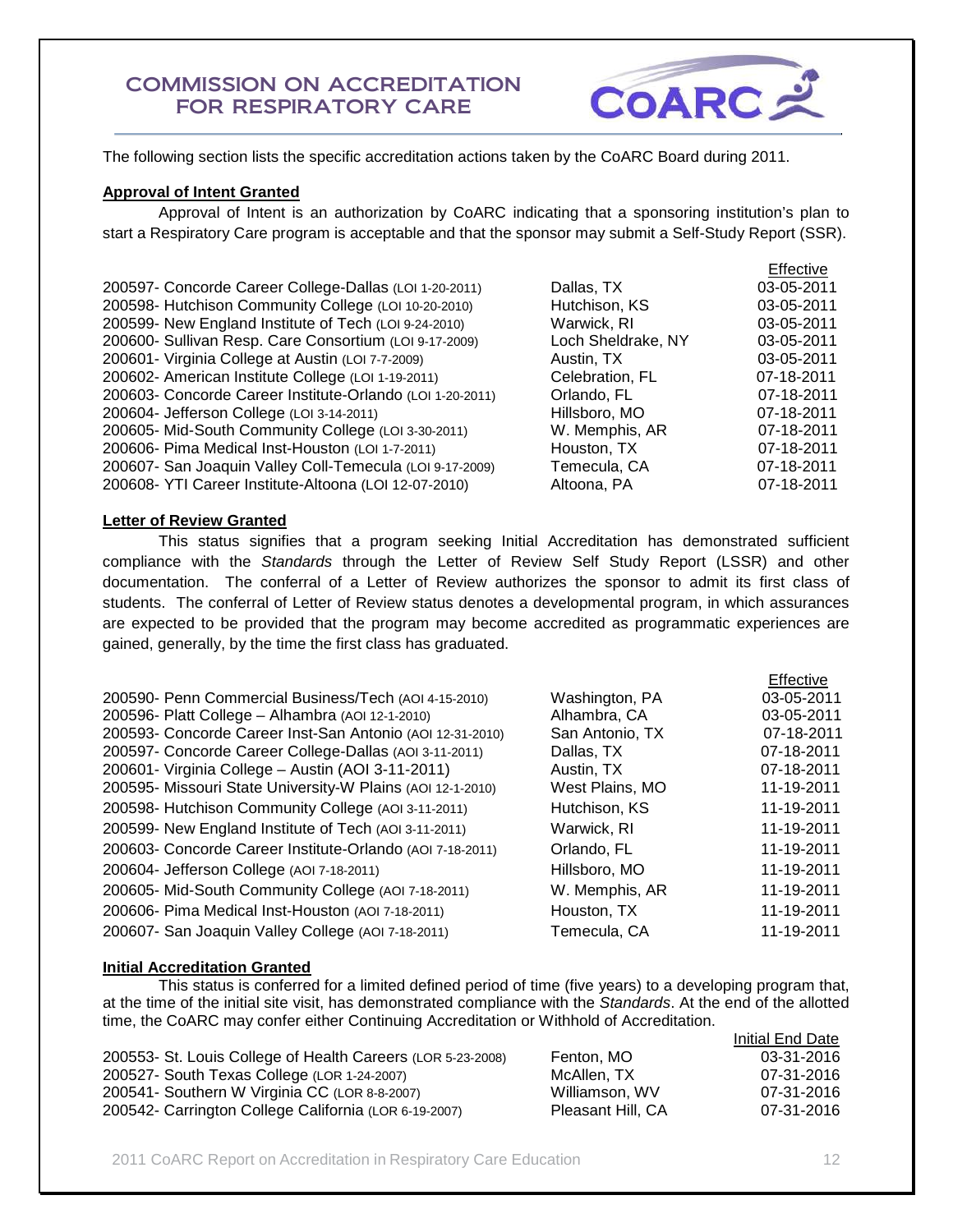

| 200548- Elizabethtown Community College (LOR 1-9-2008)    | Elizabethtown, KY | 07-31-2016 |
|-----------------------------------------------------------|-------------------|------------|
| 200550- Walters State Community College (LOR 3-13-2008)   | Morristown, TN    | 07-31-2016 |
| 200552- Pima Medical Institute-Renton (LOR 3-26-2008)     | Renton, WA        | 07-31-2016 |
| 200556- Mercyhurst College-North East (LOR 8-20-2008)     | Erie, PA          | 07-31-2016 |
| 200538- Cisco College (LOR 6-20-2007)                     | Cisco, TX         | 11-30-2016 |
| 200549- Santa Fe Community College (LOR 5-16-2008)        | Santa Fe, NM      | 11-30-2016 |
| 200554- American Career College-Anaheim (LOR 6-3-2008)    | Anaheim, CA       | 11-30-2016 |
| 200555- N Michigan U/Marquette General (LOR 6-6-2008)     | Marquette, MI     | 11-30-2016 |
| 200559- Concorde Career Institute-Miramar (LOR 5-22-2009) | Miramar, FL       | 11-19-2011 |
| 200560- Platt College (LOR 12-19-2008)                    | Moore, OK         | 11-30-2016 |
| 200561- Fortis College (LOR 2-17-2009)                    | Erie, PA          | 11-30-2016 |
| 200568- Stevens-Henager College (LOR 7-24-2009)           | Boise, ID         | 11-30-2016 |
|                                                           |                   |            |

## **Continuing Accreditation Granted**

 This status is conferred when 1) an established, currently accredited program demonstrates continued compliance with the *Standards* following submission of a continuing self-study report and completion of an on-site visit, or 2) a program holding Initial Accreditation has demonstrated continued compliance with the *Standards* during the Initial Accreditation period. Continuing Accreditation remains in effect until the program withdraws from the accreditation process or until accreditation is withdrawn for failure to comply with the *Standards*.

|                                                              |                      | <b>Next Re-evaluation</b> |
|--------------------------------------------------------------|----------------------|---------------------------|
| 200132- Crafton Hills College                                | Yucaipa, CA          | 2021                      |
| 200224- Medical College of Georgia                           | Augusta, GA          | 2021                      |
| 200288- Southern Maine Community College                     | S. Portland, ME      | 2021                      |
| 200512- CHI Institute-Franklin Mills Campus (Initial 9-2011) | Philadelphia, PA     | 2018                      |
| 200532- Somerset Community College (Initial 9-2011)          | Somerset, KY         | 2018                      |
| 200543- US Air Force School of Health (Initial 5-2011)       | Sheppard AFB, TX     | 2018                      |
| 200010- Community College of Allegheny County                | Pittsburgh, PA       | 2021                      |
| 200044- Manchester Community College                         | Manchester, CT       | 2021                      |
| 200050- St. Louis Community College-Forest Park              | St. Louis, MO        | 2021                      |
| 200071- Macomb Community College-Detroit Macomb              | Clinton Township, MI | 2021                      |
| 200073- Kettering College of Medical Arts                    | Kettering, OH        | 2021                      |
| 200090- Norwalk Community College/Norwalk Hospital           | Norwalk, CT          | 2021                      |
| 200110- Lane Community College                               | Eugene, OR           | 2021                      |
| 200133- St. Alexius Med Ctr/University of Mary               | Bismarck, ND         | 2021                      |
| 200187- Bergen Community College                             | Paramus, NJ          | 2021                      |
| 200202- Pima Community College-Tucson                        | Tucson, AZ           | 2021                      |
| 200228- Prince George's Community College                    | Largo, MD            | 2021                      |
| 200233- The University of Akron                              | Akron, OH            | 2021                      |
| 200247- Youngstown State University                          | Youngstown, OH       | 2021                      |
| 200255- Wallace State Community College                      | Hanceville, AL       | 2021                      |
| 200258- Saint Paul College                                   | Saint Paul, MN       | 2021                      |
| 200287- Allegany College of Maryland                         | Cumberland, MD       | 2021                      |
| 200298- Madisonville Community College                       | Madisonville, KY     | 2021                      |
| 200305- University of Hartford                               | West Hartford, CT    | 2021                      |
| 200309- Oregon Institute of Technology                       | Klamath Falls, OR    | 2021                      |
| 200326- Eastern Gateway Community College                    | Steubenville, OH     | 2021                      |
| 200357- Metropolitan Community College                       | Omaha, NE            | 2021                      |
| 200359- Seminole State College                               | Sanford, FL          | 2021                      |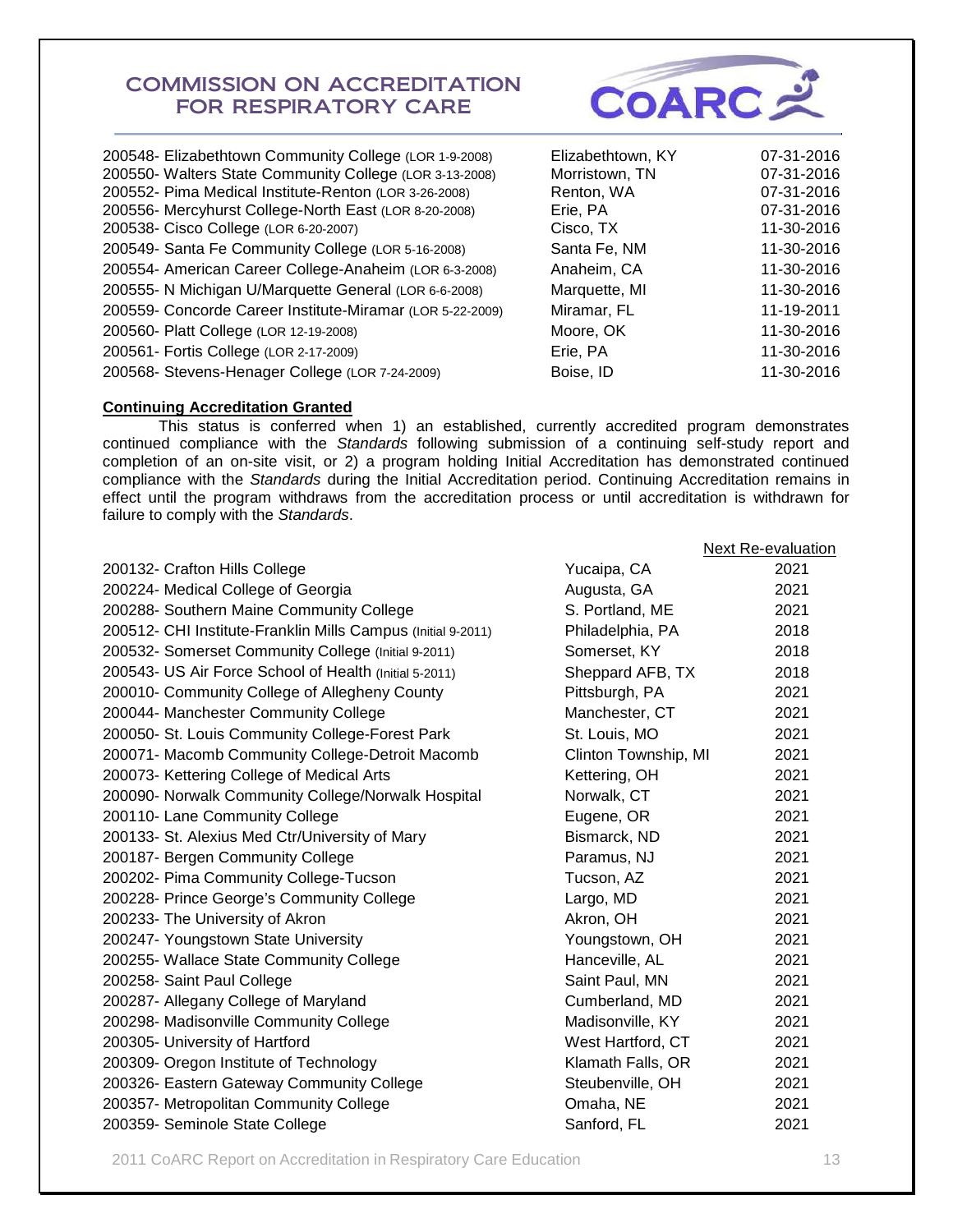

| 200392- Bossier Parish Community College                           | Bossier City, LA | 2021 |
|--------------------------------------------------------------------|------------------|------|
| 200396- Northeast Iowa Community College                           | Peosta, IA       | 2021 |
| 200402- Dona Ana Community College                                 | Las Cruces, NM   | 2021 |
| 200429- West Kentucky Comm & Tech College                          | Paducah, KY      | 2021 |
| 200460- Naugatuck Valley Community College                         | Waterbury, CT    | 2021 |
| 200468- The University of Montana-Missoula                         | Missoula, MT     | 2021 |
| 200505- Goodwin College (Initial 1-31-2012)                        | E. Hartford, CT  | 2019 |
| 200511- Idaho State University (Initial 1-31-2012)                 | Pocatello, ID    | 2019 |
| 300025- Monroe City Hall Annex (200392 satellite)                  | Monroe, LA       | 2021 |
| 300026- Learning Ctr for Rapides Parish (200392 satellite)         | Alexandria, LA   | 2021 |
| 400247- Youngstown State University                                | Youngstown, OH   | 2021 |
| 200005- Chattanooga State Community College                        | Chattanooga, TN  | 2021 |
| 200084- Nassau Community College                                   | Garden City, NY  | 2021 |
| 200095- HCCS-Coleman College                                       | Houston, TX      | 2021 |
| 200121- Sinclair Community College                                 | Dayton, OH       | 2021 |
| 200129- Mt. Hood Community College                                 | Gresham, OR      | 2021 |
| 200134- Stony Brook University                                     | Stony Brook, NY  | 2021 |
| 200142- Butte College                                              | Oroville, CA     | 2021 |
| 200181- University of Alabama-Birmingham                           | Birmingham, AL   | 2021 |
| 200251- Louisiana State University                                 | New Orleans, LA  | 2021 |
| 200263- Roane State Community College                              | Harriman, TN     | 2021 |
| 200294- Mott Community College                                     | Flint, MI        | 2021 |
| 200299- Delaware Technical & Community College                     | Wilmington, DE   | 2021 |
| 200339- Bowling Green State U-Firelands College                    | Huron, OH        | 2021 |
| 200349- Berkshire Community College                                | Pittsfield, MA   | 2021 |
| 200358- Florence-Darlington Tech College                           | Florence, SC     | 2021 |
| 200378- Robeson Community College                                  | Lumberton, NC    | 2021 |
| 200397- Frederick Community College                                | Frederick, MD    | 2021 |
| 200407- Catawba Valley Community College                           | Hickory, NC      | 2021 |
| 200461- Northeast Kentucky Consortium                              | Morehead, KY     | 2021 |
| 200504- U of Rio Grande/ Rio Grande CC/Buckeye Hills               | Rio Grande, OH   | 2018 |
| 300009- Lorain Co Community College (Satellite)                    | Elyria, OH       | 2021 |
| 400134- Stony Brook University (Sleep Specialist Option)           | Stony Brook, NY  | 2021 |
| 400181- University of Alabama-Birmingham (Sleep Specialist Option) | Birmingham, AL   | 2021 |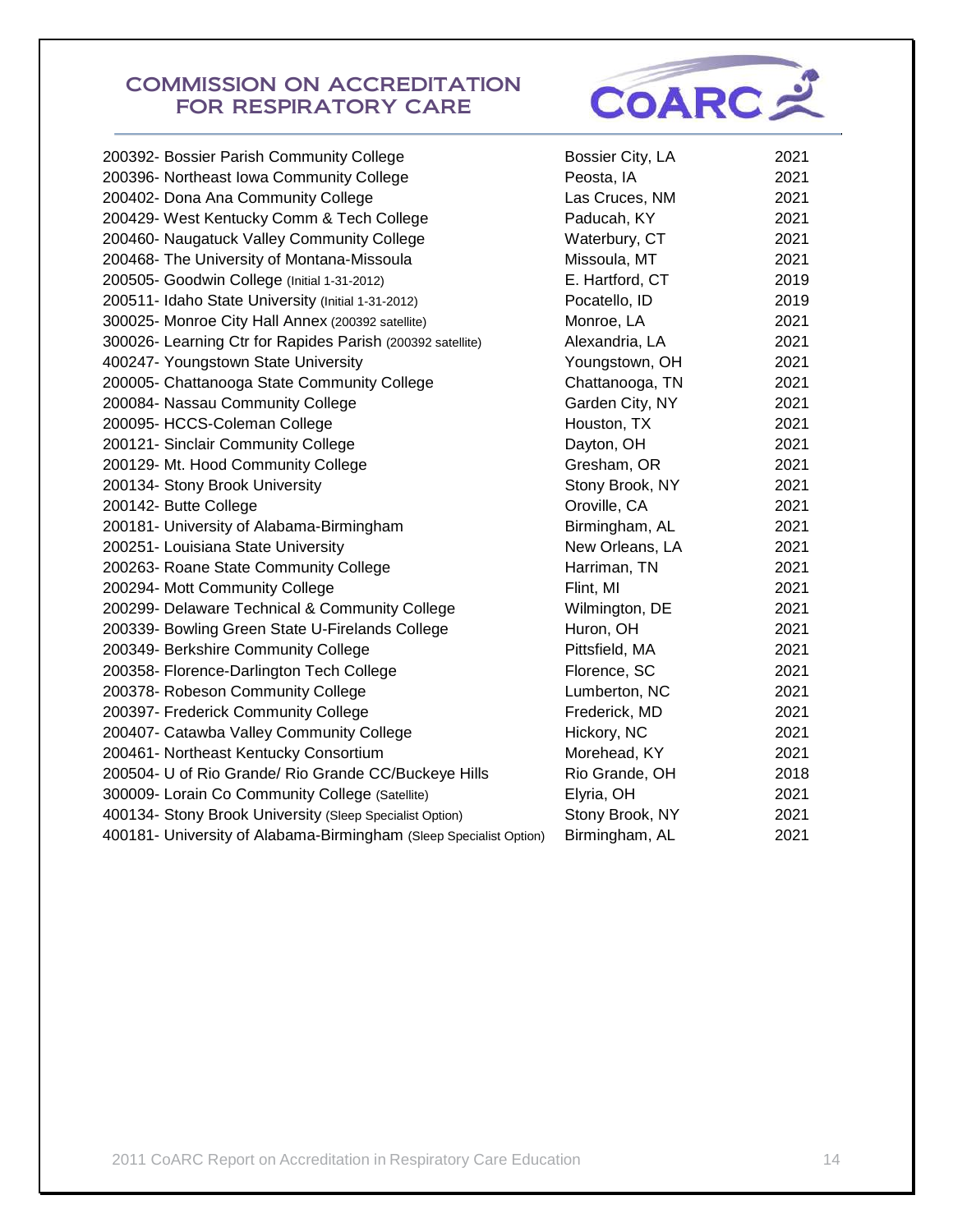

## **Probationary Accreditation**

 This is a temporary status conferred when an accredited program is not in compliance with one or more *Standards* and/or Policies following submission of one or more progress reports, and has not corrected deficiencies identified earlier by the CoARC Board. The program must file a Probation Report as directed by the CoARC Executive Office. However, if at any time during the year, the program is able to rectify all the deficiencies that resulted in Probationary Accreditation and achieve compliance with the *Standards*, the CoARC Board will consider removing the probationary status when review of the Probation Report so warrants. If compliance with the *Standards* is not demonstrated within one year, accreditation will be withdrawn. A program may remain on probation for no longer than one year without demonstrable and remarkable extenuating circumstances, in which case probation may be extended for an additional year. In no case will probation status exceed 2 years.

 **Effective\*** \*This action does not become final until after the program has exhausted its rights to seek reconsideration (see CoARC Policy 1.07 – Reconsideration and Appeal).

| 200297- Lamar Institute        | Beaumont, TX     | 07-18-2011 |
|--------------------------------|------------------|------------|
| 200543- United State Air Force | Sheppard AFB, TX | 07-18-2011 |
| 200321- Florida A&M University | Tallahassee. FL  | 11-19-2011 |

## **Withdrawal of Accreditation - Involuntary**

 This status is conferred when a program is no longer in compliance with the accreditation Standards. Specific circumstances warranting a withdrawal of accreditation are described in Accreditation Policy 1.058. A program that has had its accreditation status withdrawn shall no longer be allowed to admit students.

 **Effective\*** \*This action does not become final until after the program has exhausted its rights to seek reconsideration and to file an appeal (see CoARC Policy 1.07 – Reconsideration and Appeal).

| 100084- AMEDD Ctr & School - Army (Probation 7-18-2009)                                    | Ft. Sam Houston, TX | 03-05-2011 |
|--------------------------------------------------------------------------------------------|---------------------|------------|
| 200486- Olive-Harvey College (Inactive 8-23-2010 & Admin Pro 3-1-2011) Ft. Sam Houston, TX |                     | 07-18-2011 |

## **Voluntary Withdrawal**

 This status is conferred when a sponsor notifies CoARC that its program(s) be removed from the accreditation process.

|                                                          |                  | <b>Effective</b> |
|----------------------------------------------------------|------------------|------------------|
| 100049- Our Lady of Holy Cross/Ochsner College           | New Orleans, LA  | 08-31-2011       |
| 200159- Triton College                                   | River Grove, IL  | 09-01-2011       |
| 200473- Hannibal Career & Technical Ctr                  | Hannibal, MO     | 12-15-2011       |
| 200547- Career Technical College (LOR 10-16-2007)        | Monroe, LA       | 01-05-2012       |
| 200594- Faulkner State Community College (AOI 12-1-2010) | Bay Minette, AL  | 10-31-2011       |
| 100092- Concorde Career College-N Hollywood              | N. Hollywood, CA | 05-07-2011       |
| 200056- University of Central Florida                    | Orlando, FL      | 07-01-2011       |
| 100183- Bossier Parish CC                                | Bossier City, LA | 05-25-2011       |
| 200056- University of Central Florida                    | Orlando, FL      | 07-01-2011       |
| 200401- University of Arkansas-Texarkana                 | Texarkana, AR    | 06-27-2011       |
| 200414- Mississippi Gulf Coast CC                        | Gautier, MS      | 07-01-2011       |
| 200479- Everest Institute-DeKalb (LOR 1-31-2008)         | Decatur, GA      | 02-22-2011       |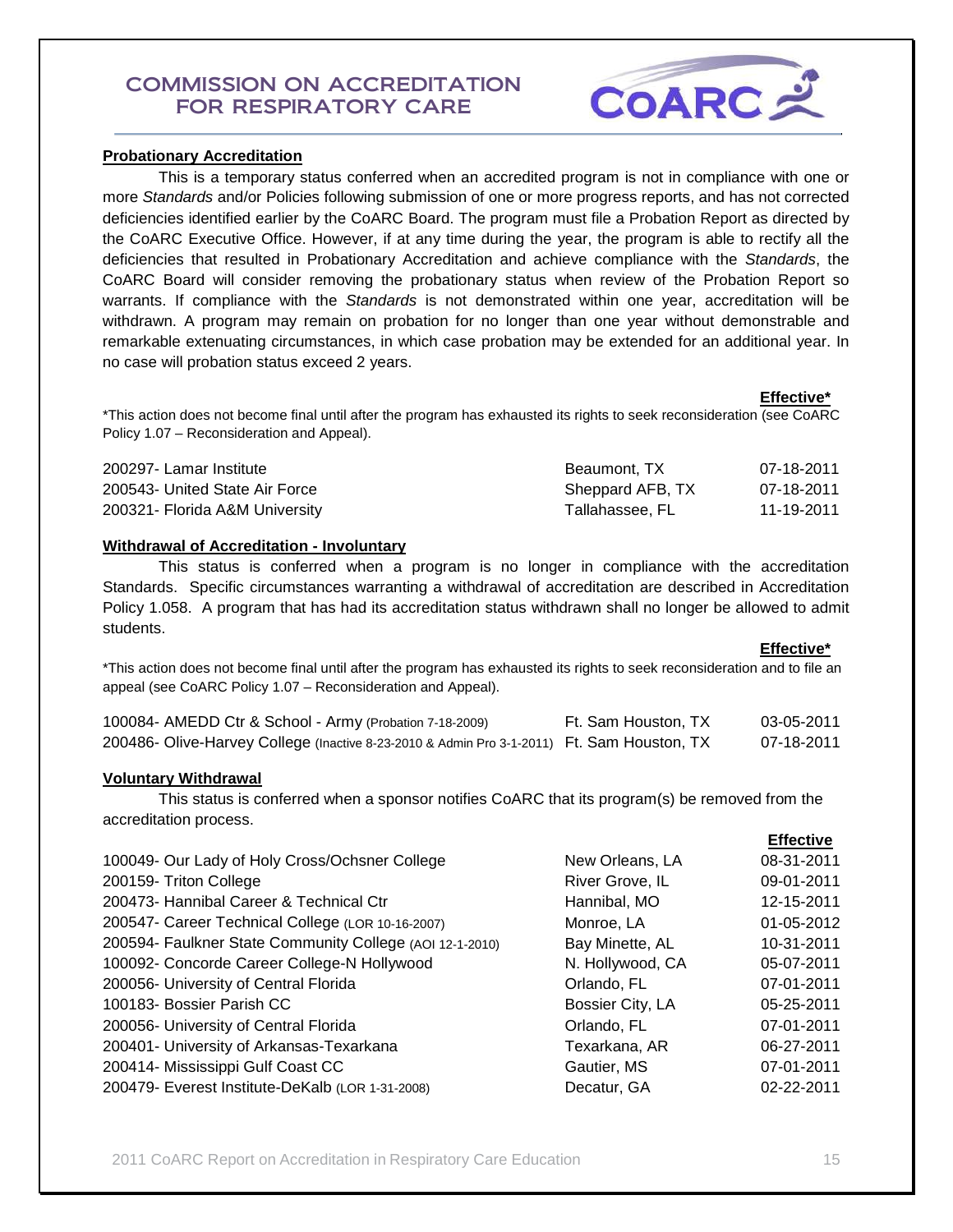

## **2011 ANNUAL REPORT OF CURRENT STATUS (RCS)**

#### **Overview**

CoARC defines program outcomes as "performance indicators that reflect the extent to which the goals of the program are achieved and by which program effectiveness is documented. Examples include but are not limited to: program completion rates, job placement rates, certification pass rates, and program satisfaction" (*Standards, p.10*). Outcomes measures used by CoARC reflect metrics of program effectiveness and student achievement. CoARC uses an outcomes-centered approach to its accreditation review process. This approach focuses on a specific set of outcomes which include the following: a) Graduate performance on the national credentialing examination for entry into practice; b) Programmatic retention/attrition; c) Graduate satisfaction with program; d) Employer satisfaction with program; and e) Job placement.

CoARC believes that assessment, planning, implementation and evaluation of the educational quality of a respiratory care program (inclusive of distance education modalities and program options), that is broad-based, systematic, continuous and designed to promote achievement of program goals will maximize the academic success of the enrolled students in an accountable and cost-effective manner.

CoARC routinely monitors the program's outcomes results in relation to the thresholds via an Annual Report of Current Status (RCS). CoARC provides definitions of each of the minimum performance criteria in its *Interpretive Guidelines* (p.23), it *Accreditation Policies & Procedures* (p. 38), and on its website [\(http://www.coarc.com/15.html\)](http://www.coarc.com/15.html).

In May 2011, CoARC launched its online Annual RCS submission with a deadline of July  $1<sup>st</sup>$ , 2011. In an effort to minimize potential reporting burdens to programs seeking and maintaining accreditation, CoARC redesigned its reporting tool. The main focus of this redesign was to simplify and increase the accuracy of data entry for programs. To achieve this goal, CoARC adopted a reporting system that is *driven by student data*. Programs can now capture and record cohort information that includes students' status from start to finish. Once a cohort has been created, and students for that cohort have been entered into the reporting system, the program can update the student status, such as graduation, attrition, credentials earned, and job placement. This student-specific information is then used to automatically generate aggregate programmatic outcomes data.

The outcomes will be updated on an annual basis following the submission and verification of each program's Annual RCS. CoARC works with programs throughout the data submission and validation phases to ensure that the performance data is accurate. In the future, CoARC will add overall employer and graduate satisfaction, as well as on-time graduation rates to the outcomes metrics reported to the public once a sufficient amount of aggregate data has been gathered and analyzed.

CoARC completed the verification of the outcomes data from the 2011 Annual Report of Current Status (RCS) in January 2012. A total of 440 programs and program options (98%) submitted annual reports in 2011. The remaining 11 new programs were not eligible to submit an annual report at the time of the July 1, 2011 deadline.

This data is self-reported by respiratory care programs to CoARC and reflects the aggregate data for the three-year time period being reported (January 1, 2008 through December 31, 2010.)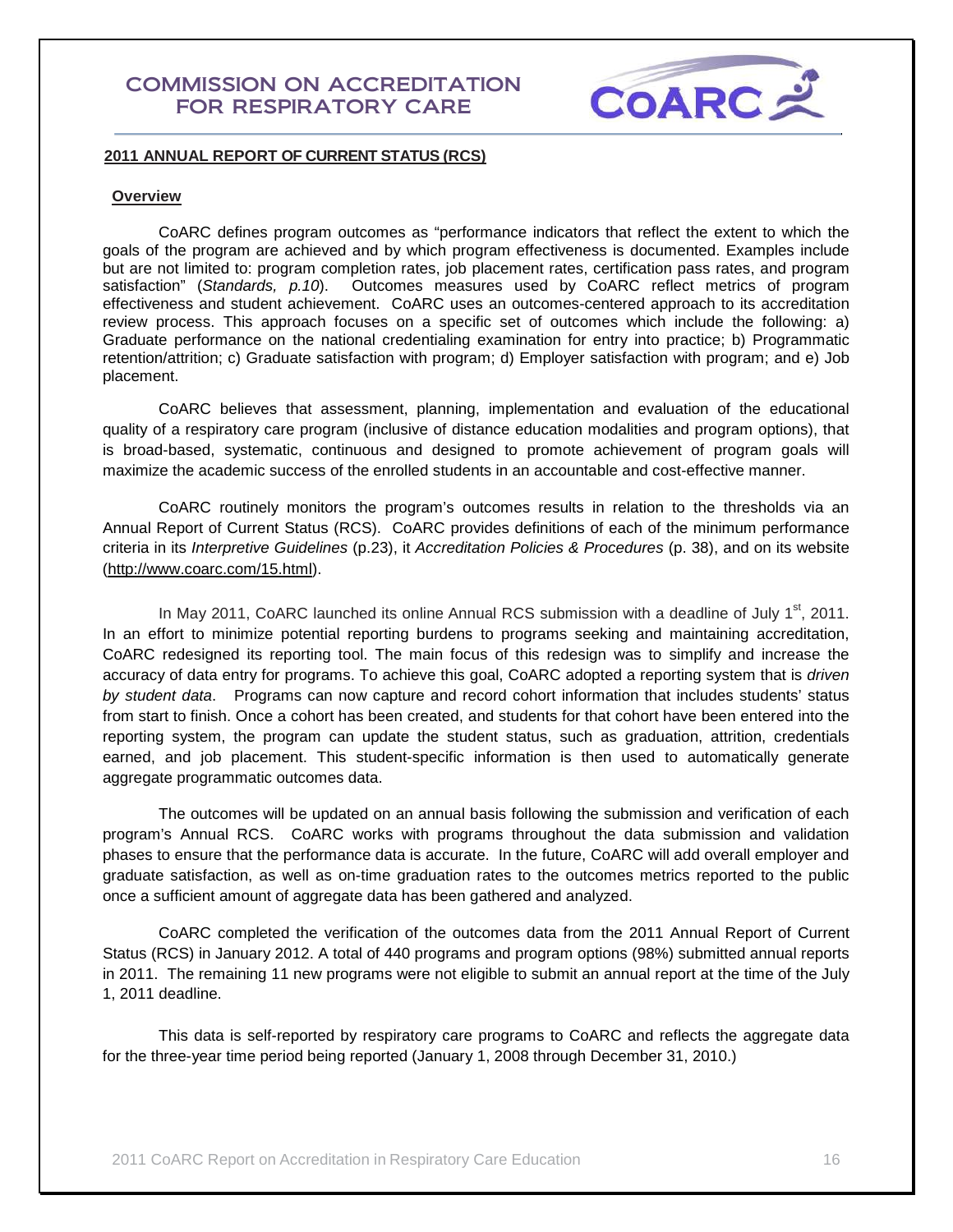

## **Total New Enrollments**

2011 RCS data provides the total number of new program enrollees during the 3-year time period being reported (i.e., January 1, 2008 through December 31, 2010). This does not include students that were already enrolled in prior years. *Programmatic enrollment* begins at the point at which the respiratory student enrolls in the first core respiratory care course (non-survey) that is available only to students matriculated in the respiratory care program. This may be different than the enrollment or matriculation date determined by the institution. This definition is used only for calculating programmatic attrition and on-time graduation rates.

Figure 6 shows total new enrollments for 2008 through 2010. Enrollments for 2010 are compared to the total maximum annual enrollment capacity<sup>[4](#page-16-0)</sup>. CoARC did not track maximum annual enrollment capacity for 2009 and 2008. The data shows 2010 new enrollments reaching 75% of capacity.

The average maximum annual enrollment capacity per program for 2010 was 32. The average number of new enrollments per program was 24 in 2010, 24 in 2009, and 23 in 2008. There was a 3% increase in new enrollments between 2008 and 2009 and a 2% increase between 2009 and 2010.



Not included in Figure 6 are the enrollment data for the 7 sleep specialist program options. There were a total of 33 new enrollments in 2010 with a maximum annual enrollment capacity of 102 (32%). In 2009, there were 59 new enrollments. In 2008, there were 57 new enrollments. The average number of new enrollments per program option in 2010 was 5 with an average maximum annual enrollment capacity per program of 15. In 2009 and 2008, the average number of new enrollments per program option was 8.

<span id="page-16-0"></span> <sup>4</sup> The *maximum annual enrollment capacity* is defined as the maximum number of potential new students that can be enrolled in a calendar year (defined as January 1 through December 31). This number is established by CoARC and can only be increased upon approval of a substantive change in enrollment. Only base programs and program options with a status of Initial or Continuing Accreditation without any pending Progress Reports or on Administrative Probation are eligible to request an increase in their annual enrollment.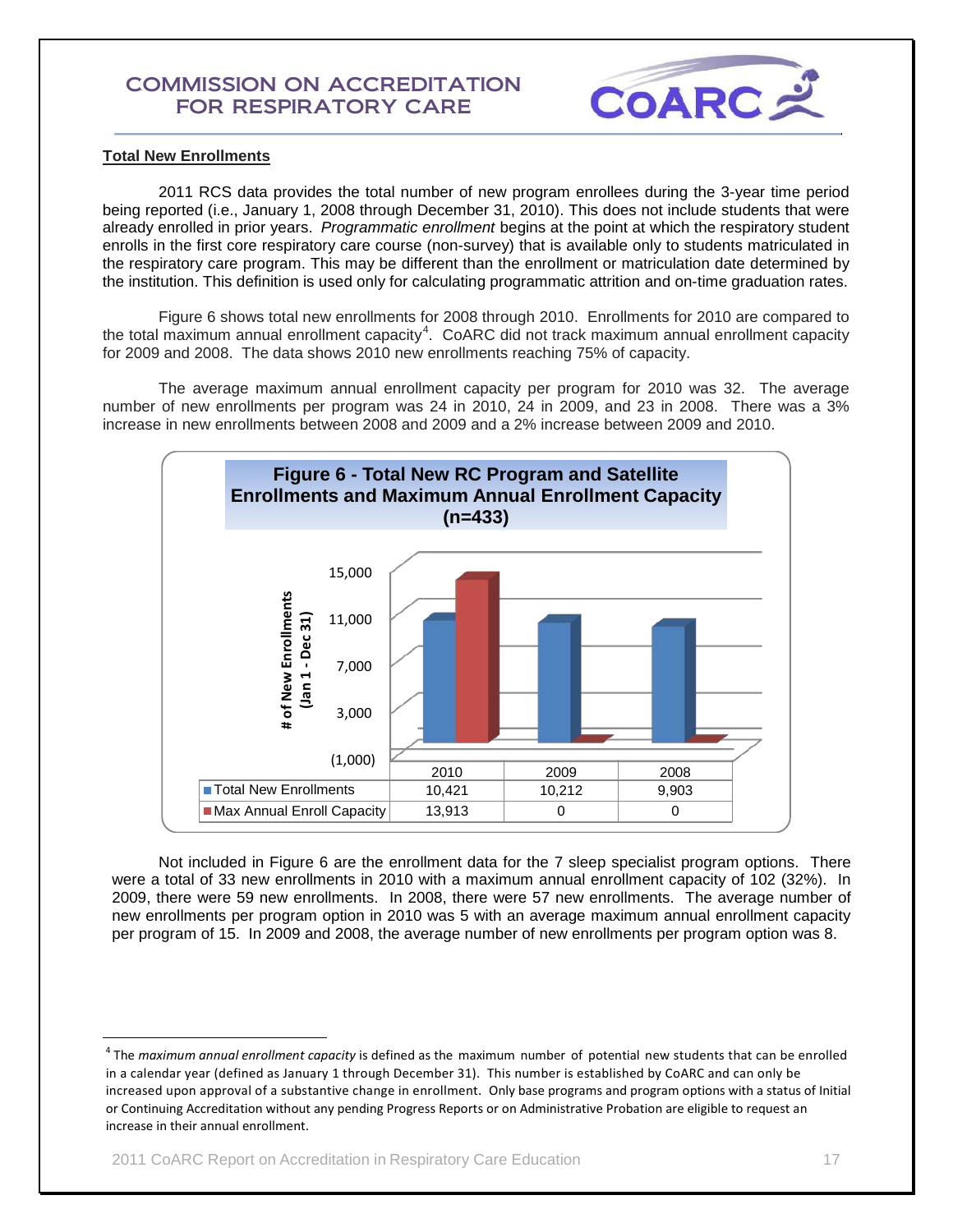

| <b>New RC Enrollments by Degree Offered</b> |
|---------------------------------------------|
|---------------------------------------------|

| Table 4 – New RC Enrollments by Degree Offered (n=433) |                                                                                                   |     |       |                 |                                          |                                          |       |     |  |  |
|--------------------------------------------------------|---------------------------------------------------------------------------------------------------|-----|-------|-----------------|------------------------------------------|------------------------------------------|-------|-----|--|--|
| <b>Degree Offered</b>                                  | <b>Max Annual</b><br><b>New</b><br><b>Enrollments</b><br><b>Enroll</b><br>2010<br><b>Capacity</b> |     |       |                 | <b>New</b><br><b>Enrollments</b><br>2009 | <b>New</b><br><b>Enrollments</b><br>2008 |       |     |  |  |
|                                                        | Total                                                                                             | Avg | Total | Avg             | Total                                    | Avg                                      | Total | Avg |  |  |
| Associate only (n=373)                                 | 12,573                                                                                            | 34  | 9.404 | 25              | 9,234                                    | 25                                       | 8,937 | 24  |  |  |
| Associate & Baccalaureate (n=9)                        | 202                                                                                               | 22  | 116   | 13              | 95                                       | 11                                       |       | 12  |  |  |
| Baccalaureate only (n=49)                              | 1,064                                                                                             | 22  | 839   | 17<br>819<br>17 |                                          | 810                                      | 17    |     |  |  |
| Baccalaureate & Masters (n=2)                          | 74                                                                                                | 37  | 62    | 31              | 64                                       | 32                                       | 44    | 22  |  |  |

Table 4 shows the new annual respiratory care enrollments in relation to the degree offered. Programs offering only associate degrees accounted for 86.1% of the total number of programs submitting annual reports in 2011. There were 10,421 new students enrolled in 2010; of this total, 9,404 were enrolled in Associate degree programs. This represents the largest category (90.2%) and is a 1.8% increase compared to 2009. There was a 3.3% increase in new enrollments for this category between 2008 and 2009. New enrollments reached 75% of maximum annual enrollment capacity in 2010 for associate degree programs. The average number of new enrollments per program for this category was 25 in 2009 and 2010, and 24 in 2008.

Programs offering both associate and baccalaureate degrees accounted for 2.1% of the total number of respiratory care programs submitting annual reports in 2011. In 2010, there were 116 new students (1.1% of total) enrolled in programs that offered both an associate and baccalaureate degree. This represents a 22% increase from 2009. In contrast, there was a 15% decrease in new enrollments for this category between 2009 and 2008. New enrollments reached 57% of maximum annual enrollment capacity in 2010 for programs that offer both associate and baccalaureate degrees. The average number of new enrollments per program for this category was 13 in 2010, 11 in 2009, and 12 in 2008.

Programs offering only baccalaureate degrees accounted for 11.3% of the total number of respiratory care programs submitting annual reports in 2011. In 2010, there were 839 new students (8.1% of total) enrolled in Baccalaureate degree programs. This represents a 2.4% increase from 2009. There was a 1.1% increase in new enrollments for this category between 2008 and 2009. New enrollments reached 79% of maximum annual enrollment capacity in 2010 for baccalaureate degree programs. The average number of new enrollments per program for this category was 17 in 2008, 2009, and 2010.

Programs offering both baccalaureate and master's degrees accounted for 0.5% of the total number of respiratory care programs submitting annual reports in 2011. In 2010, there were 62 new students (0.6% of total) enrolled in programs that offered both a baccalaureate and master's degree. This represents a 3.1% decrease from 2009. In contrast, there was a 31.3% increase in new enrollments for this category between 2009 and 2008. New enrollments reached 84% of maximum annual enrollment capacity in 2010 for programs that offer both baccalaureate and master's degrees. The average number of new enrollments per program for this category was 31 in 2010, 32 in 2009, and 22 in 2008.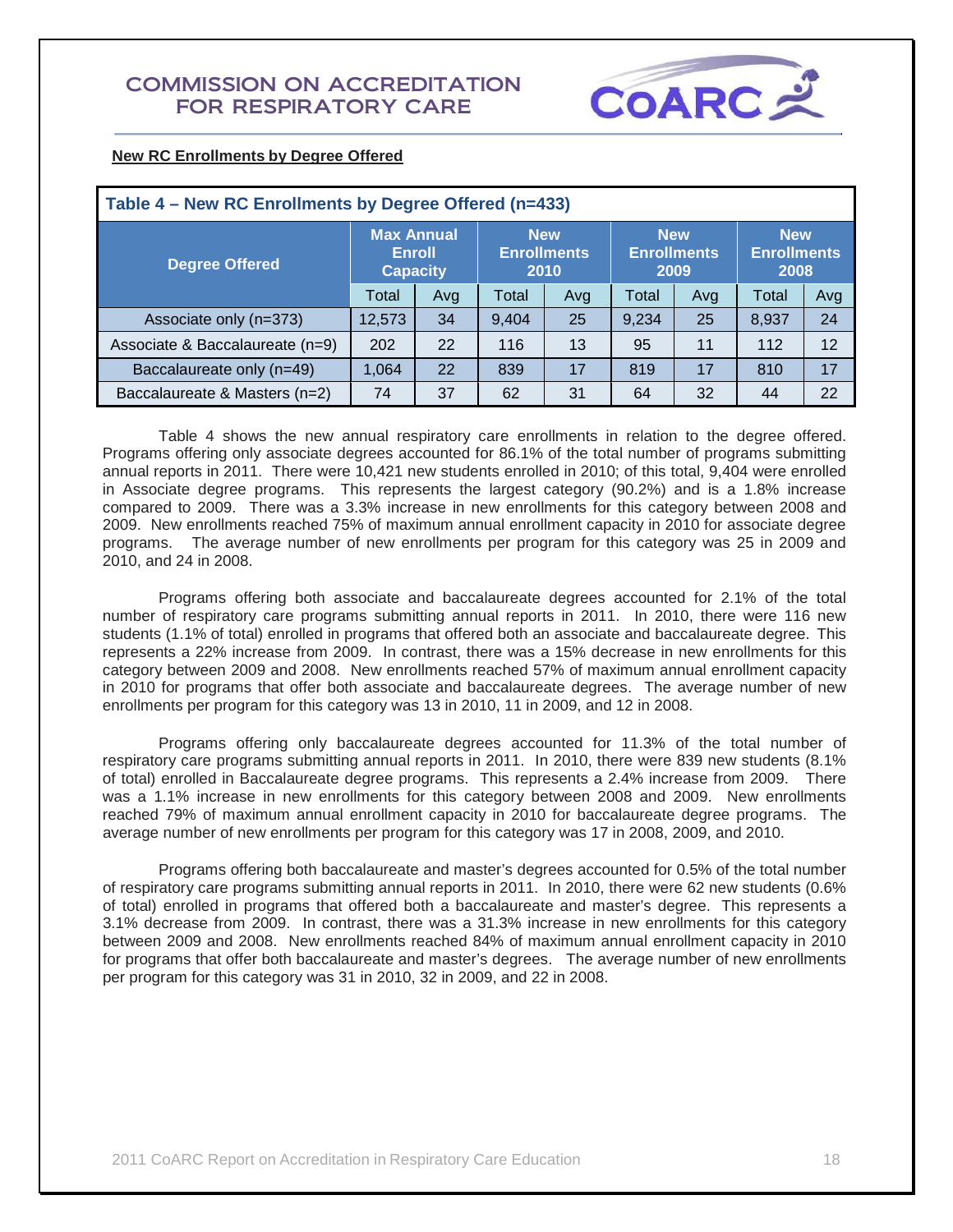

## **New RC Enrollments by Institutional Type**

| Table 5 - New RC Enrollments by Institutional Type (n=433) |                                    |                 |                                          |     |            |                            |                                          |     |  |
|------------------------------------------------------------|------------------------------------|-----------------|------------------------------------------|-----|------------|----------------------------|------------------------------------------|-----|--|
| <b>Institutional Type</b>                                  | <b>Max Annual</b><br><b>Enroll</b> | <b>Capacity</b> | <b>New</b><br><b>Enrollments</b><br>2010 |     | <b>New</b> | <b>Enrollments</b><br>2009 | <b>New</b><br><b>Enrollments</b><br>2008 |     |  |
|                                                            | Total                              | Avg             | Total                                    | Ava | Total      | Avg                        | Total                                    | Avg |  |
| Community College or Junior College (n=250)                | 6.757                              | 27              | 5.605                                    | 22  | 5.282      | 21                         | 5.344                                    | 21  |  |
| Four-Year College or University (n=91)                     | 2,433                              | 27              | 1.840                                    | 20  | 1.862      | 20                         | 1.757                                    | 19  |  |
| Technical or Vocational School (n=71)                      | 4.057                              | 57              | 2.534                                    | 36  | 2.680      | 38                         | 2.433                                    | 34  |  |
| Academic HSC/Medical Center (n=12)                         | 249                                | 21              | 193                                      | 16  | 172        | 14                         | 158                                      | 13  |  |
| Career or Technical College (n=7)                          | 229                                | 33              | 173                                      | 25  | 152        | 22                         | 143                                      | 20  |  |
| U.S. Military $(n=2)$                                      | 188                                | 94              | 76                                       | 38  | 64         | 32                         | 68                                       | 34  |  |

Table 5 shows the new annual respiratory care enrollments in relation to the institutional type. Programs offered in community or junior colleges accounted for 57.7% of the total number of respiratory care programs submitting annual reports in 2011. There were 5,605 new enrollments in 2010. This represents the largest category (54%) and is a 6.1% increase compared to 2009. In contrast, there was a 1.2% decrease in new enrollments between 2008 and 2009. New enrollments reached 83% of maximum annual enrollment capacity in 2010 for community colleges or junior colleges. The average number of new enrollments per program for this category was 22 in 2010 and 21 in 2008 and 2009.

Programs offered in four-year colleges or universities accounted for 21.0% of the total number of respiratory care programs submitting annual reports in 2011. There were 1,840 (17.7% of total) new enrollments in 2010. This represents a 1.2% decrease compared to 2009. In contrast, there was a 6.0% increase between 2008 and 2009. New enrollments reached 75.6% of maximum annual enrollment capacity in 2010. The average number of new enrollments per program for this category was 20 in 2009 and 2010 and 19 in 2008.

Programs offered in technical or vocational schools accounted for 16.4% of the total number of respiratory care programs submitting annual reports in 2011. There were 2,534 (24.3% of total) new enrollments in 2010. This represents a 5.4% decrease compared to 2009. In contrast, there was a 10.2% increase between 2008 and 2009. New enrollments reached 62.5% of maximum annual enrollment capacity in 2010. The average number of new enrollments per program for this category was 36 in 2010, 38 in 2009, and 34 in 2008.

Programs offered in academic HSC/medical centers accounted for 2.8% of the total number of respiratory care programs submitting annual reports in 2011. There were 193 (1.9% of total) new enrollments in 2010. This represents a 12.2% increase compared to 2009. There was an 8.9% increase between 2008 and 2009. New enrollments reached 77.5% of maximum annual enrollment capacity in 2010. The average number of new enrollments per program for this category was 16 in 2010, 14 in 2009, and 13 in 2008.

Programs offered in career or technical colleges accounted for 1.6% of the total number of respiratory care programs submitting annual reports in 2011. There were 173 (1.7% of total) new enrollments in 2010. This represents a 13.8% increase compared to 2009. A 6.3% increase occurred between 2008 and 2009. New enrollments reached 75.6% of maximum annual enrollment capacity in 2010. The average number of new enrollments per program for this category was 25 in 2010, 22 in 2009, and 20 in 2008.

Programs offered in the U.S. military accounted for 0.5% of the total number of respiratory care programs submitting annual reports in 2011. There were 76 (0.7% of total) new enrollments in 2010. This represents an 18.8% increase compared to 2009. In contrast, there was a 6.3% decrease between 2008 and 2009. New enrollments reached 40.4% of maximum annual enrollment capacity in 2010. The average number of new enrollments per program for this category was 38 in 2010, 32 in 2009, and 34 in 2008.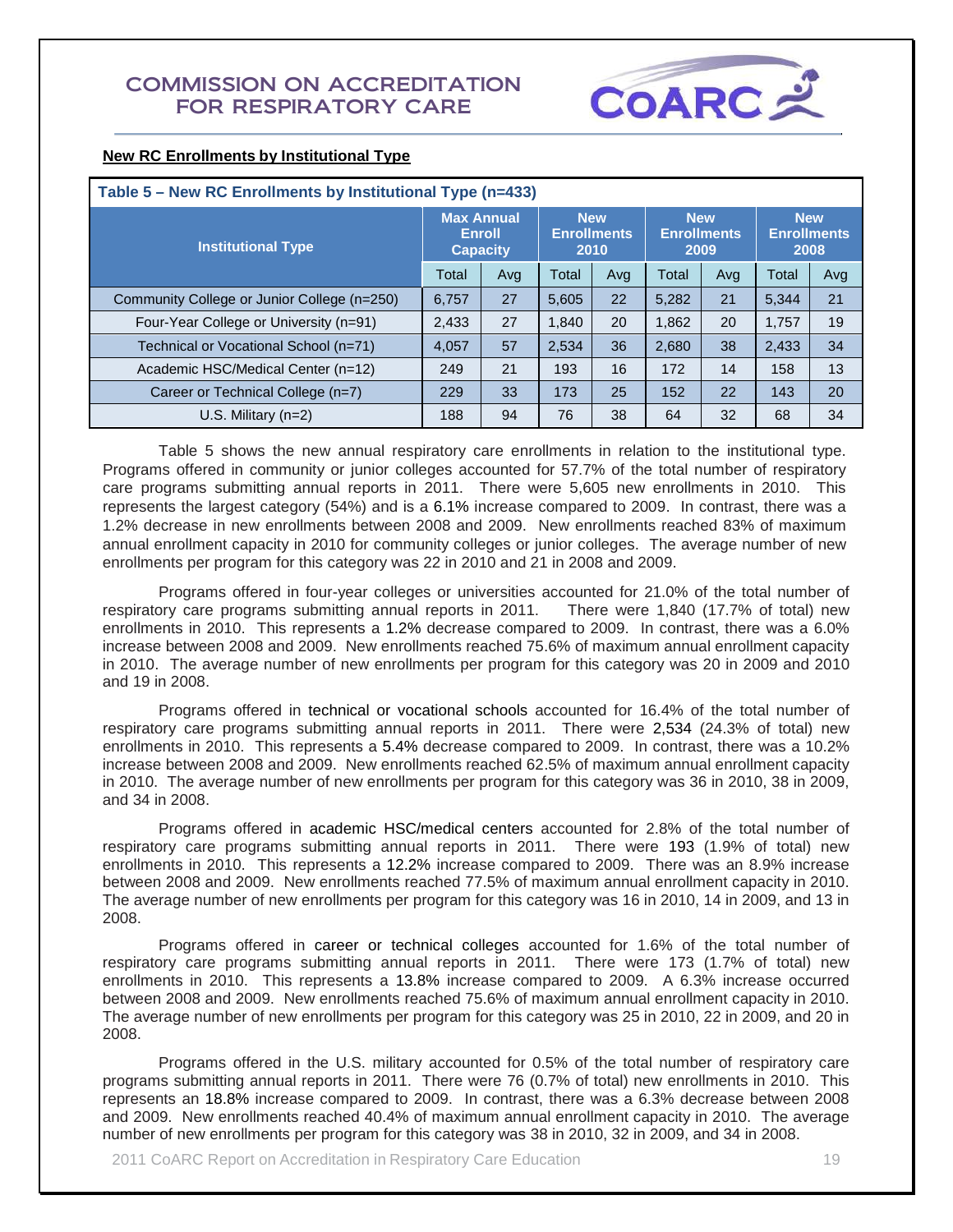

## **New RC Enrollments by Institutional Control/Funding**

| Table 6 – New RC Enrollments by Institutional Control/Funding (n=433) |                   |                                  |                                          |     |                                                                                      |     |       |     |  |  |
|-----------------------------------------------------------------------|-------------------|----------------------------------|------------------------------------------|-----|--------------------------------------------------------------------------------------|-----|-------|-----|--|--|
| <b>Institutional Control/Funding</b>                                  | <b>Max Annual</b> | <b>Enroll</b><br><b>Capacity</b> | <b>New</b><br><b>Enrollments</b><br>2010 |     | <b>New</b><br><b>New</b><br><b>Enrollments</b><br><b>Enrollments</b><br>2009<br>2008 |     |       |     |  |  |
|                                                                       |                   | Avg                              | Total                                    | Avg | Total                                                                                | Avg | Total | Avg |  |  |
| Public/Not-For-Profit (n=345)                                         | 8,762             | 25                               | 7.165                                    | 21  | 6.719                                                                                | 19  | 6,760 | 20  |  |  |
| Private/For-Profit (Proprietary) (n=54)                               | 4,207             | 78                               | 2,685                                    | 50  | 2,948                                                                                | 55  | 2,638 | 49  |  |  |
| Private/Not-For-Profit (n=32)                                         | 756               | 24                               | 495                                      | 15  | 481                                                                                  | 15  | 437   | 14  |  |  |
| Federal Government (n=2)                                              | 188               | 94                               | 76                                       | 38  | 64                                                                                   | 32  | 68    | 34  |  |  |

Table 6 shows the new annual respiratory care enrollments in relation to the institutional control/funding. Programs under control/ funded by public/not-for-profit institutions accounted for 79.7% of the total number of respiratory care programs submitting annual reports in 2011. There were 7,165 new enrollments in 2010. This represents the largest category (68.8%) and is a 6.6% increase compared to 2009. In contrast, there was a 0.6% decrease in new enrollments for this category between 2008 and 2009. New enrollments reached 81.8% of maximum annual enrollment capacity in 2010 for programs under control/funded by public/not-for-profit institutions. The average number of new enrollments per program for this category was 21 in 2010, 19 in 2009, and 20 in 2008.

Programs under control/funded by private/for-profit (proprietary) institutions accounted for 12.5% of the total number of respiratory care programs submitting annual reports in 2011. There were 2,685 (25.8% of total) new enrollments in 2010. This represents an 8.9% decrease compared to 2009. In contrast, there was an 11.8% increase for this category between 2008 and 2009. New enrollments reached 63.8% of maximum annual enrollment capacity in 2010 for programs under control/funded by private/for-profit (proprietary) institutions. The average number of new enrollments per program for this category was 50 in 2010, 55 in 2009, and 49 in 2008.

Programs under control/funded by private/not-for-profit institutions accounted for 7.4% of the total number of respiratory care programs submitting annual reports in 2011. There were 495 (4.8% of total) new enrollments in 2010. This represents a 2.9% increase compared to 2009. There was a 10.1% increase for this category between 2008 and 2009. New enrollments reached 65.5% of maximum annual enrollment capacity in 2010 for programs under control/funded by private/not-for-profit institutions. The average number of new enrollments per program for this category was 15 in 2010 and 2009, and 14 in 2008.

Programs under control/ funded by the federal government accounted for 0.5% of the total number of respiratory care programs submitting annual reports in 2011. There were 76 (0.7% of total) new enrollments in 2010. This represents an 18.8% increase compared to 2009. In contrast, there was a 6.3% decrease for this category between 2008 and 2009. New enrollments reached 40.4% of maximum annual enrollment capacity in 2010 for institutions under control/funded by the federal government. The average number of new enrollments per program for this category was 38 in 2010, 32 in 2009, and 34 in 2008.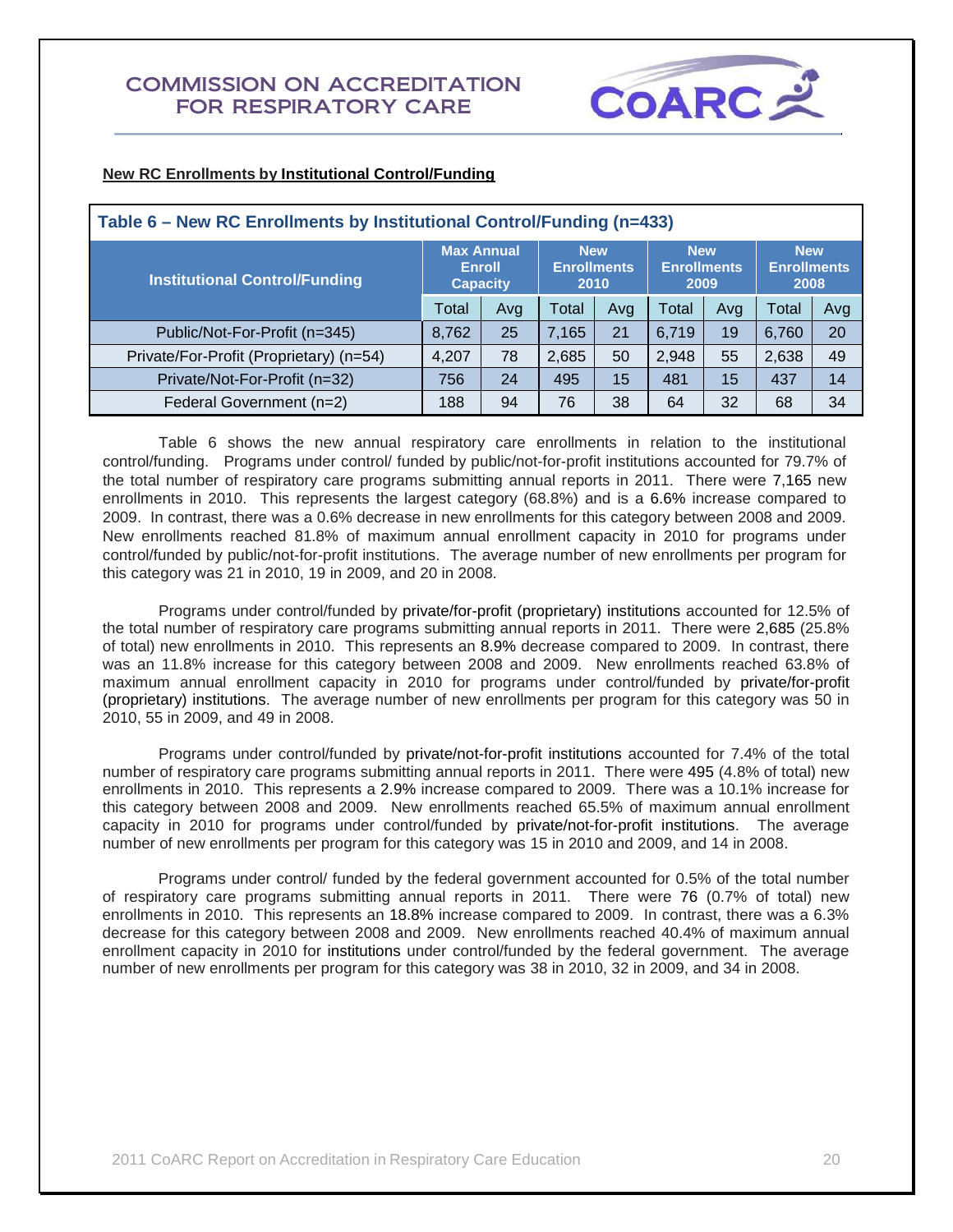

## **New RC Enrollments by State and Degree**

Table 7 provides data on new respiratory care enrollments for 2008-2010 by state and degree offered.

|              | Table 7 - New RC Enrollments by State and Degree (n=432) |                                                           |                                          |                                          |                                          |  |  |  |  |
|--------------|----------------------------------------------------------|-----------------------------------------------------------|------------------------------------------|------------------------------------------|------------------------------------------|--|--|--|--|
| <b>State</b> | <b>Degree</b>                                            | <b>Maximum</b><br><b>Annual Enroll</b><br><b>Capacity</b> | <b>New</b><br><b>Enrollments</b><br>2010 | <b>New</b><br><b>Enrollments</b><br>2009 | <b>New</b><br><b>Enrollments</b><br>2008 |  |  |  |  |
| AL $(n=6)$   | <b>Total</b>                                             | 203                                                       | 143                                      | 155                                      | 144                                      |  |  |  |  |
|              | Associate                                                | 150                                                       | 81                                       | 96                                       | 89                                       |  |  |  |  |
|              | Baccalaureate                                            | 53                                                        | 62                                       | 59                                       | 55                                       |  |  |  |  |
| $AR(n=11)$   | <b>Total</b>                                             | 223                                                       | 118                                      | 89                                       | 84                                       |  |  |  |  |
|              | Associate                                                | 151                                                       | 88                                       | 57                                       | 56                                       |  |  |  |  |
|              | Baccalaureate                                            | 72                                                        | 30                                       | 32                                       | 28                                       |  |  |  |  |
| $AZ(n=7)$    | <b>Total</b>                                             | 663                                                       | 417                                      | 459                                      | 446                                      |  |  |  |  |
|              | Associate                                                | 663                                                       | 417                                      | 459                                      | 446                                      |  |  |  |  |
|              | <b>Baccalaureate</b>                                     | $\Omega$                                                  | $\Omega$                                 | $\mathbf 0$                              | 0                                        |  |  |  |  |
| CA (n=37)    | <b>Total</b>                                             | 2,092                                                     | 1,619                                    | 1,630                                    | 1,508                                    |  |  |  |  |
|              | Associate                                                | 2,070                                                     | 1,605                                    | 1,622                                    | 1,497                                    |  |  |  |  |
|              | <b>Baccalaureate</b>                                     | 22                                                        | 14                                       | 8                                        | 11                                       |  |  |  |  |
| $CO(n=5)$    | <b>Total</b>                                             | 235                                                       | 139                                      | 158                                      | 110                                      |  |  |  |  |
|              | Associate                                                | 235                                                       | 139                                      | 158                                      | 110                                      |  |  |  |  |
|              | Baccalaureate                                            | 0                                                         | $\mathbf 0$                              | $\mathbf 0$                              | 0                                        |  |  |  |  |
| $CT (n=5)$   | <b>Total</b>                                             | 113                                                       | 101                                      | 89                                       | 85                                       |  |  |  |  |
|              | Associate                                                | 95                                                        | 85                                       | 79                                       | 69                                       |  |  |  |  |
|              | <b>Baccalaureate</b>                                     | 18                                                        | 16                                       | 10                                       | 16                                       |  |  |  |  |
| $DC(n=1)$    | <b>Total</b>                                             | 24                                                        | 17                                       | 17                                       | 24                                       |  |  |  |  |
|              | Associate                                                | 24                                                        | 17                                       | 17                                       | 24                                       |  |  |  |  |
|              | Baccalaureate                                            | 0                                                         | $\mathbf 0$                              | $\mathbf 0$                              | $\mathbf{0}$                             |  |  |  |  |
| $DE(n=2)$    | <b>Total</b>                                             | 35                                                        | 28                                       | 31                                       | 25                                       |  |  |  |  |
|              | Associate                                                | 35                                                        | 28                                       | 31                                       | 25                                       |  |  |  |  |
|              | <b>Baccalaureate</b>                                     | 0                                                         | 0                                        | 0                                        | 0                                        |  |  |  |  |
| $FL (n=24)$  | <b>Total</b>                                             | 923                                                       | 626                                      | 593                                      | 623                                      |  |  |  |  |
|              | Associate                                                | 898                                                       | 596                                      | 582                                      | 611                                      |  |  |  |  |
|              | Baccalaureate                                            | 25                                                        | 30                                       | 11                                       | 12                                       |  |  |  |  |
| $GA(n=14)$   | <b>Total</b>                                             | 335                                                       | 263                                      | 257                                      | 252                                      |  |  |  |  |
|              | Associate                                                | 245                                                       | 182                                      | 180                                      | 165                                      |  |  |  |  |
|              | Baccalaureate                                            | 40                                                        | 43                                       | 34                                       | 43                                       |  |  |  |  |
|              | Bacc & Masters                                           | 50                                                        | 38                                       | 43                                       | 44                                       |  |  |  |  |
| $HI(n=1)$    | <b>Total</b>                                             | 16                                                        | 16                                       | 17                                       | 17                                       |  |  |  |  |
|              | Associate                                                | 16                                                        | 16                                       | 17                                       | 17                                       |  |  |  |  |
|              | Baccalaureate                                            | $\pmb{0}$                                                 | $\pmb{0}$                                | $\pmb{0}$                                | $\pmb{0}$                                |  |  |  |  |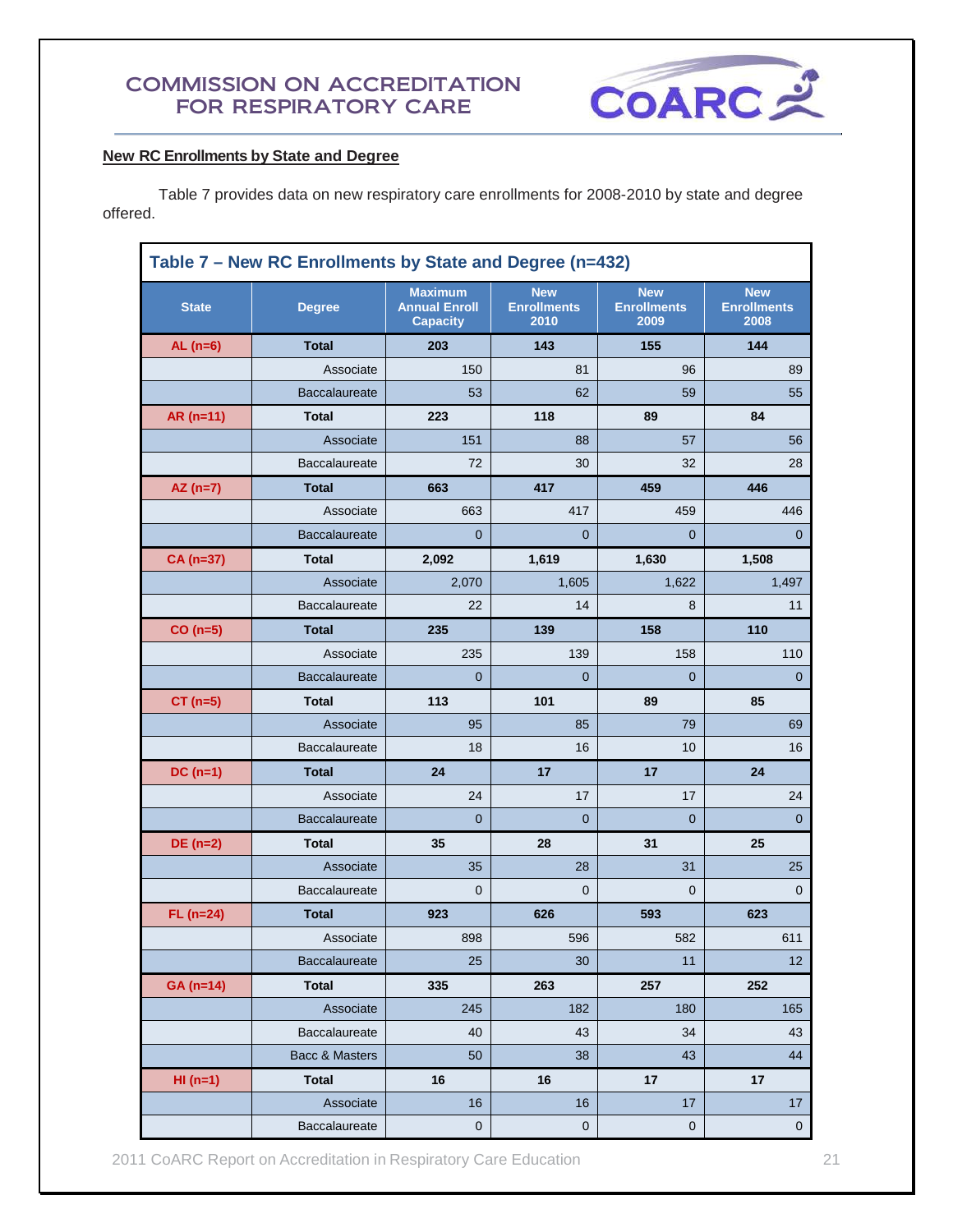

| $IA(n=6)$       | <b>Total</b>         | 128            | 115         | 99           | 87                  |
|-----------------|----------------------|----------------|-------------|--------------|---------------------|
|                 | Associate            | 128            | 115         | 99           | 87                  |
|                 | <b>Baccalaureate</b> | $\overline{0}$ | $\mathbf 0$ | $\mathbf{0}$ | $\mathbf 0$         |
| ID $(n=3)$      | <b>Total</b>         | 80             | 73          | 70           | 27                  |
|                 | Associate            | 55             | 47          | 45           | $\mathbf{1}$        |
|                 | Baccalaureate        | 25             | 26          | 25           | 26                  |
| IL $(n=14)$     | <b>Total</b>         | 431            | 316         | 334          | 289                 |
|                 | Associate            | 407            | 292         | 313          | 289                 |
|                 | Bacc & Masters       | 24             | 24          | 21           | $\mathbf 0$         |
| IN $(n=11)$     | <b>Total</b>         | 237            | 230         | 214          | 203                 |
|                 | Associate            | 207            | 200         | 184          | 173                 |
|                 | Baccalaureate        | 30             | 30          | 30           | 30                  |
| <b>KS</b> (n=8) | <b>Total</b>         | 180            | 140         | 112          | 107                 |
|                 | Associate            | 156            | 122         | 103          | 95                  |
|                 | <b>Baccalaureate</b> | 24             | 18          | 9            | 12                  |
| $KY$ (n=14)     | <b>Total</b>         | 282            | 205         | 171          | 231                 |
|                 | Associate            | 267            | 205         | 160          | 218                 |
|                 | Baccalaureate        | 15             | $\mathbf 0$ | 11           | 13                  |
| $LA(n=12)$      | <b>Total</b>         | 207            | 134         | 116          | 101                 |
|                 | Associate            | 172            | 112         | 94           | 83                  |
|                 | Baccalaureate        | 35             | 22          | 22           | 18                  |
|                 |                      |                |             |              |                     |
| $MA(n=7)$       | <b>Total</b>         | 139            | 123         | 118          | 118                 |
|                 | Associate            | 139            | 123         | 118          | 118                 |
|                 | <b>Baccalaureate</b> | $\overline{0}$ | $\mathbf 0$ | $\mathbf 0$  | 0                   |
| $MD(n=8)$       | <b>Total</b>         | 193            | 157         | 163          | 513                 |
|                 | Associate            | 133            | 133         | 124          | 390                 |
|                 | Baccalaureate        | 60             | 24          | 39           | 33                  |
| $ME(n=2)$       | <b>Total</b>         | 34             | 36          | 34           | 35                  |
|                 | Associate            | 34             | 36          | 34           | 35                  |
|                 | Baccalaureate        | $\overline{0}$ | $\pmb{0}$   | $\mathbf 0$  | $\mathsf{O}\xspace$ |
| $MI(n=13)$      | <b>Total</b>         | 467            | 375         | 354          | 389                 |
|                 | Associate            | 457            | 365         | 344          | 384                 |
|                 | Assoc & Bacc         | 10             | 10          | 10           | $\sqrt{5}$          |
|                 | Baccalaureate        | 0              | $\mathbf 0$ | 0            | $\pmb{0}$           |
| $MN(n=5)$       | <b>Total</b>         | 123            | 103         | 91           | 88                  |
|                 | Associate            | 83             | 79          | 64           | 68                  |
|                 | Baccalaureate        | 40             | 24          | 27           | 20                  |
| $MO(n=10)$      | <b>Total</b>         | 377            | 216         | 243          | 177                 |
|                 | Associate            | 353            | 203         | 230          | 166                 |
|                 | Baccalaureate        | 24             | 13          | 13           | 11                  |
| $MS(n=8)$       | <b>Total</b>         | 162            | 139         | 123          | 134                 |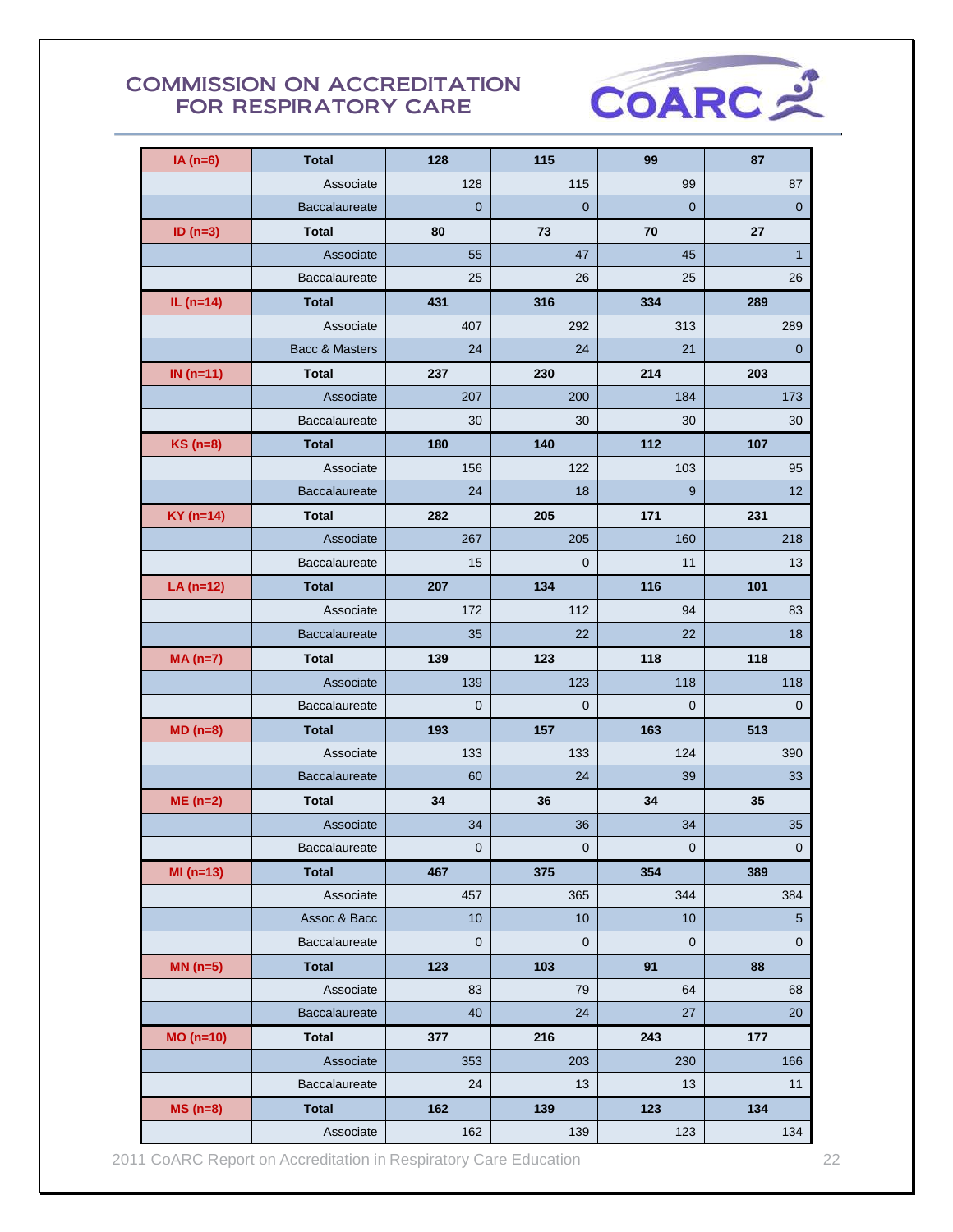

|                 | Baccalaureate        | $\mathbf{0}$   | $\overline{0}$ | 0              | $\overline{0}$ |
|-----------------|----------------------|----------------|----------------|----------------|----------------|
| $MT(n=2)$       | <b>Total</b>         | 31             | 28             | 28             | 23             |
|                 | Associate            | 31             | 28             | 28             | 23             |
|                 | Baccalaureate        | $\mathbf{0}$   | $\mathbf 0$    | $\mathbf 0$    | 0              |
| $NC(n=14)$      | <b>Total</b>         | 296            | 258            | 268            | 258            |
|                 | Associate            | 296            | 258            | 268            | 258            |
|                 | <b>Baccalaureate</b> | $\mathbf 0$    | $\mathbf 0$    | 0              | $\mathbf 0$    |
| $ND($ n=2 $)$   | <b>Total</b>         | 24             | 16             | 22             | 24             |
|                 | Associate            | $\mathbf{0}$   | 0              | $\overline{0}$ | $\mathbf 0$    |
|                 | <b>Baccalaureate</b> | 24             | 16             | 22             | 24             |
| $NE(n=4)$       | <b>Total</b>         | 98             | 61             | 83             | 73             |
|                 | Associate            | 59             | 44             | 57             | 50             |
|                 | Baccalaureate        | 15             | 6              | 11             | 11             |
|                 | Assoc & Bacc         | 24             | 11             | 15             | 12             |
| $NH(n=1)$       | <b>Total</b>         | 16             | 11             | 13             | 13             |
|                 | Associate            | 16             | 11             | 13             | 13             |
|                 | Baccalaureate        | $\overline{0}$ | $\overline{0}$ | $\mathbf 0$    | $\mathbf 0$    |
| $NJ$ (n=5)      | <b>Total</b>         | 162            | 155            | 128            | 152            |
|                 | Associate            | 122            | 128            | 112            | 114            |
|                 | Assoc & Bacc         | 40             | 27             | 16             | 38             |
| <b>NM</b> (n=6) | <b>Total</b>         | 173            | 112            | 92             | 111            |
|                 | Associate            | 173            | 112            | 92             | 111            |
|                 | <b>Baccalaureate</b> | $\mathbf{0}$   | $\overline{0}$ | $\overline{0}$ | $\overline{0}$ |
| $NV(n=3)$       | <b>Total</b>         | 187            | 167            | 137            | 140            |
|                 | Associate            | 187            | 167            | 137            | 140            |
|                 | <b>Baccalaureate</b> | $\mathbf{0}$   | 0              | $\mathbf 0$    | $\mathbf 0$    |
| $NY(n=12)$      | <b>Total</b>         | 429            | 345            | 325            | 306            |
|                 | Associate            | 355            | 273            | 263            | 243            |
|                 | Baccalaureate        | 74             | 72             | 62             | 63             |
| OH (n=22)       | <b>Total</b>         | 585            | 491            | 472            | 437            |
|                 | Associate            | 493            | 408            | 387            | 349            |
|                 | Baccalaureate        | 92             | 83             | 85             | 88             |
| <b>OK (n=7)</b> | <b>Total</b>         | 157            | 121            | 120            | 88             |
|                 | Associate            | 157            | 121            | 120            | 88             |
|                 | Baccalaureate        | $\mathbf 0$    | $\mathbf 0$    | $\mathbf 0$    | $\mathbf{0}$   |
| OR $(n=4)$      | <b>Total</b>         | 119            | 86             | 99             | 72             |
|                 | Associate            | 94             | 71             | 84             | 56             |
|                 | <b>Baccalaureate</b> | 25             | 15             | 15             | 16             |
| PA (n=27)       | <b>Total</b>         | 706            | 478            | 422            | 440            |
|                 | Associate            | 608            | 398            | 348            | 367            |
|                 | Baccalaureate        | 70             | 63             | 58             | 51             |
|                 | Assoc & Bacc         | 28             | 17             | 16             | 22             |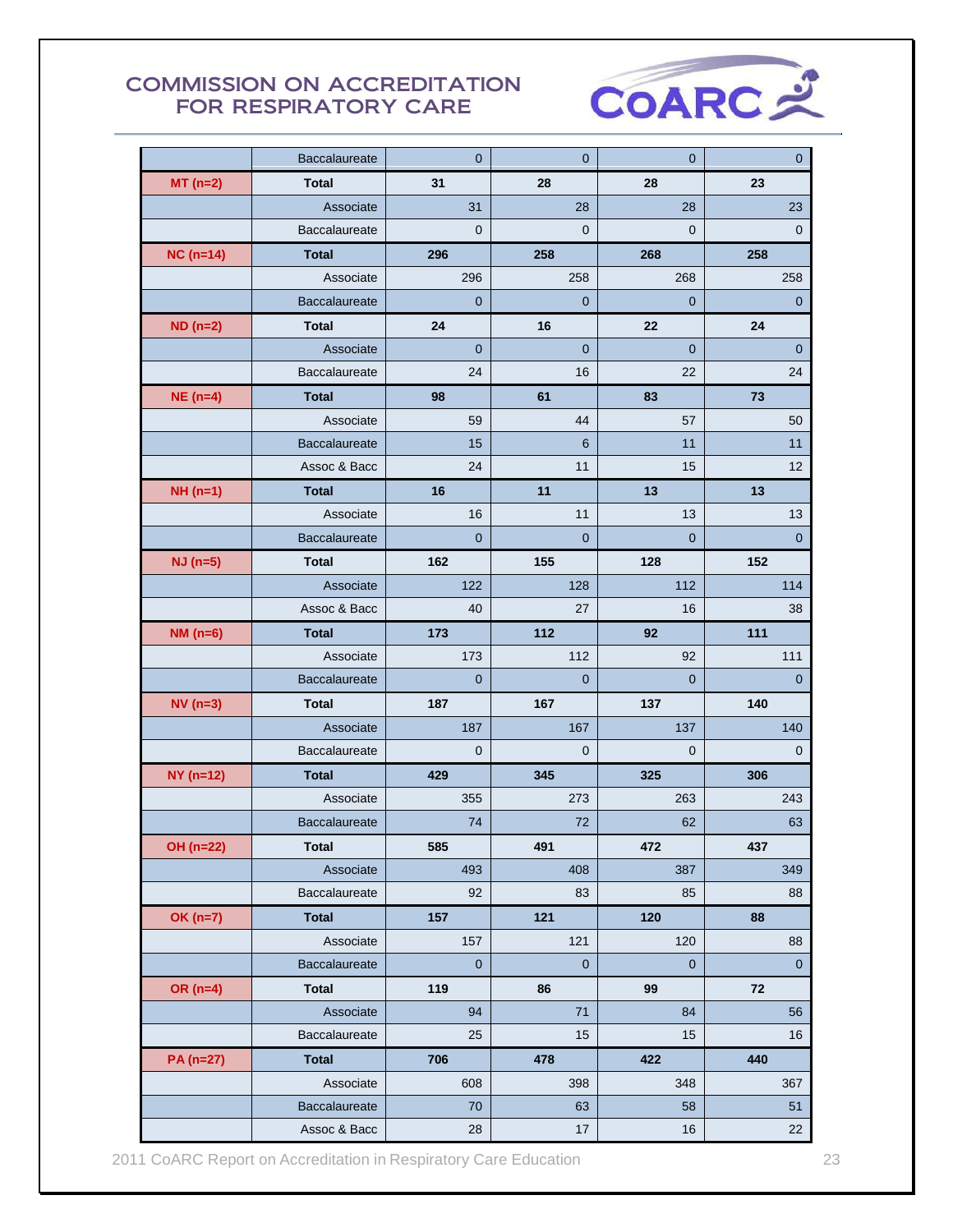

| $RI(n=1)$   | <b>Total</b>         | 24             | 21                  | 26               | 21             |
|-------------|----------------------|----------------|---------------------|------------------|----------------|
|             | Associate            | 24             | 21                  | 26               | 21             |
|             | <b>Baccalaureate</b> | $\overline{0}$ | $\overline{0}$      | $\mathbf 0$      | $\mathbf 0$    |
| $SC(n=7)$   | <b>Total</b>         | 167            | 128                 | 131              | 127            |
|             | Associate            | 167            | 128                 | 131              | 127            |
|             | Baccalaureate        | $\mathbf 0$    | $\mathbf 0$         | $\mathbf 0$      | $\mathbf 0$    |
| $SD(n=2)$   | <b>Total</b>         | 24             | 20                  | 16               | 23             |
|             | Associate            | 24             | 20                  | 16               | 23             |
|             | Baccalaureate        | $\mathbf{0}$   | $\overline{0}$      | $\mathbf{0}$     | $\overline{0}$ |
| $TN($ n=11) | <b>Total</b>         | 328            | 238                 | 207              | 207            |
|             | Associate            | 274            | 187                 | 157              | 164            |
|             | <b>Baccalaureate</b> | 54             | 51                  | 50               | 43             |
| $TX(n=34)$  | <b>Total</b>         | 1,244          | 814                 | 790              | 886            |
|             | Associate            | 1,107          | 693                 | 682              | 780            |
|             | Baccalaureate        | 137            | 121                 | 108              | 106            |
| $UT(n=7)$   | <b>Total</b>         | 403            | 303                 | 481              | 430            |
|             | Associate            | 303            | 252                 | 443              | 395            |
|             | Assoc & Bacc         | 100            | 51                  | 38               | 35             |
| $VA(n=7)$   | <b>Total</b>         | 320            | 265                 | 180              | 194            |
|             | Associate            | 290            | 239                 | 153              | 173            |
|             | <b>Baccalaureate</b> | 30             | 26                  | 27               | 21             |
| $VT$ (n=1)  | <b>Total</b>         | 27             | 20                  | 19               | 21             |
|             | Associate            | 27             | 20                  | 19               | 21             |
|             | Baccalaureate        | $\mathbf 0$    | $\mathbf{0}$        | $\overline{0}$   | $\mathbf 0$    |
| $WA(n=5)$   | <b>Total</b>         | 152            | 132                 | 125              | 141            |
|             | Associate            | 152            | 132                 | 125              | 141            |
|             | <b>Baccalaureate</b> | $\mathbf{0}$   | $\overline{0}$      | $\mathbf{0}$     | $\overline{0}$ |
| $WI(n=7)$   | <b>Total</b>         | 155            | 148                 | 136              | 134            |
|             | Associate            | 155            | 148                 | 136              | 134            |
|             | Baccalaureate        | $\pmb{0}$      | $\mathsf{O}\xspace$ | $\mathbf 0$      | $\pmb{0}$      |
| $WV(n=6)$   | <b>Total</b>         | 139            | 117                 | 121              | 94             |
|             | Associate            | 109            | 107                 | 95               | 64             |
|             | Baccalaureate        | 30             | 10                  | 26               | 30             |
| $WY(n=1)$   | <b>Total</b>         | 15             | 13                  | $\boldsymbol{9}$ | 11             |
|             | Associate            | 15             | 13                  | $\boldsymbol{9}$ | 11             |
|             | Baccalaureate        | $\pmb{0}$      | $\pmb{0}$           | $\pmb{0}$        | $\mathbf 0$    |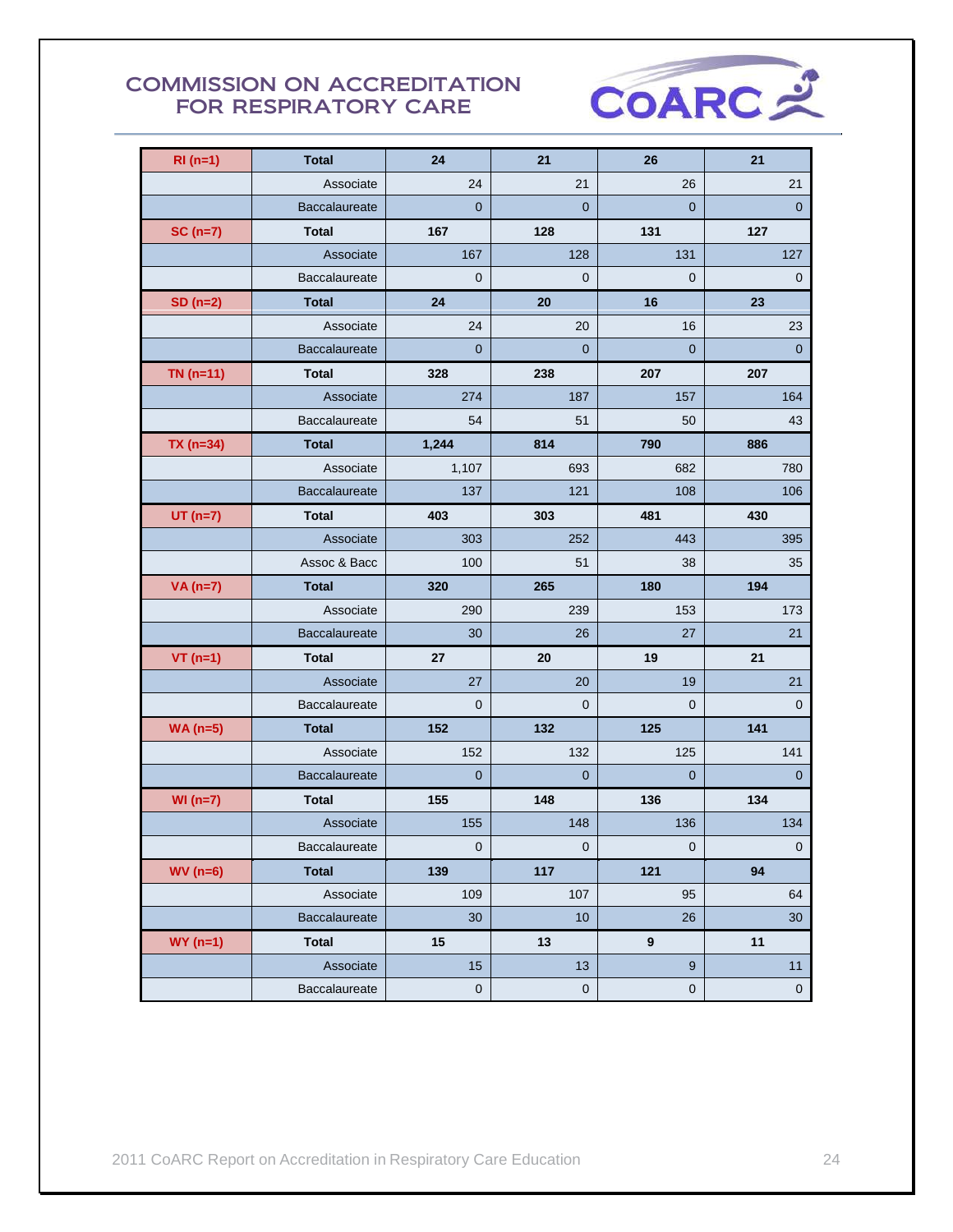

## **Total Graduates**

2011 RCS data (Figure 7) provides the total number of graduates during the 3-year time period being reported (i.e., January 1, 2008 through December 31, 2010). Graduation numbers include those students that graduate on-time as well as students graduating after their expected graduation date.

The average number of graduates per program was 18 in 2010, 17 in 2009, and 15 in 2008. There was a 7.8% increase in overall graduates between 2008 and 2009 and an 8.1% increase between 2009 and 2010.



Not included in Figure 7 are the graduate data for the 7 sleep specialist program options. There were a total of 45 graduates in 2010. In 2009, there were 40 graduates. In 2008, there were 50 graduates. The average number of graduates per program option in 2009 and 2010 was 6. In 2008, the average number of graduates per program option was 7.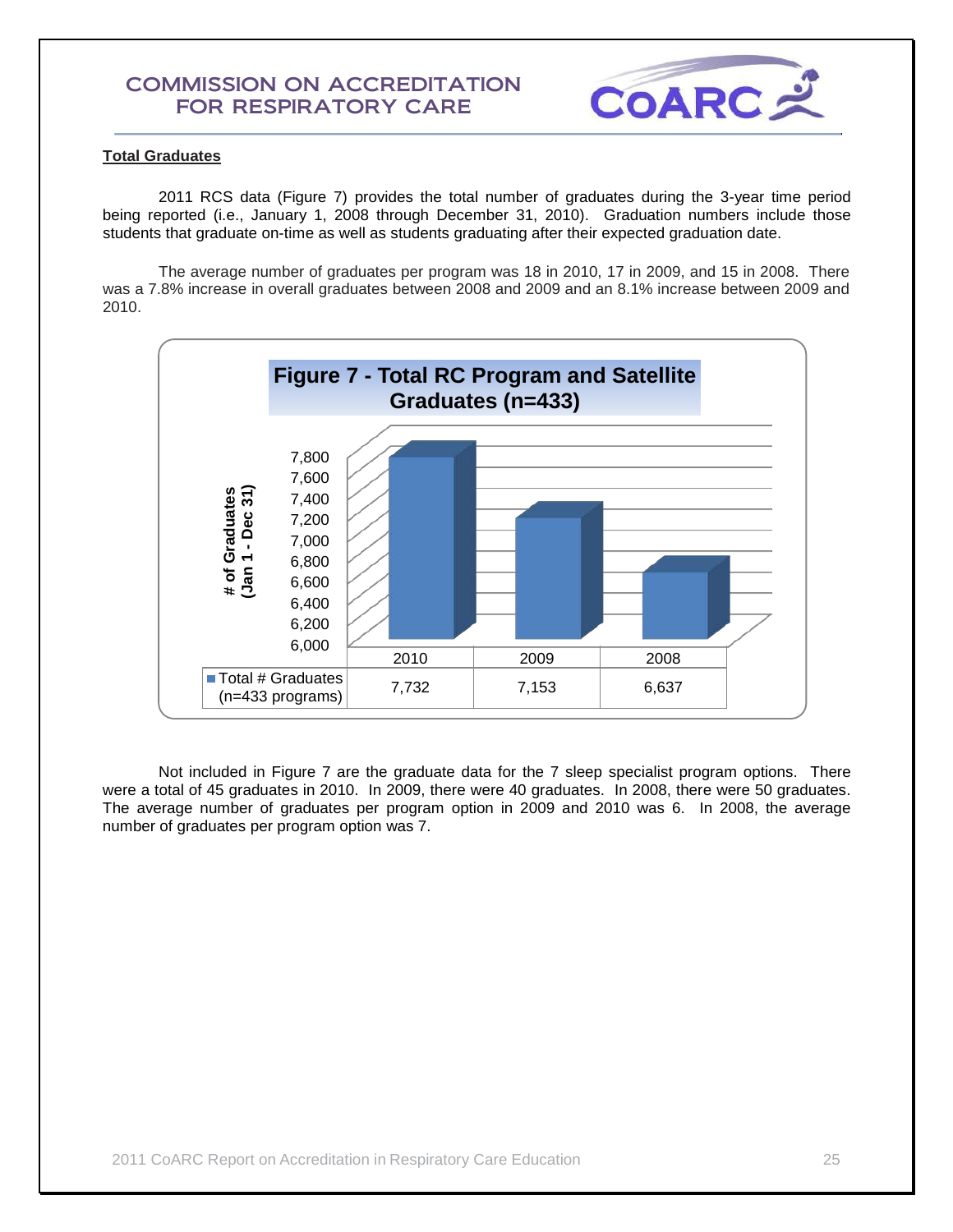

## **RC Graduates by Degree Offered**

| Table 8 – RC Graduates by Degree Offered (n=433) |       |                       |       |                       |       |                       |  |  |  |
|--------------------------------------------------|-------|-----------------------|-------|-----------------------|-------|-----------------------|--|--|--|
| <b>Degree Offered</b>                            |       | <b>2010 Graduates</b> |       | <b>2009 Graduates</b> |       | <b>2008 Graduates</b> |  |  |  |
|                                                  | Total | Avg                   | Total | Avg                   | Total | Avg                   |  |  |  |
| Associate only (n=373)                           | 6.919 | 19                    | 6,353 | 17                    | 5,858 | 16                    |  |  |  |
| Associate & Baccalaureate (n=9)                  | 103   | 11                    | 61    |                       | 83    | 9                     |  |  |  |
| Baccalaureate only (n=49)                        | 675   | 14                    | 703   | 14                    | 663   | 14                    |  |  |  |
| Baccalaureate & Masters (n=2)                    | 35    | 35                    | 36    | 36                    | 33    | 33                    |  |  |  |

Table 8 shows the number of respiratory care graduates in relation to the degree offered. Programs offering only associate degrees accounted for 86.1% of the total number of programs submitting annual reports in 2011. There were 7,732 graduates in 2010; of this total, 6,919 graduated from Associate degree programs. This represents the largest category (89.5%) and is an 8.9% increase compared to 2009. There was an 8.5% increase in graduates for this category between 2008 and 2009. The average number of graduates per program for this category was 19 in 2010, 17 in 2009, and 16 in 2008.

Programs offering both associate and baccalaureate degrees accounted for 2.1% of the total number of respiratory care programs submitting annual reports in 2011. In 2010, there were 103 graduates (1.3% of total) from programs that offered both an associate and baccalaureate degree. This represents a 68.9% increase from 2009. In contrast, there was a 2.7% decrease in graduates for this category between 2009 and 2008. The average number of graduates per program for this category was 11 in 2010, 7 in 2009, and 9 in 2008.

Programs offering only baccalaureate degrees accounted for 11.3% of the total number of respiratory care programs submitting annual reports in 2011. In 2010, there were 675 graduates (8.7% of total) from Baccalaureate degree programs. This represents a 4.0% decrease from 2009. In contrast, there was a 6.0% increase in graduates for this category between 2008 and 2009. The average number of graduates per program for this category was 14 in 2008, 2009, and 2010.

Programs offering both baccalaureate and master's degrees accounted for 0.5% of the total number of respiratory care programs submitting annual reports in 2011. In 2010, there were 35 graduates (0.5% of total) from programs that offered both a baccalaureate and master's degree. This represents a 2.8% decrease from 2009. In contrast, there was a 9.1% increase in graduates for this category between 2009 and 2008. The average number of graduates per program for this category was 35 in 2010, 36 in 2009, and 33 in 2008.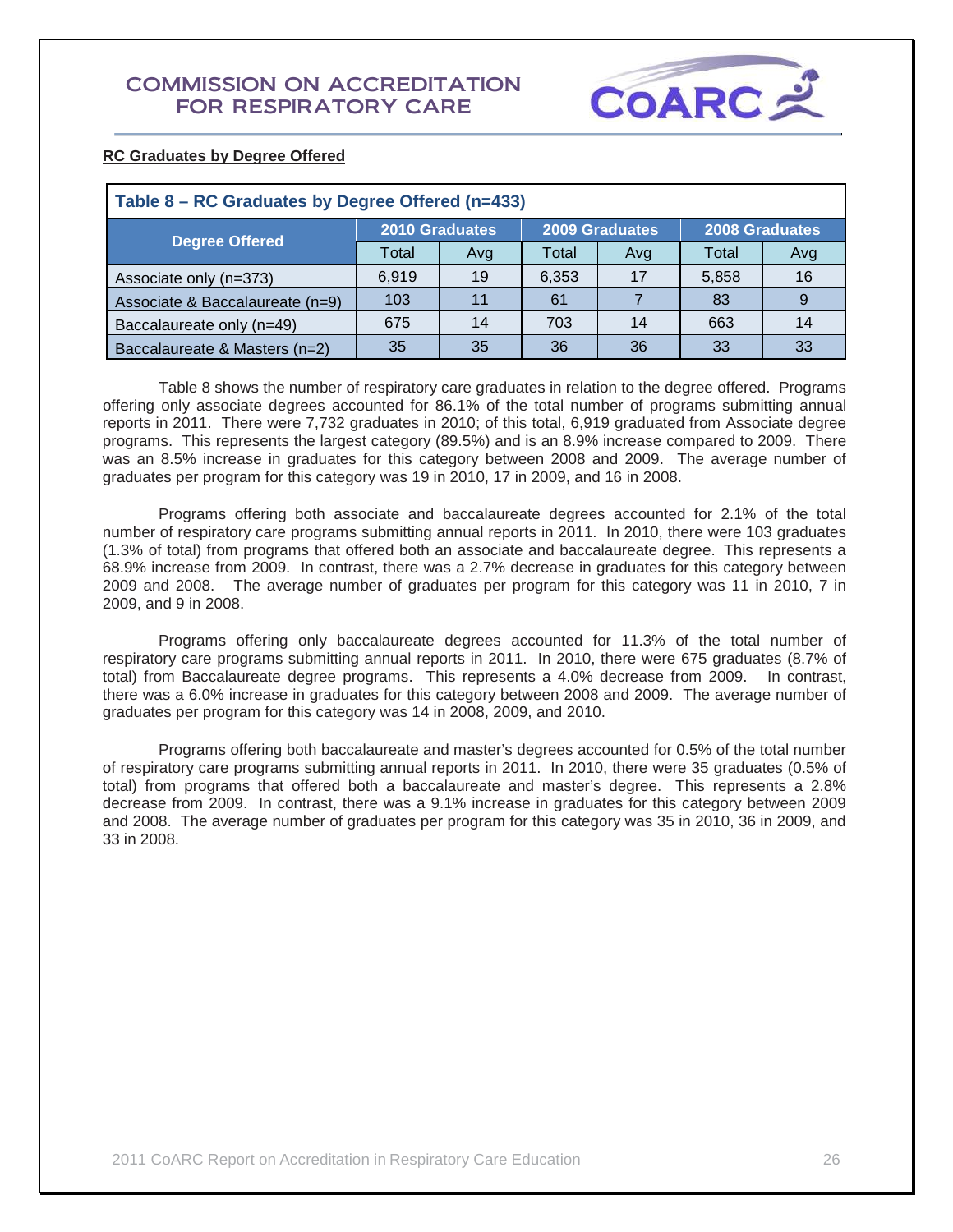

## **RC Graduates by Institutional Type**

| Table 9 – RC Graduates by Institutional Type (n=433) |                          |     |                          |     |                          |     |  |  |
|------------------------------------------------------|--------------------------|-----|--------------------------|-----|--------------------------|-----|--|--|
| <b>Institutional Type</b>                            | 2010<br><b>Graduates</b> |     | 2009<br><b>Graduates</b> |     | 2008<br><b>Graduates</b> |     |  |  |
|                                                      | Total                    | Avg | Total                    | Avg | Total                    | Avg |  |  |
| Community College or Junior College (n=250)          | 4.143                    | 17  | 3,994                    | 16  | 3.776                    | 15  |  |  |
| Four-Year College or University (n=91)               | 1,361                    | 15  | 1,275                    | 14  | 1.278                    | 14  |  |  |
| Technical or Vocational School (n=71)                | 1,965                    | 28  | 1,620                    | 23  | 1.344                    | 19  |  |  |
| Academic HSC/Medical Center (n=12)                   | 118                      | 10  | 125                      | 10  | 106                      | 9   |  |  |
| Career or Technical College (n=7)                    | 125                      | 18  | 124                      | 18  | 130                      | 19  |  |  |
| U.S. Military $(n=2)$                                | 20                       | 10  | 15                       | 8   | 3                        | 2   |  |  |

Table 9 shows the number of respiratory care graduates in relation to the institutional type. Programs offered in community or junior colleges accounted for 57.7% of the total number of respiratory care programs submitting annual reports in 2011. There were 4,143 graduates in 2010. This represents the largest category (53.6%) and is a 3.7% increase compared to 2009. There was a 5.8% increase in graduates between 2008 and 2009. The average number of graduates per program for this category was 17 in 2010, 16 in 2009, and 15 in 2008.

Programs offered in four-year colleges or universities accounted for 21.0% of the total number of respiratory care programs submitting annual reports in 2011. There were 1,361 (17.6% of total) graduates in 2010. This represents a 6.8% increase compared to 2009. In contrast, there was a 0.2% decrease between 2008 and 2009. The average number of graduates per program for this category was 15 in 2010 and 14 in 2009 and 2008.

Programs offered in technical or vocational schools accounted for 16.4% of the total number of respiratory care programs submitting annual reports in 2011. There were 1,965 (25.4% of total) graduates in 2010. This represents a 21.3% increase compared to 2009. There was a 20.5% increase between 2008 and 2009. The average number of graduates per program for this category was 28 in 2010, 23 in 2009, and 19 in 2008.

Programs offered in academic HSC/medical centers accounted for 2.8% of the total number of respiratory care programs submitting annual reports in 2011. There were 118 (15.3% of total) graduates in 2010. This represents a 5.6% decrease compared to 2009. In contrast, there was a 17.9% increase between 2008 and 2009. The average number of graduates per program for this category was 10 in 2010 and 2009, and 9 in 2008.

Programs offered in career or technical colleges accounted for 1.6% of the total number of respiratory care programs submitting annual reports in 2011. There were 125 (1.6% of total) graduates in 2010. This represents a 0.8% increase compared to 2009. In contrast, a 4.6% decrease occurred between 2008 and 2009. The average number of graduates per program for this category was 18 in 2010 and 2009, and 19 in 2008.

Programs offered in the U.S. military accounted for 0.5% of the total number of respiratory care programs submitting annual reports in 2011. There were 20 (0.3% of total) graduates in 2010. This represents a 33.3% increase compared to 2009. There was a 400% increase between 2008 and 2009. The average number of graduates per program for this category was 10 in 2010, 8 in 2009, and 2 in 2008. Note: The 2011 RCS did not capture data from the 100-level military programs since those programs voluntarily withdrew prior to the July 1, 2011 RCS submission deadline.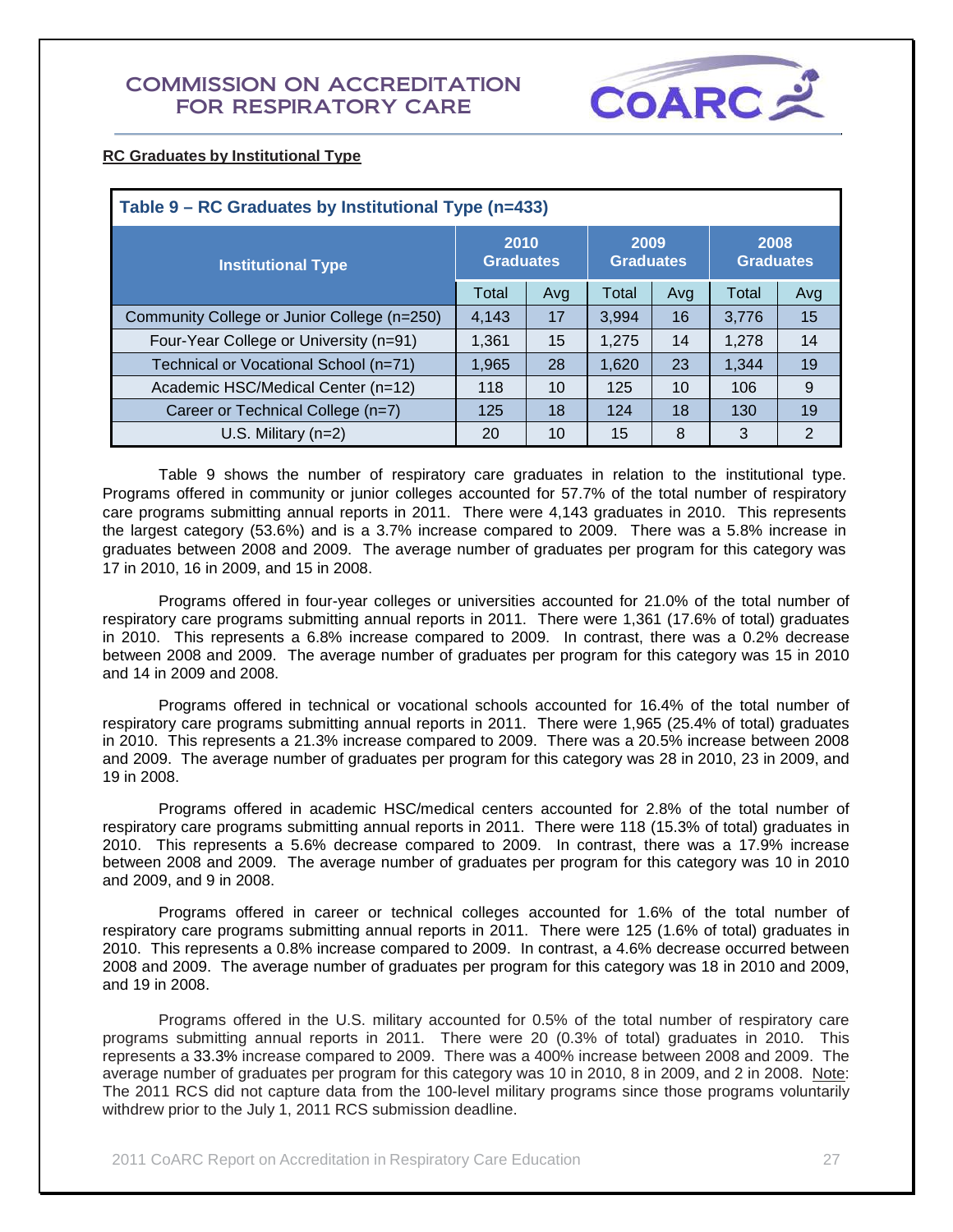

## **RC Graduates by Institutional Control**/**Funding**

| Table 10 –RC Graduates by Institutional Control/Funding (n=433) |       |                          |                          |                          |       |     |  |  |  |
|-----------------------------------------------------------------|-------|--------------------------|--------------------------|--------------------------|-------|-----|--|--|--|
| <b>Institutional Control/Funding</b>                            |       | 2010<br><b>Graduates</b> | 2009<br><b>Graduates</b> | 2008<br><b>Graduates</b> |       |     |  |  |  |
|                                                                 |       | Avg                      | Total                    | Avg                      | Total | Avg |  |  |  |
| Public/Not-For-Profit (n=345)                                   | 5,216 | 15                       | 5,122                    | 15                       | 4,888 | 14  |  |  |  |
| Private/For-Profit (Proprietary) (n=54)                         | 2,144 | 40                       | 1,669                    | 31                       | 1,411 | 26  |  |  |  |
| Private/Not-For-Profit (n=32)                                   | 352   | 11                       | 347                      | 11                       | 335   | 10  |  |  |  |
| Federal Government (n=2)                                        | 20    | 10                       | 15                       | 8                        | 3     | 2   |  |  |  |

Table 10 shows the number respiratory care graduates in relation to the institutional control/funding. Programs under control/ funded by public/not-for-profit institutions accounted for 79.7% of the total number of respiratory care programs submitting annual reports in 2011. There were 5,216 graduates in 2010. This represents the largest category (67.5%) and is a 1.8% increase compared to 2009. There was a 4.8% increase in graduates for this category between 2008 and 2009. The average number of graduates per program for this category was 15 in 2010 and 2009, and 14 in 2008.

Programs under control/funded by private/for-profit (proprietary) institutions accounted for 12.5% of the total number of respiratory care programs submitting annual reports in 2011. There were 2,144 (27.7% of total) graduates in 2010. This represents a 28.5% increase compared to 2009. There was an 18.3% increase for this category between 2008 and 2009. The average number of graduates per program for this category was 40 in 2010, 31 in 2009, and 26 in 2008.

Programs under control/funded by private/not-for-profit institutions accounted for 7.4% of the total number of respiratory care programs submitting annual reports in 2011. There were 352 (4.6% of total) graduates in 2010. This represents a 1.4% increase compared to 2009. There was a 3.6% increase for this category between 2008 and 2009. The average number of graduates per program for this category was 11 in 2010 and 2009, and 10 in 2008.

Programs under control/ funded by the federal government accounted for 0.5% of the total number of respiratory care programs submitting annual reports in 2011. There were 20 (0.3% of total) graduates in 2010. This represents a 33.3% increase compared to 2009. The average number of graduates per program for this category was 10 in 2010, 8 in 2009, and 2 in 2008. Note: The 2011 RCS did not capture data from the 100-level military programs since those programs voluntarily withdrew prior to the July 1, 2011 RCS submission deadline.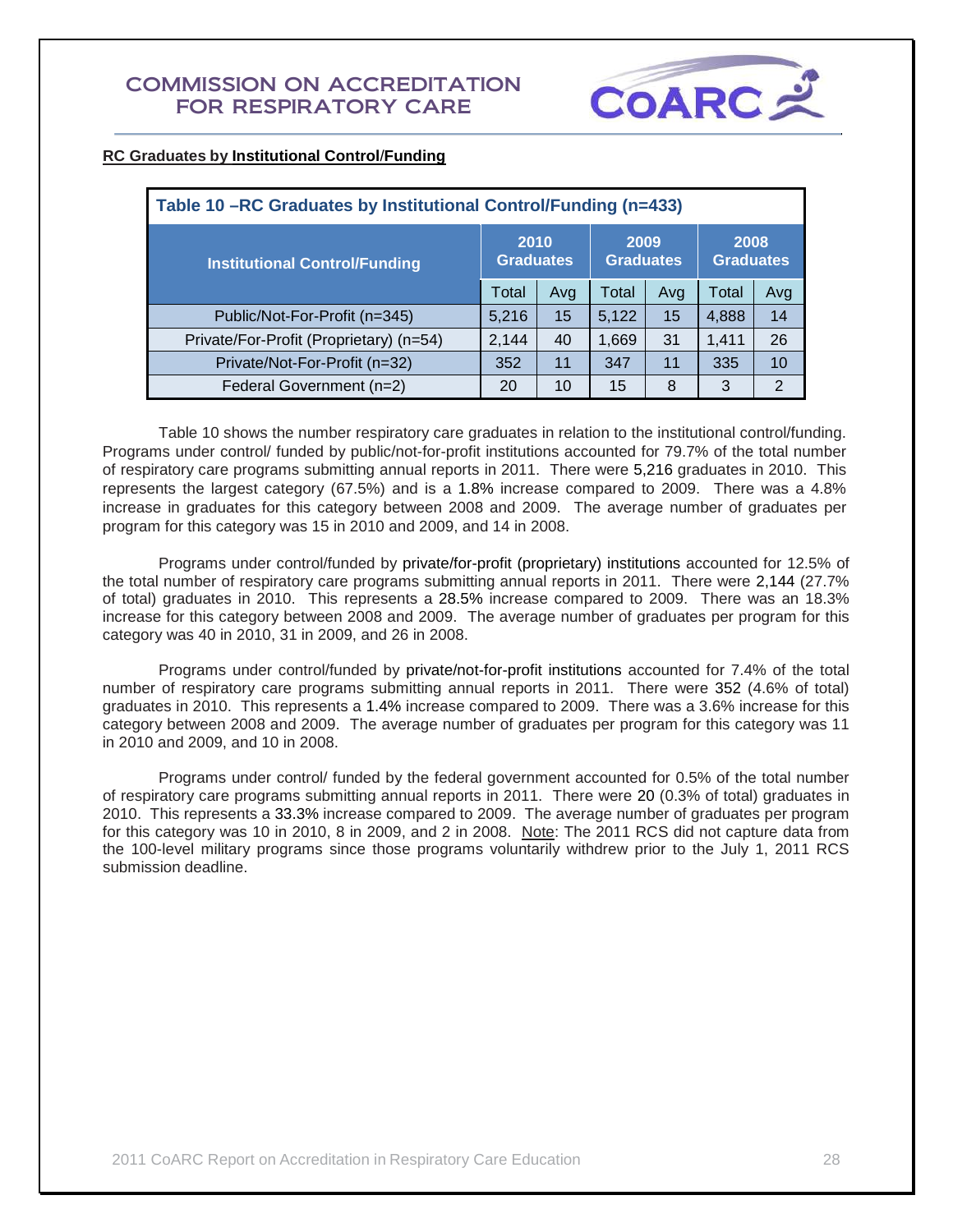

## **RC Graduates by State and Degree**

Table 11 provides data on respiratory care graduates for 2008-2010 by state and degree offered.

| Table 11 -RC Graduates by State and Degree (n=432) |                      |                          |                          |                          |  |  |
|----------------------------------------------------|----------------------|--------------------------|--------------------------|--------------------------|--|--|
| <b>State</b>                                       | <b>Degree</b>        | 2010<br><b>Graduates</b> | 2009<br><b>Graduates</b> | 2008<br><b>Graduates</b> |  |  |
| AL $(n=6)$                                         | <b>Total</b>         | 124                      | 112                      | 115                      |  |  |
|                                                    | Associate            | 79                       | 77                       | 61                       |  |  |
|                                                    | <b>Baccalaureate</b> | 45                       | 35                       | 54                       |  |  |
| $AR(n=11)$                                         | <b>Total</b>         | 62                       | 61                       | 45                       |  |  |
|                                                    | Associate            | 48                       | 40                       | 32                       |  |  |
|                                                    | Baccalaureate        | 14                       | 21                       | 13                       |  |  |
| $AZ(n=7)$                                          | <b>Total</b>         | 341                      | 334                      | 290                      |  |  |
|                                                    | Associate            | 341                      | 334                      | 290                      |  |  |
|                                                    | <b>Baccalaureate</b> | 0                        | 0                        | 0                        |  |  |
| CA (n=37)                                          | <b>Total</b>         | 1270                     | 1020                     | 943                      |  |  |
|                                                    | Associate            | 1262                     | 1009                     | 932                      |  |  |
|                                                    | Baccalaureate        | 8                        | 11                       | 11                       |  |  |
| $CO(n=5)$                                          | <b>Total</b>         | 116                      | 80                       | 76                       |  |  |
|                                                    | Associate            | 116                      | 80                       | 76                       |  |  |
|                                                    | <b>Baccalaureate</b> | 0                        | $\mathbf 0$              | $\mathbf 0$              |  |  |
| $CT (n=5)$                                         | <b>Total</b>         | 64                       | 63                       | 66                       |  |  |
|                                                    | Associate            | 50                       | 57                       | 63                       |  |  |
|                                                    | Baccalaureate        | 14                       | 6                        | 3                        |  |  |
| $DC(n=1)$                                          | <b>Total</b>         | 11                       | 20                       | 15                       |  |  |
|                                                    | Associate            | 11                       | 20                       | 15                       |  |  |
|                                                    | <b>Baccalaureate</b> | 0                        | $\mathbf 0$              | $\mathbf 0$              |  |  |
| $DE(n=2)$                                          | <b>Total</b>         | 25                       | 15                       | 25                       |  |  |
|                                                    | Associate            | 25                       | 15                       | 25                       |  |  |
|                                                    | Baccalaureate        | 0                        | 0                        | 0                        |  |  |
| $FL (n=24)$                                        | <b>Total</b>         | 486                      | 442                      | 362                      |  |  |
|                                                    | Associate            | 475                      | 422                      | 351                      |  |  |
|                                                    | Baccalaureate        | 11                       | $20\,$                   | 11                       |  |  |
| GA (n=14)                                          | <b>Total</b>         | 237                      | 194                      | 197                      |  |  |
|                                                    | Associate            | 165                      | 121                      | 129                      |  |  |
|                                                    | Baccalaureate        | 37                       | 37                       | 35                       |  |  |
|                                                    | Bacc & Masters       | 35                       | 36                       | 33                       |  |  |
| $HI(n=1)$                                          | <b>Total</b>         | 11                       | 14                       | 14                       |  |  |
|                                                    | Associate            | 11                       | 14                       | 14                       |  |  |
|                                                    | Baccalaureate        | $\mathbf 0$              | $\mathbf 0$              | $\mathbf 0$              |  |  |
| $IA(n=6)$                                          | <b>Total</b>         | 66                       | 69                       | 78                       |  |  |
|                                                    | Associate            | 66                       | 69                       | 78                       |  |  |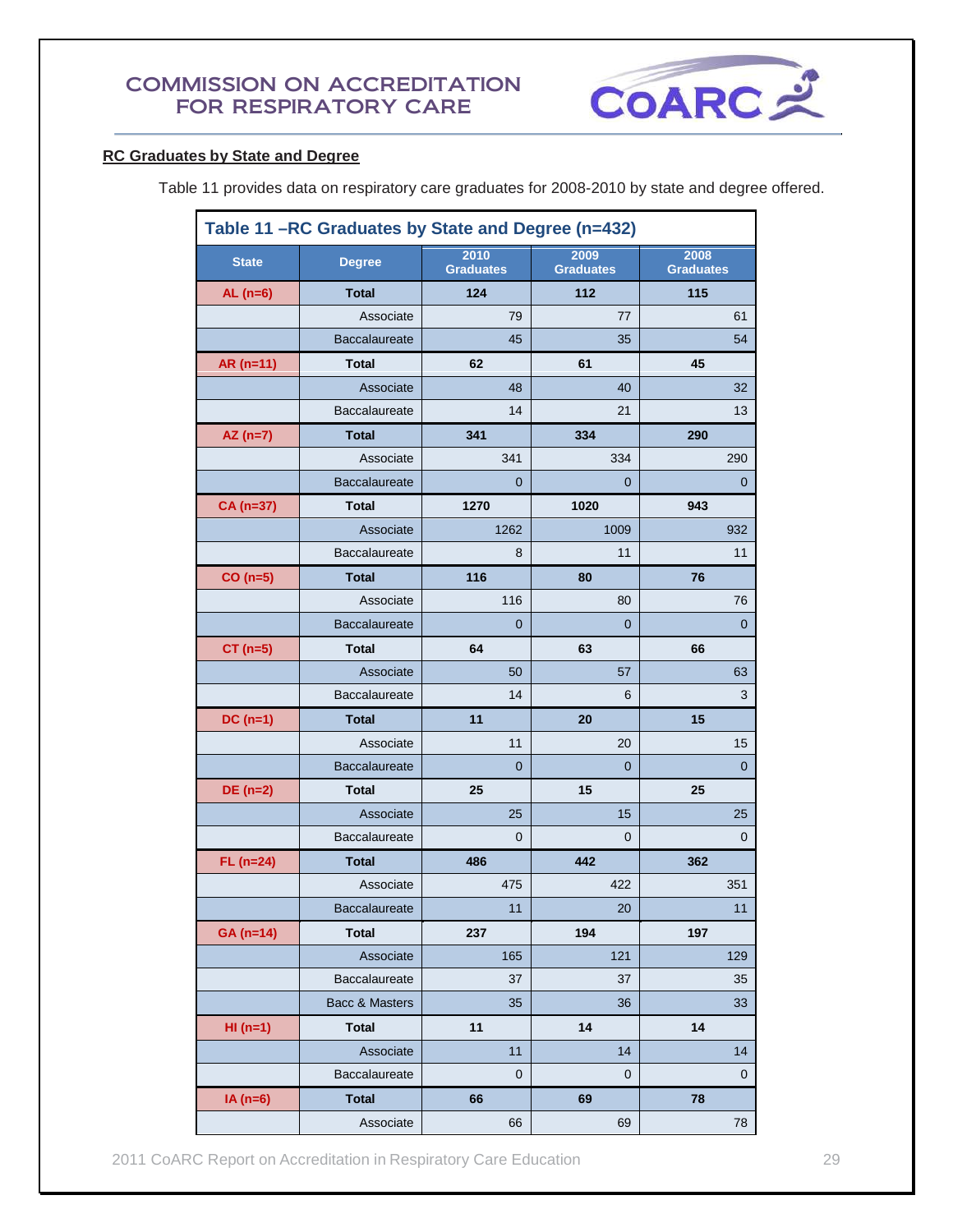

|             | <b>Baccalaureate</b> | $\mathbf 0$    | 0                | 0              |
|-------------|----------------------|----------------|------------------|----------------|
| ID $(n=3)$  | <b>Total</b>         | 32             | 36               | 21             |
|             | Associate            | 10             | 12               | 6              |
|             | Baccalaureate        | 22             | 24               | 15             |
| IL $(n=14)$ | <b>Total</b>         | 245            | 250              | 243            |
|             | Associate            | 245            | 250              | 243            |
|             | <b>Baccalaureate</b> | 0              | 0                | 0              |
|             | Bacc & Masters       | $\overline{0}$ | 0                | 0              |
| IN $(n=11)$ | <b>Total</b>         | 174            | 163              | 141            |
|             | Associate            | 146            | 139              | 119            |
|             | <b>Baccalaureate</b> | 28             | 24               | 22             |
| KS (n=8)    | <b>Total</b>         | 83             | 110              | 83             |
|             | Associate            | 73             | 103              | 67             |
|             | Baccalaureate        | 10             | $\overline{7}$   | 16             |
| $KY$ (n=14) | <b>Total</b>         | 160            | 170              | 139            |
|             | Associate            | 146            | 158              | 133            |
|             | <b>Baccalaureate</b> | 14             | 12               | 6              |
| $LA (n=12)$ | <b>Total</b>         | 83             | 83               | 70             |
|             | Associate            | 67             | 62               | 51             |
|             | Baccalaureate        | 16             | 21               | 19             |
| $MA(n=7)$   | <b>Total</b>         | 104            | 72               | 71             |
|             | Associate            | 104            | 72               | 71             |
|             | <b>Bacc</b>          | $\overline{0}$ | $\overline{0}$   | $\overline{0}$ |
| $MD(n=8)$   | <b>Total</b>         | 110            | 96               | 106            |
|             | Associate            | 87             | 69               | 83             |
|             | Baccalaureate        | 23             | 27               | 23             |
| $ME(n=2)$   | <b>Total</b>         | 24             | 21               | 22             |
|             | Associate            | 24             | 21               | 22             |
|             | <b>Baccalaureate</b> | 0              | 0                | 0              |
| $MI(n=13)$  | <b>Total</b>         | 277            | 235              | 234            |
|             | Associate            | 274            | 235              | 234            |
|             | Assoc & Bacc         | 3              | $\mathbf 0$      | 0              |
|             | Baccalaureate        | $\mathbf 0$    | 0                | $\mathbf 0$    |
| $MN(n=5)$   | <b>Total</b>         | 65             | 70               | 67             |
|             | Associate            | 46             | 48               | 46             |
|             | Baccalaureate        | 19             | 22               | 21             |
| $MO(n=10)$  | <b>Total</b>         | 173            | 135              | 116            |
|             | Associate            | 161            | 122              | 106            |
|             | Baccalaureate        | 12             | 13               | 10             |
| $MS(n=8)$   | <b>Total</b>         | 96             | 91               | 89             |
|             | Associate            | 96             | 91               | 89             |
|             | Baccalaureate        | 0              | $\boldsymbol{0}$ | 0              |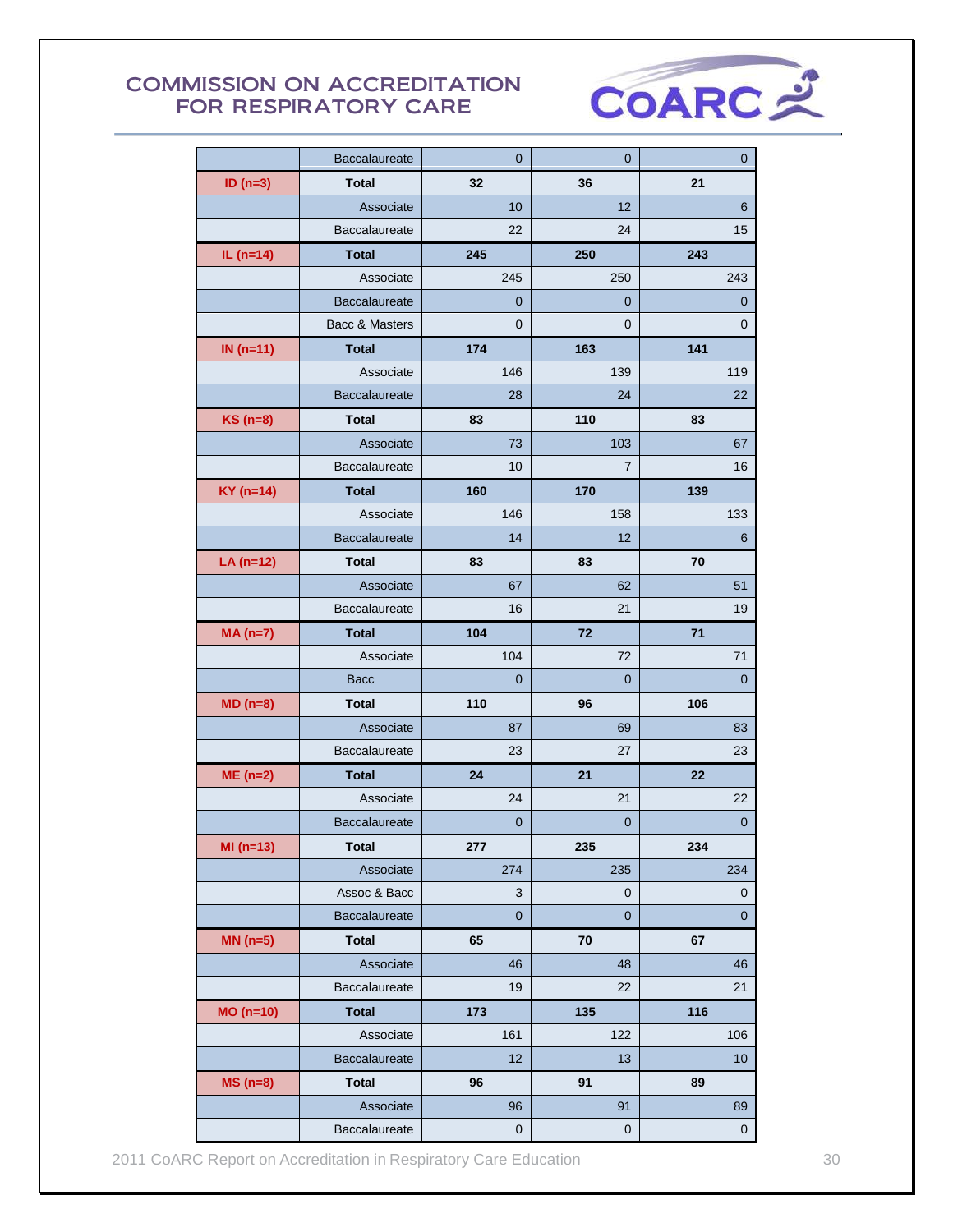

| $MT(n=2)$      | <b>Total</b>         | 18             | 14             | 19          |
|----------------|----------------------|----------------|----------------|-------------|
|                | Associate            | 18             | 14             | 19          |
|                | <b>Baccalaureate</b> | $\overline{0}$ | $\overline{0}$ | $\mathbf 0$ |
| $NC(n=14)$     | <b>Total</b>         | 182            | 165            | 182         |
|                | Associate            | 182            | 165            | 182         |
|                | Baccalaureate        | $\mathbf 0$    | 0              | 0           |
| $ND(n=2)$      | <b>Total</b>         | 22             | 23             | 18          |
|                | Associate            | $\mathbf{0}$   | 0              | 0           |
|                | Baccalaureate        | 22             | 23             | 18          |
| $NE(n=4)$      | <b>Total</b>         | 57             | 47             | 61          |
|                | Associate            | 40             | 34             | 41          |
|                | Assoc & Bacc         | 12             | 10             | 12          |
|                | Baccalaureate        | 5              | 3              | 8           |
| $NH(n=1)$      | <b>Total</b>         | 11             | 11             | 11          |
|                | Associate            | 11             | 11             | 11          |
|                | Baccalaureate        | $\overline{0}$ | 0              | 0           |
| $NJ$ (n=5)     | <b>Total</b>         | 92             | 106            | 118         |
|                | Associate            | 76             | 87             | 101         |
|                | Assoc & Bacc         | 16             | 19             | 17          |
|                | Baccalaureate        | $\overline{0}$ | 0              | 0           |
| $NM(n=6)$      | <b>Total</b>         | 72             | 79             | 64          |
|                | Associate            | 72             | 79             | 64          |
|                | Baccalaureate        | $\overline{0}$ | $\overline{0}$ | $\mathbf 0$ |
| $NV(n=3)$      | <b>Total</b>         | 108            | 100            | 90          |
|                | Associate            | 108            | 100            | 90          |
|                | Baccalaureate        | $\mathbf 0$    | 0              | 0           |
| $NY($ n=12 $)$ | <b>Total</b>         | 244            | 240            | 226         |
|                | Associate            | 183            | 181            | 177         |
|                | <b>Baccalaureate</b> | 61             | 59             | 49          |
| OH (n=22)      | <b>Total</b>         | 343            | 333            | 344         |
|                | Associate            | 265            | 258            | 271         |
|                | Baccalaureate        | 78             | 75             | 73          |
| $OK(n=7)$      | <b>Total</b>         | 104            | 90             | 86          |
|                | Associate            | 104            | 90             | 86          |
|                | Baccalaureate        | $\pmb{0}$      | $\pmb{0}$      | $\mathbf 0$ |
| OR $(n=4)$     | <b>Total</b>         | 64             | 61             | 62          |
|                | Associate            | 49             | 45             | 45          |
|                | Baccalaureate        | 15             | 16             | 17          |
| PA (n=27)      | <b>Total</b>         | 289            | 343            | 306         |
|                | Associate            | 229            | 284            | 255         |
|                | Assoc & Bacc         | 17             | 15             | 11          |
|                | Baccalaureate        | 43             | 44             | 40          |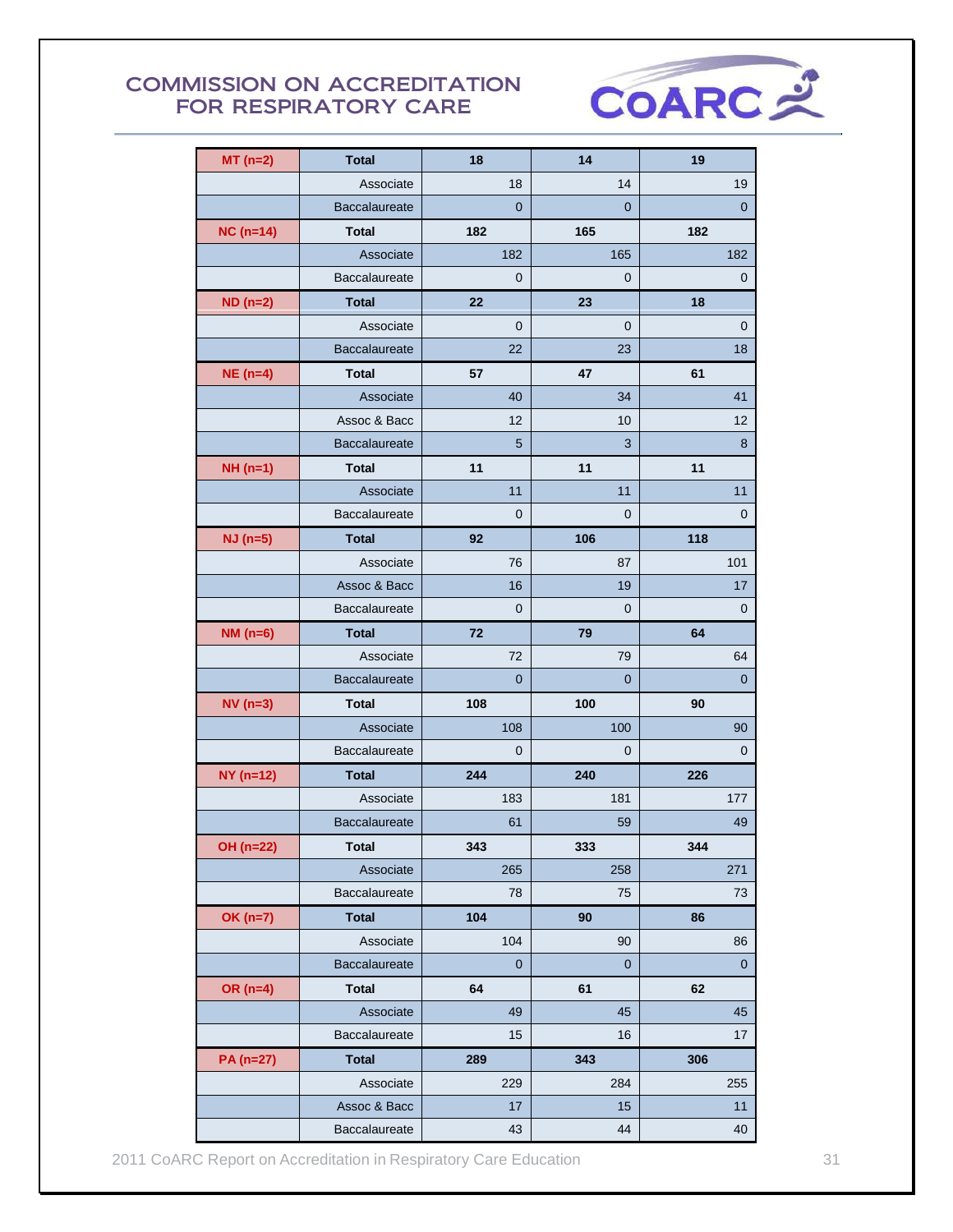

| $RI(n=1)$   | <b>Total</b>         | 14             | 20             | 15          |
|-------------|----------------------|----------------|----------------|-------------|
|             | Associate            | 14             | 20             | 15          |
|             | Baccalaureate        | $\mathbf 0$    | $\mathbf 0$    | $\pmb{0}$   |
| $SC(n=7)$   | <b>Total</b>         | 81             | 91             | 101         |
|             | Associate            | 81             | 91             | 101         |
|             | Baccalaureate        | $\mathbf 0$    | $\mathbf 0$    | 0           |
| $SD(n=2)$   | <b>Total</b>         | 13             | 21             | 18          |
|             | Associate            | 13             | 21             | 18          |
|             | Baccalaureate        | $\overline{0}$ | $\overline{0}$ | $\mathbf 0$ |
| $TN$ (n=11) | <b>Total</b>         | 134            | 144            | 145         |
|             | Associate            | 93             | 102            | 109         |
|             | Baccalaureate        | 41             | 42             | 36          |
| $TX$ (n=34) | <b>Total</b>         | 623            | 693            | 516         |
|             | Associate            | 533            | 599            | 413         |
|             | Baccalaureate        | 90             | 94             | 103         |
| $UT(n=7)$   | <b>Total</b>         | 326            | 168            | 181         |
|             | Associate            | 271            | 151            | 138         |
|             | Assoc & Bacc         | 55             | 17             | 43          |
|             | Baccalaureate        | $\overline{0}$ | $\overline{0}$ | 0           |
| $VA(n=7)$   | <b>Total</b>         | 150            | 132            | 137         |
|             | Associate            | 130            | 111            | 119         |
|             | Baccalaureate        | 20             | 21             | 18          |
| $VT(n=1)$   | <b>Total</b>         | 14             | 18             | 12          |
|             | Associate            | 14             | 18             | 12          |
|             | <b>Baccalaureate</b> | 0              | 0              | 0           |
| $WA(n=5)$   | <b>Total</b>         | 114            | 84             | 73          |
|             | Associate            | 114            | 84             | 73          |
|             | Baccalaureate        | $\overline{0}$ | 0              | 0           |
| $WI(n=7)$   | <b>Total</b>         | 109            | 98             | 113         |
|             | Associate            | 109            | 98             | 113         |
|             | Baccalaureate        | $\mathbf 0$    | $\pmb{0}$      | $\mathbf 0$ |
| $WV(n=6)$   | <b>Total</b>         | 85             | $77\,$         | 76          |
|             | Associate            | 75             | 59             | 57          |
|             | Baccalaureate        | 10             | 18             | 19          |
| $WY(n=1)$   | <b>Total</b>         | $\overline{7}$ | 11             | 12          |
|             | Associate            | $\overline{7}$ | 11             | 12          |
|             | Baccalaureate        | $\pmb{0}$      | $\pmb{0}$      | $\pmb{0}$   |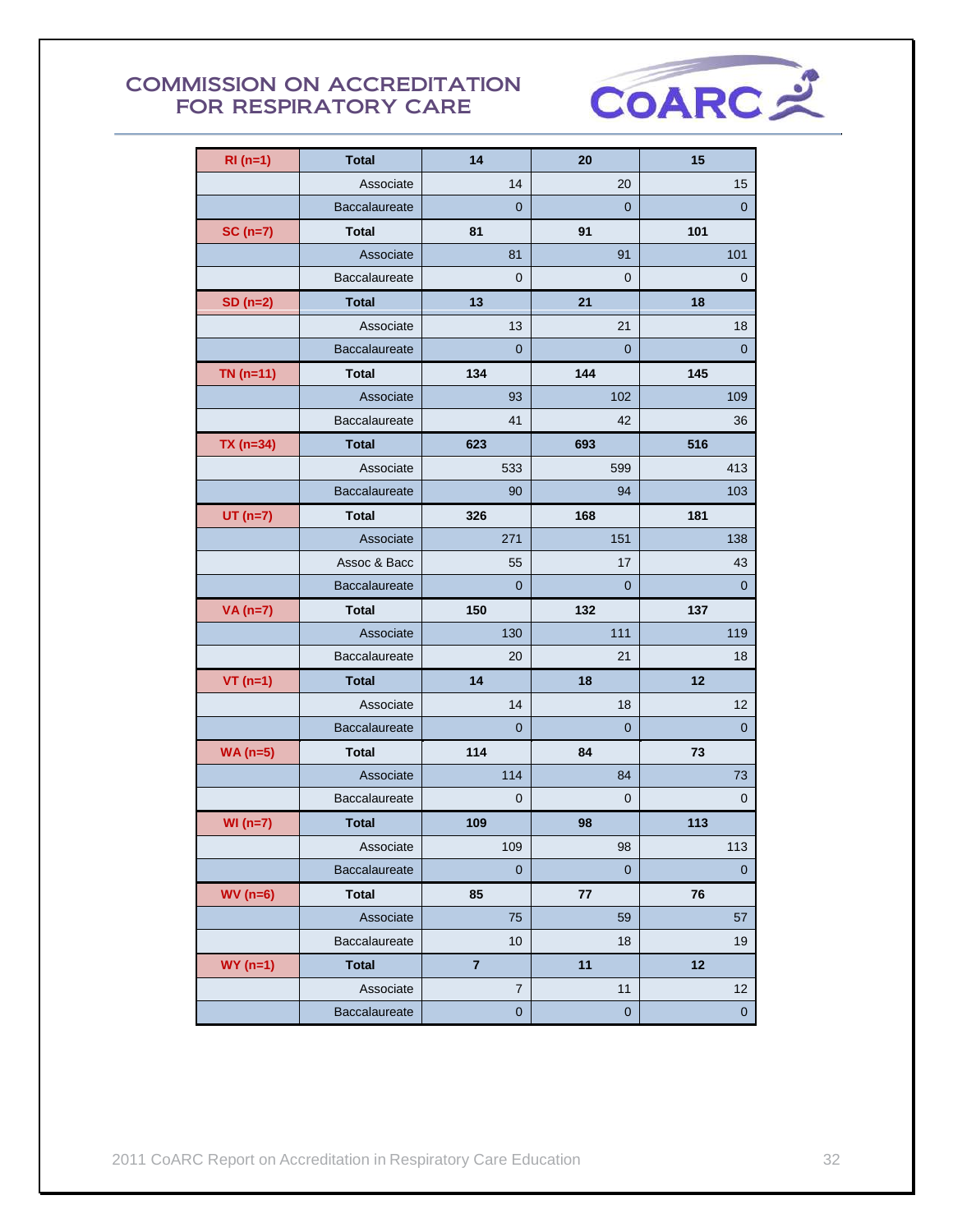

## **Overall Programmatic Attrition**

Programmatic attrition is defined by CoARC as, "*Students formally enrolled in a respiratory care program that began fundamental (non-survey) respiratory care core coursework and have left for academic*  or non-academic reasons.<sup>[5](#page-32-0)</sup><sup>*"*</sup> Students who leave the program with a full tuition refund, and those students transferring to satellites are not included in program attrition*.* Programmatic enrollment, as defined by CoARC, begins at the point at which the respiratory student enrolls in the first core respiratory care course (non-survey) that is available only to students matriculated in the respiratory care program. This may be different than the enrollment or matriculation date determined by the institution. This definition is used only for calculating programmatic attrition and on-time graduation rates.

| Table 12 – RC Programmatic Attrition (n=426) |                                  |       |            |            |                                         |
|----------------------------------------------|----------------------------------|-------|------------|------------|-----------------------------------------|
| # of Programs<br><b>Reporting Data</b>       | <b>CoARC</b><br><b>Threshold</b> | Avg   | <b>Max</b> | <b>Min</b> | # of Programs<br><b>Above Threshold</b> |
| $n = 426$                                    | 40%                              | 17.0% | 52%        | 0%         | 13                                      |

2011 RCS data on programmatic attrition (Table 12 and Figure 8) show a total of 426 programs reporting programmatic attrition rates for 2008-2010. Seven new programs did not have any attrition data to report for 2008-10. The average attrition rate was 17% with the highest rate of 52% (n=1) and the lowest rate of 0% (n=16). A total of 13 programs (3.1% of total) reported attrition rates above the [CoARC](http://www.coarc.com/15.html)[established threshold](http://www.coarc.com/15.html) of 40%. As per CoARC Standard 3.14, these programs began a dialogue with CoARC to develop an appropriate plan of action (i.e., a [progress report\)](http://www.coarc.com/57.html) for program improvement.



 Not included in Table 12 and Figure 8 are the attrition data for the 7 sleep specialist program options. There were a total of 7 program options reporting data in 2011. The average attrition rate was 10% with the highest rate of 30% (n=1) and the lowest rate of 0% (n=1). All 7 program options reported attrition rates below the CoARC-established threshold of 40%.

<span id="page-32-0"></span> $5$  This was the definition in use at the time of the submission of the 2011 RCS. The definition of attrition in use for the 2012 RCS (effective March 24, 2012) is **"***Students formally enrolled in a respiratory care program that began fundamental (non-survey) respiratory care core coursework and have left for academic or non-academic reasons. Students who leave the program before the fifteenth calendar day from the beginning of the term with fundamental respiratory care core coursework and those students transferring to satellites are not included in program attrition.*"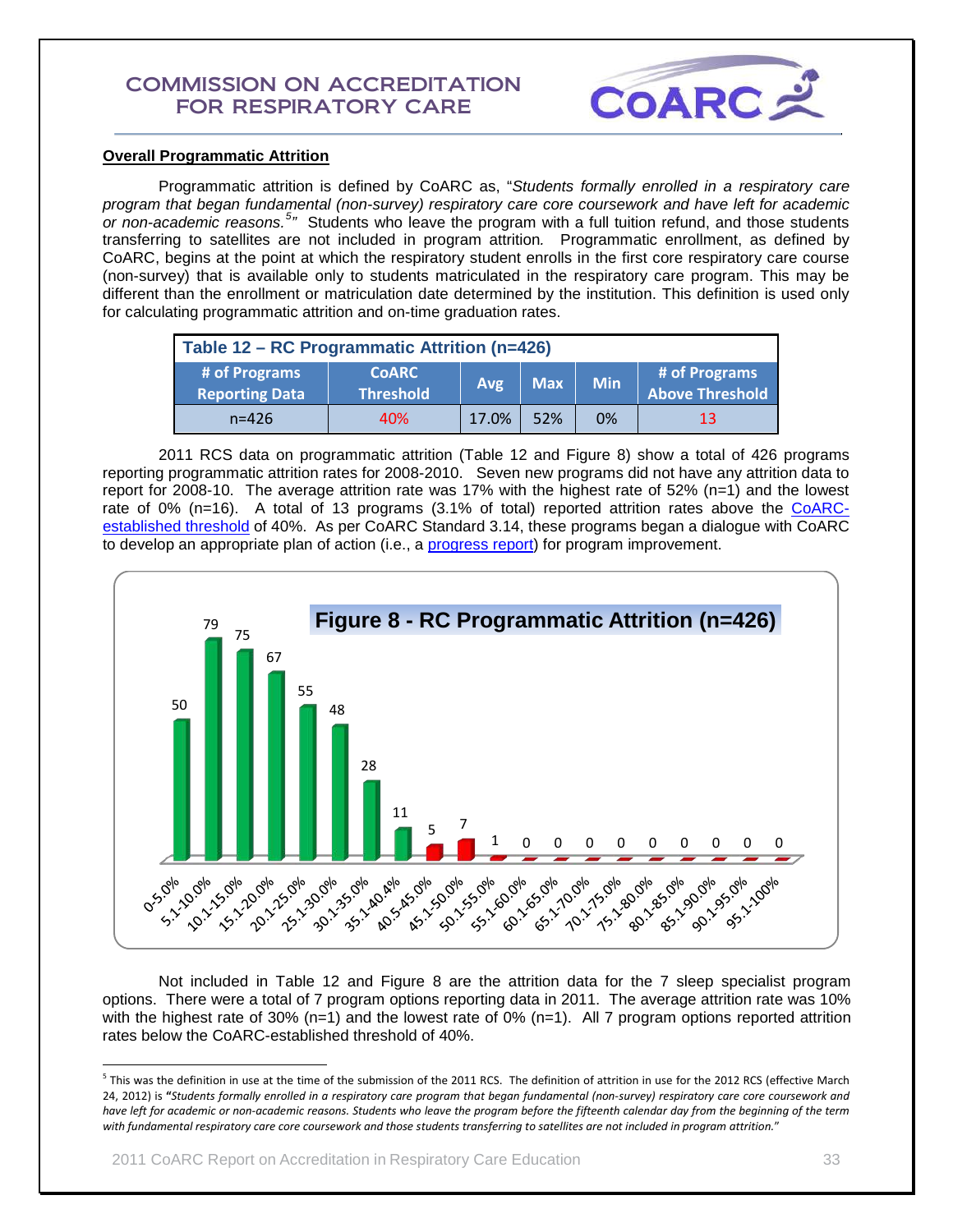

| Table 13 – RC Programmatic Attrition by Degree Offered (n=426) |                      |  |  |  |
|----------------------------------------------------------------|----------------------|--|--|--|
| <b>Degree</b>                                                  | <b>Avg Attrition</b> |  |  |  |
| Baccalaureate & Master's (n=2)                                 | 21.1%                |  |  |  |
| Associate only (n=366)                                         | 17.8%                |  |  |  |
| Baccalaureate only (n=49)                                      | 12.3%                |  |  |  |
| Associate & Baccalaureate (n=9)                                | 8.5%                 |  |  |  |

## **Attrition by Degree Offered, Institutional Type, and Institutional Control/Funding**

Table 13 shows programmatic attrition data in relation to the degree offered. RC Programs offering both Baccalaureate & Master's degrees demonstrated the highest attrition rate (21.1%). RC Programs offering only the Baccalaureate degree demonstrated a lower attrition rate (12.3%) on average when compared to programs offering only the Associate degree (17.8%). RC Programs offering both the Associate & Baccalaureate degree demonstrated the lowest attrition rate at 8.5%.

| Table 14 - RC Programmatic Attrition by Institutional Type (n=426) |                      |  |  |  |
|--------------------------------------------------------------------|----------------------|--|--|--|
| <b>Institutional Type</b>                                          | <b>Avg Attrition</b> |  |  |  |
| Academic HSC/Medical Center (n=12)                                 | 24.3%                |  |  |  |
| Community College or Junior College (n=246)                        | 18.1%                |  |  |  |
| Technical or Vocational School (n=68)                              | 17.7%                |  |  |  |
| Four-Year College or University (n=91)                             | 13.3%                |  |  |  |
| Career or Technical College (n=7)                                  | 12.7%                |  |  |  |
| $U.S.$ Military (n=2)                                              | 1.6%                 |  |  |  |

Table 14 shows programmatic attrition data in relation to institutional type. RC Programs located in Academic HSC/Medical Centers demonstrated the highest attrition rate (24.3%). Attrition rates decreased to 18.1% on average for RC Programs located in Community Colleges or Junior Colleges. Attrition rates decreased slightly to 17.7% on average for RC Programs located in Technical or Vocational Schools. Four-Year Colleges or Universities demonstrated an attrition rate of 13.3% on average with the rate decreasing slightly further to 12.7% for Career or Technical Colleges. RC Programs located at U.S. Military facilities demonstrated the lowest attrition rate at 1.6%.

| Table 15 – RC Programmatic Attrition by Institutional Control/Funding (n=426) |                      |  |  |  |
|-------------------------------------------------------------------------------|----------------------|--|--|--|
| <b>Institutional Type</b>                                                     | <b>Avg Attrition</b> |  |  |  |
| Private/For-Profit (Proprietary) (n=52)                                       | 17.7%                |  |  |  |
| Public/Not-For-Profit (n=340)                                                 | 17.3%                |  |  |  |
| Private/Not-For-Profit (n=32)                                                 | 13.2%                |  |  |  |
| Federal Government (n=2)                                                      | 1.6%                 |  |  |  |

Table 15 shows programmatic attrition data in relation to institutional control/funding. Programs under control/funded by private/for-profit (proprietary) institutions demonstrated the highest attrition rate, on average, at 17.7%. Programs under control/funded by public/not-for-profit demonstrated a slightly lower attrition rate (17.3%) compared to the for-profit sector. Attrition rates were even lower, on average (13.2%) for programs under control/funded by private/not-for-profit institutions. RC Programs under control/funded by the federal government demonstrated the lowest attrition rate at 1.6%.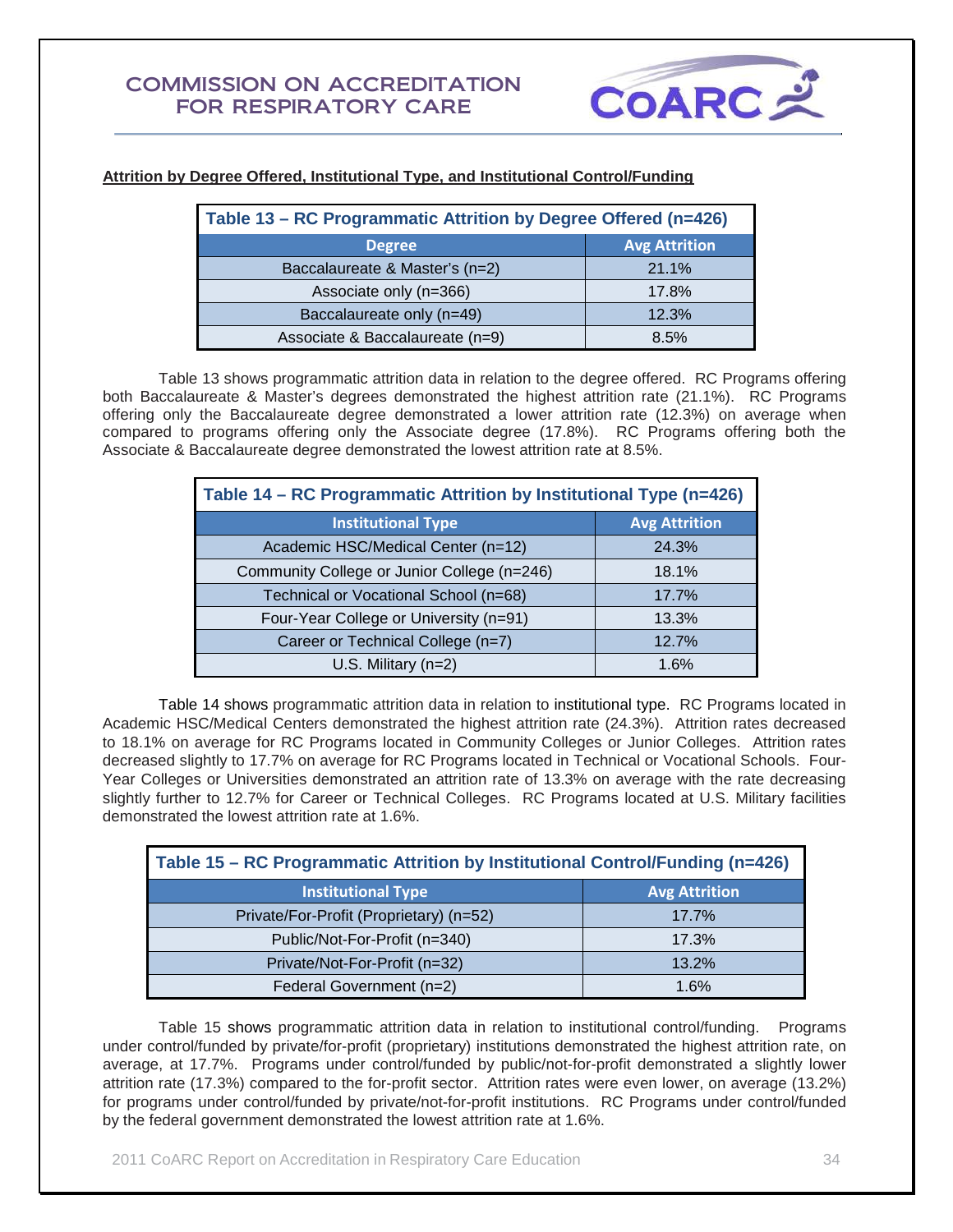

## **Overall Positive (Job) Placement**

Positive (job) placement is defined by CoARC as, "*a graduate who within ten (10) months after graduation is: a. employed in respiratory care (i.e. full- or part-time, per diem, etc.), or b. enrolled full- or parttime in another degree program, or c. serving in the military, or d. employed in the polysomnography field (i.e. full- or part-time, per diem, etc. for graduates of the polysomnography option of programs offering the same).[6](#page-34-0) "*

| Table 16 - RC Positive (Job) Placement (n=399) |                        |       |            |            |                                         |
|------------------------------------------------|------------------------|-------|------------|------------|-----------------------------------------|
| # of Programs<br><b>Reporting Data</b>         | <b>COARC Threshold</b> | Avg   | <b>Max</b> | <b>Min</b> | # of Programs<br><b>Below Threshold</b> |
| $n = 399$                                      | 70%                    | 88.5% | 100%       | 0%         | 21                                      |

2011 RCS data on positive placement (Table 16 and Figure 9) show a total of 399 programs reporting positive placement rates for 2008-2010. Thirty-four programs did not have any placement data to report for 2008-10. The average placement rate was 88.5% with the highest rate of 100% (n=64) and the lowest rate of 0% (n=1). A total of 21 programs (5.3% of total) reported placement rates below the [CoARC](http://www.coarc.com/15.html)[established threshold](http://www.coarc.com/15.html) of 70%. As per CoARC Standard 3.14, these programs began a dialogue with CoARC to develop an appropriate plan of action (i.e., a [progress report\)](http://www.coarc.com/57.html) for program improvement.



Not included in Table 16 and Figure 9 are the placement data for the 7 sleep specialist program options. There were a total of 7 program options reporting data in 2011. The average placement rate was 92% with the highest rate of 100% (n=3) and the lowest rate of 76.9% (n=1). All 7 program options reported placement rates above the CoARC-established threshold of 70%.

<span id="page-34-0"></span> $6$  This was the definition in use at the time of the submission of the 2011 RCS. The definition for (positive) job placement in use for the 2012 RCS (effective March 24, 2012) is *"a graduate who within twelve (12) months after graduation is: a. Employed utilizing skills as defined by the scope of practice within the respiratory care profession. (i.e. full- or part-time, or per diem), or b. enrolled full- or part-time in another degree program, or c. serving in the military.*"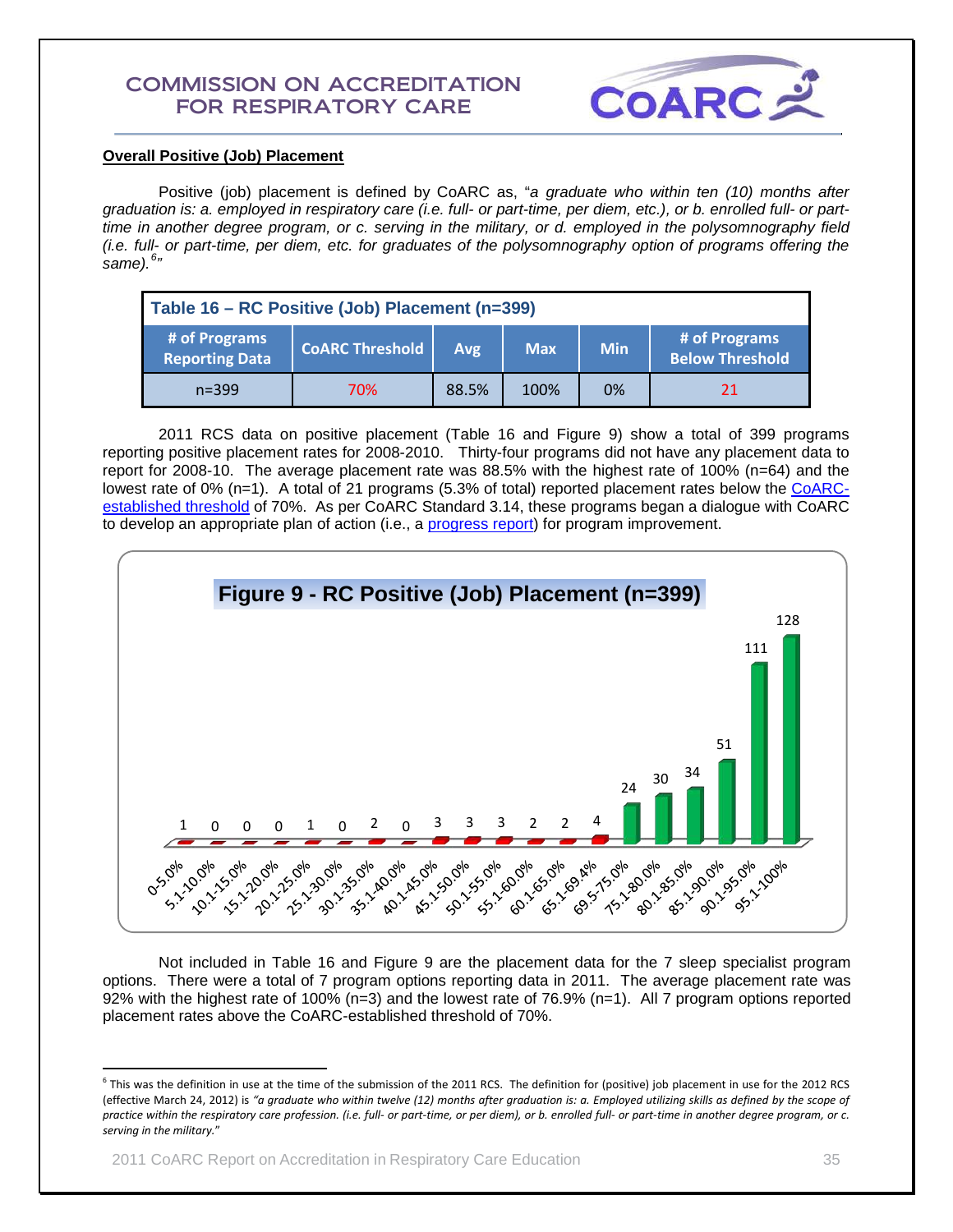

## **Placement by Degree Offered, Institutional Type, and Institutional Control/Funding**

| Table 17 – RC Positive (Job) Placement by Degree Offered (n=399) |                      |  |  |  |
|------------------------------------------------------------------|----------------------|--|--|--|
| <b>Degree</b>                                                    | <b>Avg Placement</b> |  |  |  |
| Associate & Baccalaureate (n=9)                                  | 96.9%                |  |  |  |
| Baccalaureate only (n=48)                                        | 92.1%                |  |  |  |
| Baccalaureate & Master's (n=1)                                   | 90.4%                |  |  |  |
| Associate only (n=341)                                           | 87.7%                |  |  |  |

Table 17 shows positive (job) placement data in relation to the degree offered. RC Programs offering both Associate & Baccalaureate degrees demonstrated the highest placement rate (96.9%). RC Programs offering both the Baccalaureate and Master's degree demonstrated a lower placement rate (90.4%) on average when compared to programs offering only the Baccalaureate degree (92.1%). RC Programs offering only the Associate degree demonstrated the lowest placement rate at 87.7%.

| Table 18 – RC Positive (Job) Placement by Institutional Type (n=399) |                      |  |  |  |
|----------------------------------------------------------------------|----------------------|--|--|--|
| <b>Institutional Type</b>                                            | <b>Avg Placement</b> |  |  |  |
| U.S. Military $(n=1)$                                                | 100%                 |  |  |  |
| Academic HSC/Medical Center (n=10)                                   | 97.7%                |  |  |  |
| Four-Year College or University (n=87)                               | 91.4%                |  |  |  |
| Career or Technical College (n=6)                                    | 89.0%                |  |  |  |
| Community College or Junior College (n=238)                          | 88.6%                |  |  |  |
| Technical or Vocational School (n=57)                                | 81.5%                |  |  |  |

Table 18 shows positive (job) placement data in relation to institutional type. RC Programs located at U.S. Military facilities demonstrated the highest placement rate (100%). Placement rates decreased slightly to 97.7% on average for RC Programs located in Academic HSC/Medical Centers. Placement rates decreased to 91.4% on average for RC Programs located in Four-Year Colleges or Universities. Career or Technical Colleges demonstrated a placement rate of 89.0% on average with the rate decreasing slightly further to 88.6% for Community Colleges or Junior Colleges. RC Programs located in Technical or Vocational Schools demonstrated the lowest placement rate at 81.5%.

| Table 19 – RC Positive (Job) Placement by Institutional Control/Funding (n=399) |                      |  |  |  |
|---------------------------------------------------------------------------------|----------------------|--|--|--|
| <b>Institutional Type</b>                                                       | <b>Avg Placement</b> |  |  |  |
| Federal Government (n=1)                                                        | 100%                 |  |  |  |
| Public/Not-For-Profit (n=330)                                                   | 89.4%                |  |  |  |
| Private/Not-For-Profit (n=27)                                                   | 89.4%                |  |  |  |
| Private/For-Profit (Proprietary) (n=41)                                         | 79.6%                |  |  |  |

 Table 19 shows positive (job) placement data in relation to institutional control/funding. Programs under control/funded by the federal government demonstrated the highest placement rate, on average, at 100%. Programs under control/funded by public/not-for-profit and private/not-for-profit both demonstrated a placement rate of 89.4%, on average. RC Programs under control/funded by private/for-profit (proprietary) institutions demonstrated the lowest placement rate at 79.6%.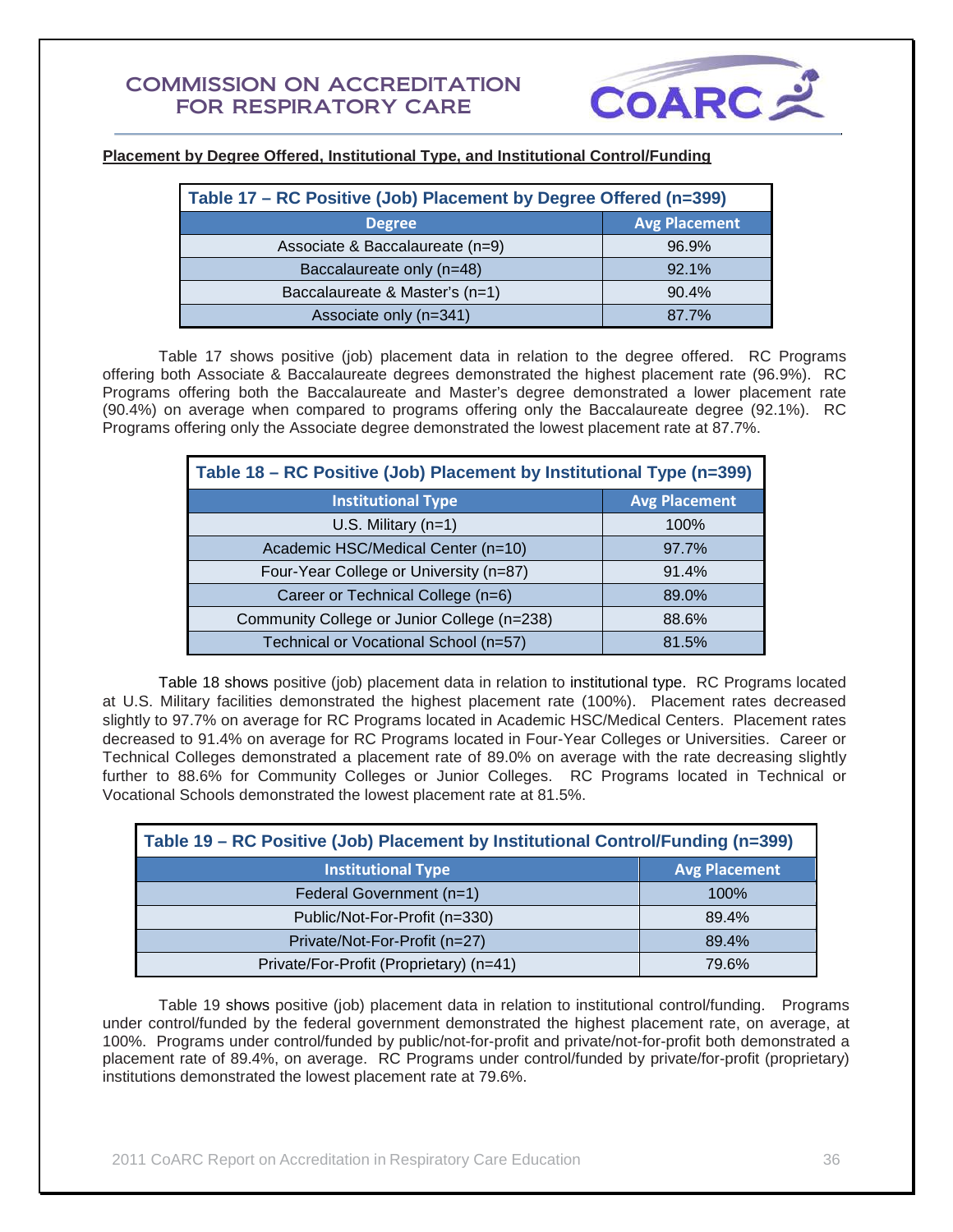

## **Overall CRT Credentialing Success**

 CRT Credentialing Success is defined by CoARC as, "*the percentage of graduates who obtain the CRT credential upon successful completion of the NBRC Entry-Level Examination (ELE) independent of the number of ELE exam attempts."* The calculation is derived by dividing the total # of CRTs (numerator) by the # of graduates (denominator) in a three year reporting period. The Entry-Level Certified Respiratory Therapist (CRT) Examination administered by the National Board for Respiratory Care (NBRC) is designed to objectively measure essential knowledge, skills, and abilities required of entry-level respiratory therapists. Individuals holding the CRT credential are eligible to practice respiratory care as defined by their state's practice act.

| Table 20 - Overall CRT Credentialing Success (n=399) |                        |            |            |            |                                         |
|------------------------------------------------------|------------------------|------------|------------|------------|-----------------------------------------|
| # of Programs<br><b>Reporting Data</b>               | <b>COARC Threshold</b> | <b>Avg</b> | <b>Max</b> | <b>Min</b> | # of Programs<br><b>Below Threshold</b> |
| $n = 399$                                            | 80%                    | 93.1%      | 100%       | 27.3%      | 20                                      |

 2011 RCS data on CRT credentialing success (Table 20 and Figure 10) show a total of 399 programs reporting CRT credentialing success for 2008-2010. Thirty-four programs did not have any CRT credentialing success to report for 2008-10. The average CRT credentialing success rate was 93.1% with the highest rate of 100% (n=108) and the lowest rate of 27.3% (n=1). A total of 20 programs (5.0% of total) reported CRT credentialing success rates below the [CoARC-established threshold](http://www.coarc.com/15.html) of 80%. As per CoARC Standard 3.14, these programs began a dialogue with CoARC to develop an appropriate plan of action (i.e., a [progress report\)](http://www.coarc.com/57.html) for program improvement.

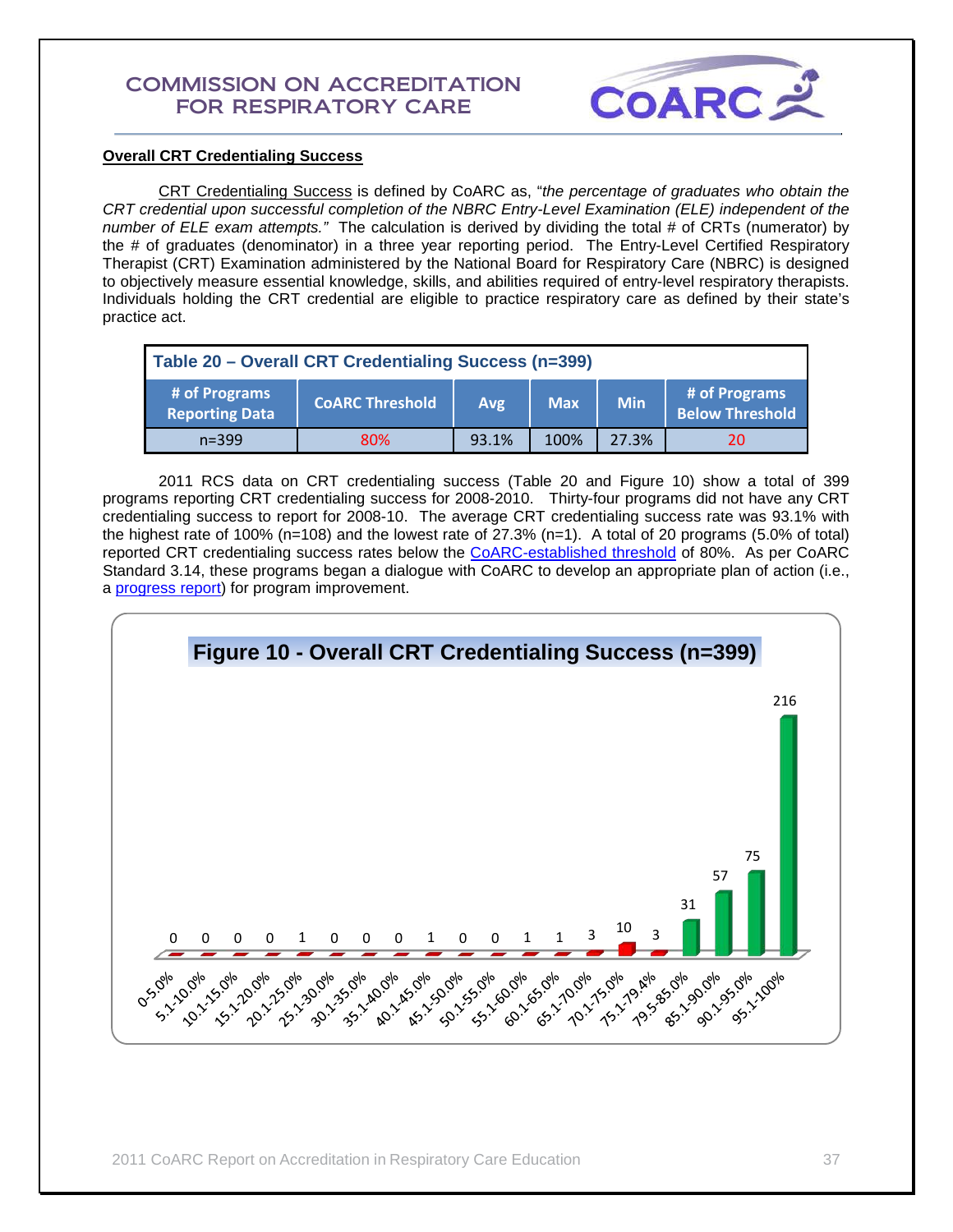

**CRT Credentialing Success by Degree Offered, Institutional Type, and Institutional Control/Funding**

| Table 21 - CRT Credentialing Success by Degree Offered (n=399) |                                      |  |  |
|----------------------------------------------------------------|--------------------------------------|--|--|
| <b>Degree</b>                                                  | <b>Avg CRT Credentialing Success</b> |  |  |
| Associate & Baccalaureate (n=9)                                | 97.5%                                |  |  |
| Baccalaureate & Master's (n=1)                                 | 97.1%                                |  |  |
| Baccalaureate only (n=48)                                      | 95.3%                                |  |  |
| Associate only (n=341)                                         | 927%                                 |  |  |

Table 21 shows CRT credentialing success data in relation to the degree offered. RC Programs offering both Associate & Baccalaureate degrees demonstrated the highest CRT credentialing success (97.5%). RC Programs offering both the Baccalaureate and Master's degree demonstrated a slightly lower credentialing success (97.1%) on average. Programs offering only the Baccalaureate degree demonstrated a credentialing success of 95.3%, on average. RC Programs offering only the Associate degree demonstrated the lowest credentialing success at 92.7%.

| Table 22 - CRT Credentialing Success by Institutional Type (n=399) |                                      |  |  |
|--------------------------------------------------------------------|--------------------------------------|--|--|
| <b>Institutional Type</b>                                          | <b>Avg CRT Credentialing Success</b> |  |  |
| Academic HSC/Medical Center (n=10)                                 | 98.4%                                |  |  |
| Four-Year College or University (n=87)                             | 95.0%                                |  |  |
| Community College or Junior College (n=238)                        | 93.3%                                |  |  |
| Career or Technical College (n=6)                                  | 91.8%                                |  |  |
| Technical or Vocational School (n=57)                              | 88.8%                                |  |  |
| U.S. Military $(n=1)$                                              | 86.8%                                |  |  |

Table 22 shows CRT credentialing success data in relation to institutional type. RC Programs located in Academic HSC/Medical Centers demonstrated the highest CRT credentialing success at 98.4%. CRT credentialing success decreased to 95.0% on average for RC Programs located in Four-Year Colleges or Universities. Community Colleges or Junior Colleges demonstrated a credentialing success of 93.3% on average with the rate decreasing slightly further to 91.8% for Career or Technical Colleges. RC Programs located in Technical or Vocational Schools demonstrated a credentialing success at 88.8%. RC Programs located at U.S. Military facilities demonstrated the lowest credentialing success at 86.8%.

| Table 23 - CRT Credentialing Success by Institutional Control/Funding (n=399) |                                      |  |  |
|-------------------------------------------------------------------------------|--------------------------------------|--|--|
| <b>Institutional Type</b>                                                     | <b>Avg CRT Credentialing Success</b> |  |  |
| Public/Not-For-Profit (n=330)                                                 | 93.8%                                |  |  |
| Private/Not-For-Profit (n=27)                                                 | 93.1%                                |  |  |
| Private/For-Profit (Proprietary) (n=41)                                       | 88.0%                                |  |  |
| Federal Government (n=1)                                                      | 86.8%                                |  |  |

 Table 23 shows CRT credentialing success data in relation to institutional control/funding. Programs under control/funded by public/not-for-profit institutions demonstrated the highest CRT credentialing success, on average, at 93.8%. This was followed by the private/not-for-profit sector at 93.1%. Programs under control/funded by private/for-profit (proprietary) institutions demonstrated a credentialing success at 88.0%, followed by the lowest credentialing success rate (86.8%) for programs under control/funded by the federal government.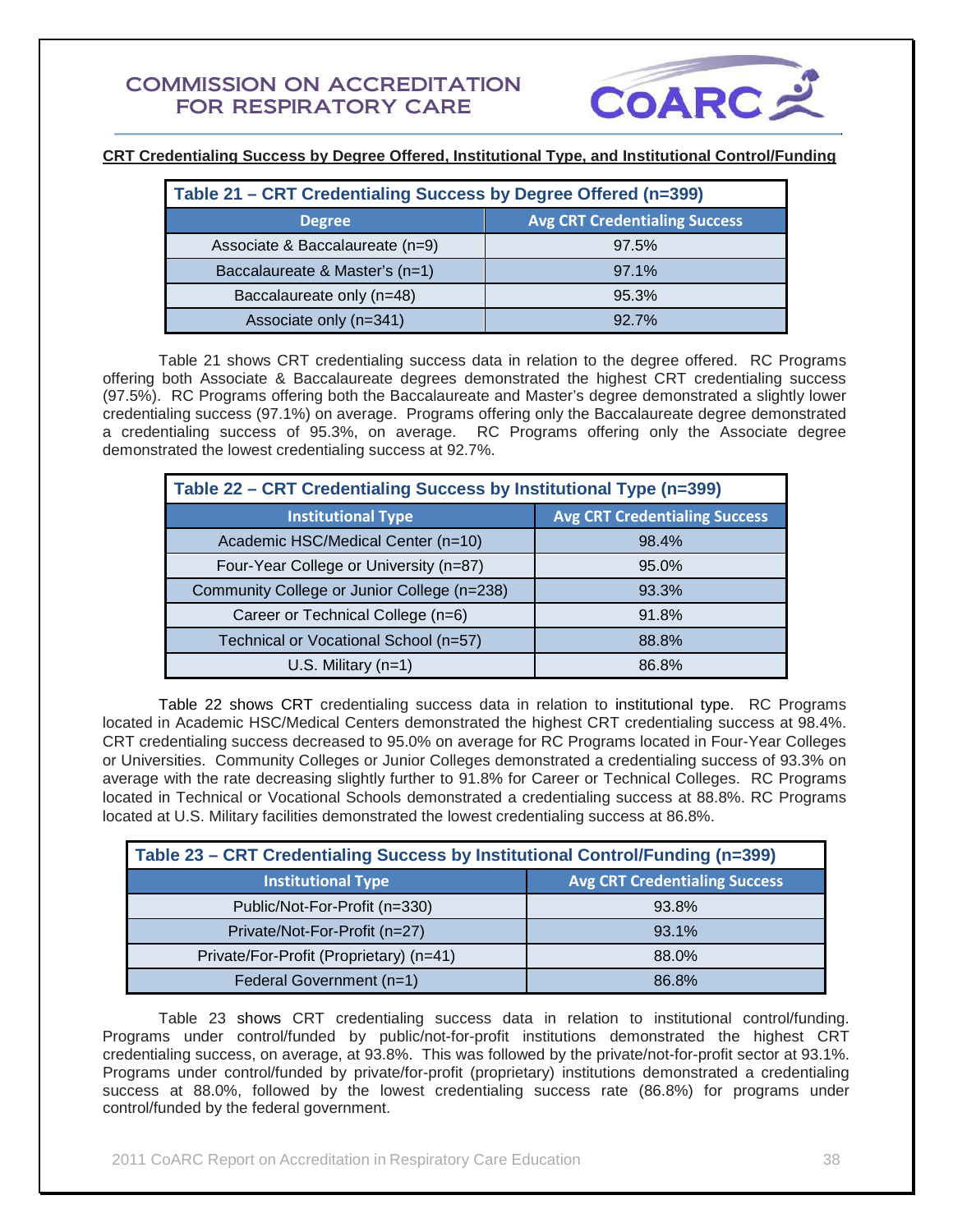

## **Overall RRT Credentialing Success**

RRT Credentialing Success is defined as the percentage of graduates who obtain the RRT credential upon successful completion of the NBRC Written Registry Examination (WRE) and Clinical Simulation Examination (CSE) independent of the number of WRE or CSE exam attempts. The calculation is derived by dividing the total # of RRTs (numerator) by the # of graduates (denominator) in a three year reporting period. The Registered Respiratory Therapist (RRT) Examination administered by the National Board for Respiratory Care (NBRC) is designed to objectively measure essential knowledge, skills, and abilities required of advanced respiratory therapists. Note: Currently, this credential is not required by any state to enter practice. Graduates of CoARC-accredited programs can choose to forego the RRT examinations after earning the CRT credential. Programs are still required to provide RRT outcomes data on the RCS; however, no accreditation actions are taken based on RRT credentialing success. For more information related to this outcomes measure, download CoARC's March 13, 2010 position statement regarding exam-based outcomes measures available at [www.coarc.com/15.html.](http://www.coarc.com/15.html)

| Table 24 - RC Overall RRT Credentialing Success (n=394) |                        |       |            |            |                                         |
|---------------------------------------------------------|------------------------|-------|------------|------------|-----------------------------------------|
| # of Programs<br><b>Reporting Data</b>                  | <b>COARC Threshold</b> | Avg   | <b>Max</b> | <b>Min</b> | # of Programs<br><b>Below Threshold</b> |
| $n = 394$                                               | N/A                    | 61.2% | 100%       | 0%         | N/A                                     |

2011 RCS data on CRT credentialing success (Table 24 and Figure 11) show a total of 394 programs reporting RRT credentialing success for 2008-2010. Thirty-nine programs did not have any RRT credentialing success to report for 2008-10. The average RRT credentialing success rate was 61.2% with the highest rate of 100% (n=7) and the lowest rate of 0% (n=3).

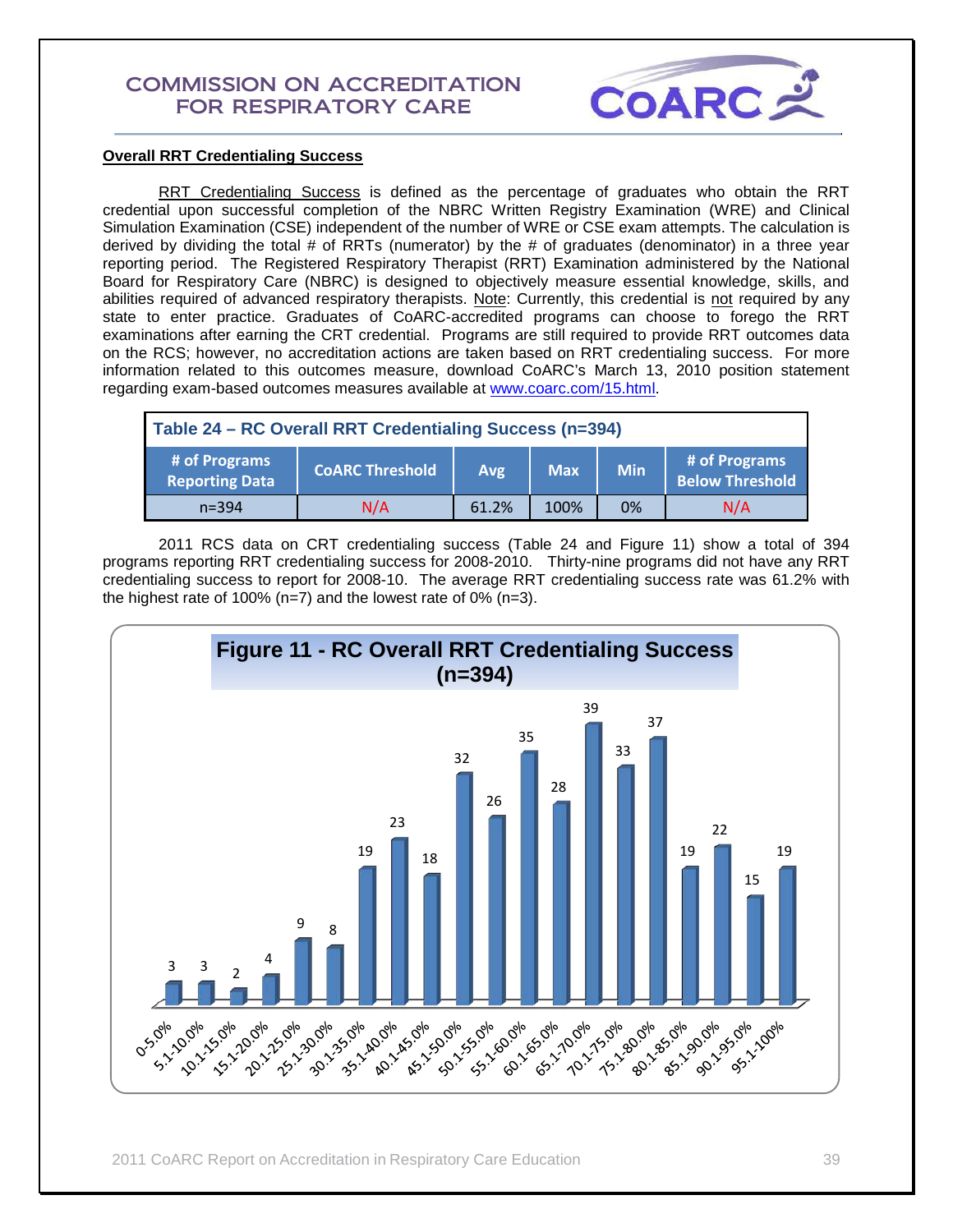

**RRT Credentialing Success by Degree Offered, Institutional Type, and Institutional Control/Funding**

| Table 25 - RC RRT Credentialing Success by Degree Offered (n=394) |                                      |  |  |
|-------------------------------------------------------------------|--------------------------------------|--|--|
| <b>Degree</b>                                                     | <b>Avg RRT Credentialing Success</b> |  |  |
| Baccalaureate & Master's (n=1)                                    | 87.5%                                |  |  |
| Baccalaureate only (n=48)                                         | 73.1%                                |  |  |
| Associate & Baccalaureate (n=9)                                   | 69.1%                                |  |  |
| Associate only (n=336)                                            | 59.2%                                |  |  |

Table 25 shows RRT credentialing success data in relation to the degree offered. RC Programs offering both Baccalaureate and Master's degrees demonstrated the highest RRT credentialing success (87.5%). RC Programs offering only the Baccalaureate degree demonstrated a lower credentialing success (73.1%) on average. Programs offering both the Associate & Baccalaureate degrees demonstrated a credentialing success of 69.1%, on average. RC Programs offering only the Associate degree demonstrated the lowest credentialing success at 59.2%.

| Table 26 - RC RRT Credentialing Success by Institutional Type (n=394) |                                      |  |  |
|-----------------------------------------------------------------------|--------------------------------------|--|--|
| <b>Institutional Type</b>                                             | <b>Avg RRT Credentialing Success</b> |  |  |
| Academic HSC/Medical Center (n=10)                                    | 81.7%                                |  |  |
| Four-Year College or University (n=85)                                | 67.7%                                |  |  |
| Community College or Junior College (n=236)                           | 60.1%                                |  |  |
| Career or Technical College (n=6)                                     | 58.6%                                |  |  |
| Technical or Vocational School (n=56)                                 | 52.7%                                |  |  |
| U.S. Military $(n=1)$                                                 | 52.6%                                |  |  |

Table 26 shows RRT credentialing success data in relation to institutional type. RC Programs located in Academic HSC/Medical Centers demonstrated the highest RRT credentialing success at 81.7%. RRT credentialing success decreased to 67.7% on average for RC Programs located in Four-Year Colleges or Universities. Community Colleges or Junior Colleges demonstrated a credentialing success of 60.1% on average with the rate decreasing slightly further to 58.6% for Career or Technical Colleges. RC Programs located in Technical or Vocational Schools demonstrated a credentialing success at 52.7%. RC Programs located at U.S. Military facilities demonstrated the lowest credentialing success at 52.6%.

| Table 27 - RC RRT Credentialing Success by Institutional Control/Funding (n=394) |                                      |  |  |
|----------------------------------------------------------------------------------|--------------------------------------|--|--|
| <b>Institutional Type</b>                                                        | <b>Avg RRT Credentialing Success</b> |  |  |
| Public/Not-For-Profit (n=327)                                                    | 63.1%                                |  |  |
| Private/Not-For-Profit (n=25)                                                    | 58.0%                                |  |  |
| Federal Government (n=1)                                                         | 52.6%                                |  |  |
| Private/For-Profit (Proprietary) (n=41)                                          | 47.7%                                |  |  |

 Table 27 shows RRT credentialing success data in relation to institutional control/funding. Programs under control/funded by public/not-for-profit institutions demonstrated the highest RRT credentialing success, on average, at 63.1%. This was followed by the private/not-for-profit sector at 58.0%. Programs under control/funded by the federal government demonstrated a credentialing success at 52.6%, followed by the lowest credentialing success rate (47.7%) for programs under control/funded by private/forprofit (proprietary) institutions.